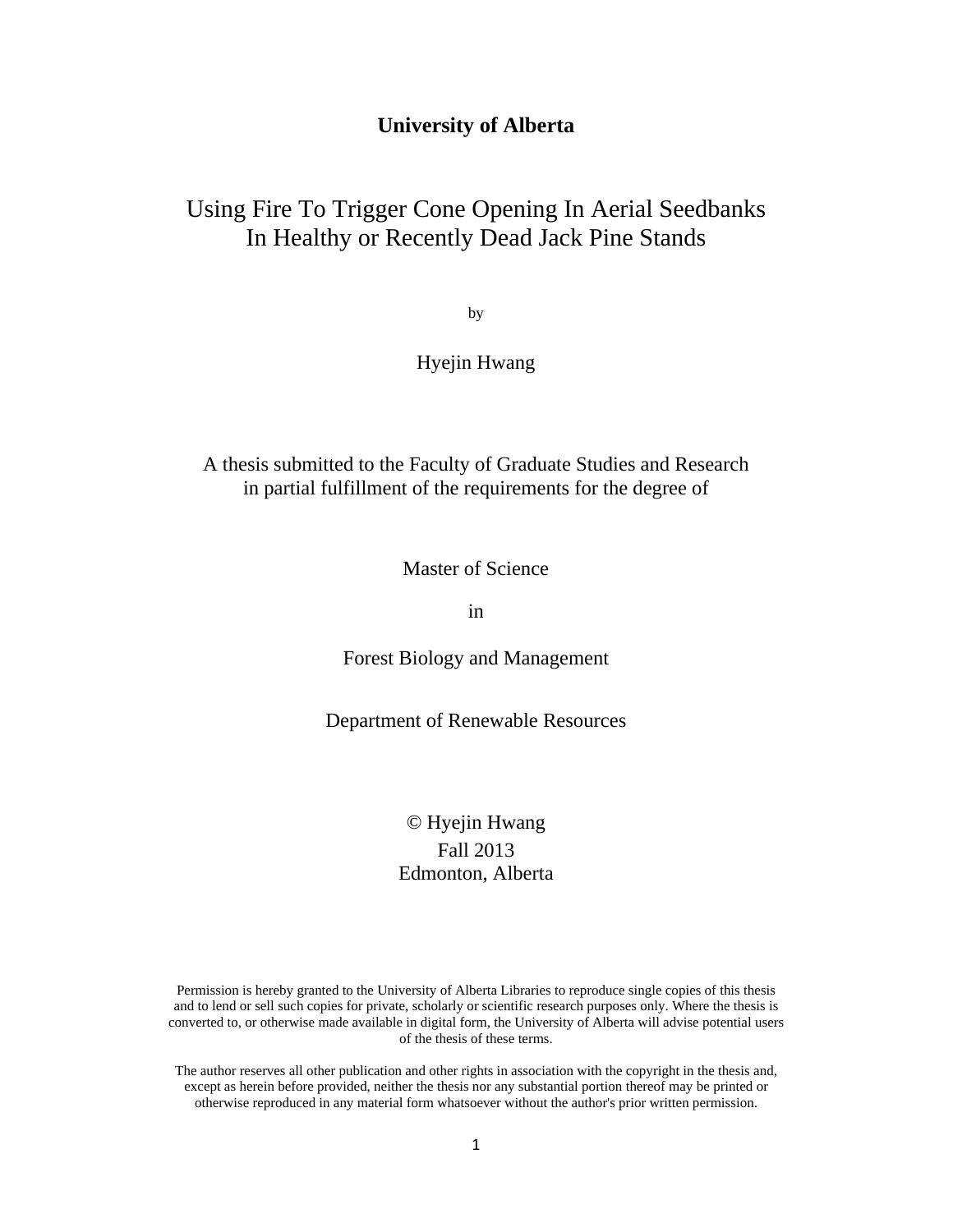## **Abstract**

Mountain pine beetle (*Dendroctonus ponderosae*; MPB) is a natural disturbance agent in western North America. Recently, MPB has been found beyond its historical habitats and threatening jack pine (*Pinus banksiana*) in western Canadian boreal forests. Jack pine is a fire-dependent species that relies on periodic fires for seed release of serotinous cones and stand regeneration. In this study, we examined cone opening in both living and MPB-simulated jack pine stands occurred by prescribed fires of different intensities. Fire-induced cone opening was related to char height, a proxy for fire intensity. In living trees, moderate fires could only open cones at the bottom of the crown, while cones on dead trees were opened with lower char height. However, there was a wider variation in cone opening in relation to char height observed in the dead trees likely due to lower foliar moisture content and crown bulk density than living trees.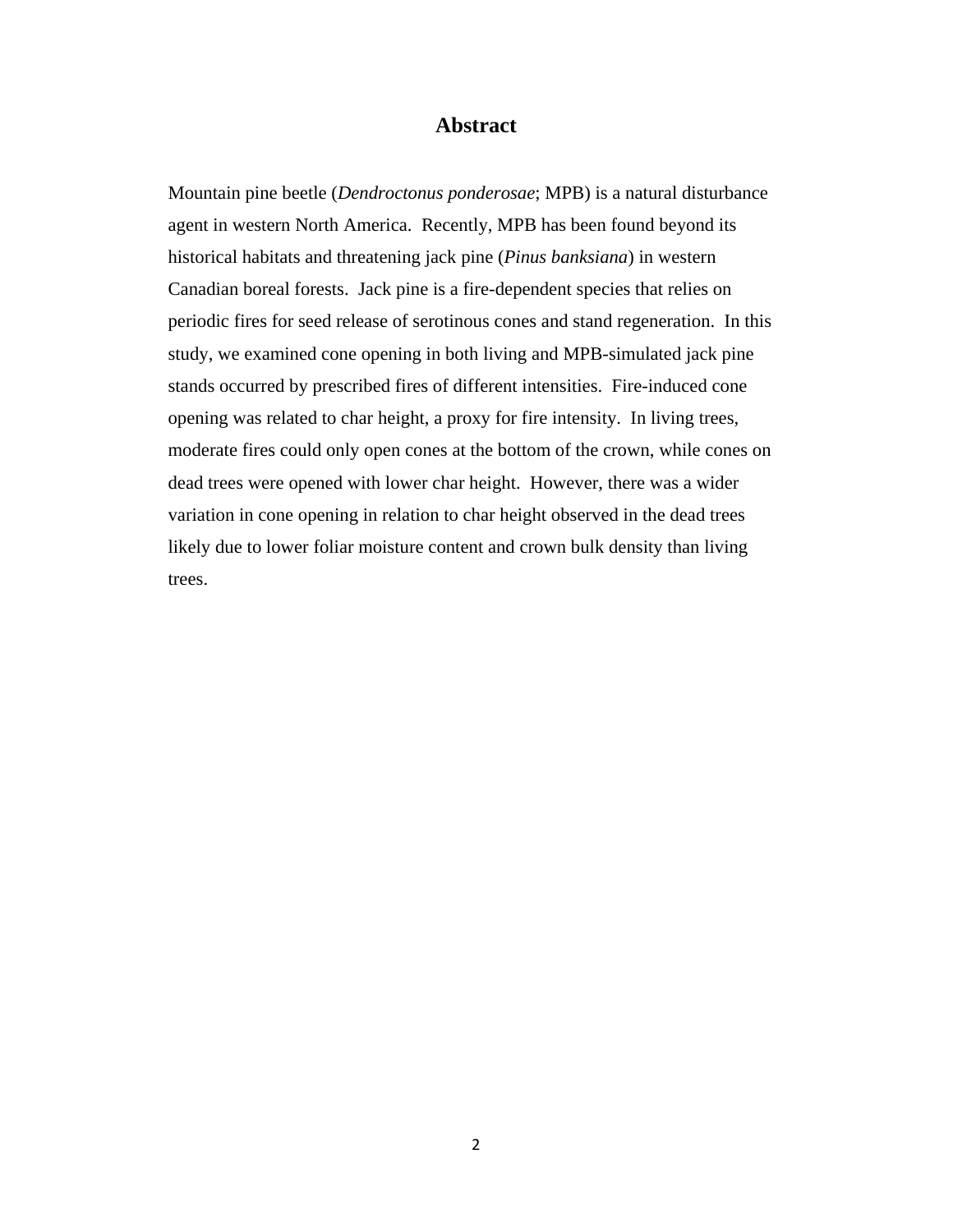## **Acknowledgement**

First, I would like to thank my advisor Dr. Victor Lieffers for his great guidance, patience, knowledge, and help throughout my master's program. I am also grateful for my thesis committee, Drs. Mike Flannigan and M. Derek MacKenzie for their insightful comments and suggestions on my research.

This research would not have been completed without financial support by Foothills Research Institute. I also want to give special thanks to Dave Schroeder from Alberta Environment and Sustainable Resource Development and Colleen Mooney from FPInnovations for providing access to the original Archer Lake project data. Cordy Tymstra, Greg Baxter, Ray Ault, Rex Hsieh, Jarret Whitbread, and Waterways Wildfire Management Area also helped us with personal expertise, technical support, and logistics.

For the last three years, I had a lot of opportunities to work with amazing people who helped me complete my master's program: Dr. Xianli Wang gave me valuable advice and a lot of statistical help. Maria Sharpe shared her knowledge, time, and pieces of her life with me. Kirk Johnson provided constructive criticism, suggestions, and encouragement. I was also very lucky to work with members of the Western Partnership for Wildland Fire Science at the University of Alberta and research assistants Drew McDonald and Cassidy Van Rensen.

I am particularly thankful to Dr. Joohoon Lim for mentoring me since my research assistantship at the Korea Forest Research Institute and providing encouragement to pursue fire ecology in Canada. My thanks also go out to my dear friends from Korea, Canada, and elsewhere for their moral support.

Most importantly, I would like to thank my mother and family for their unconditional support and love. Such an accomplishment would not have been possible without them.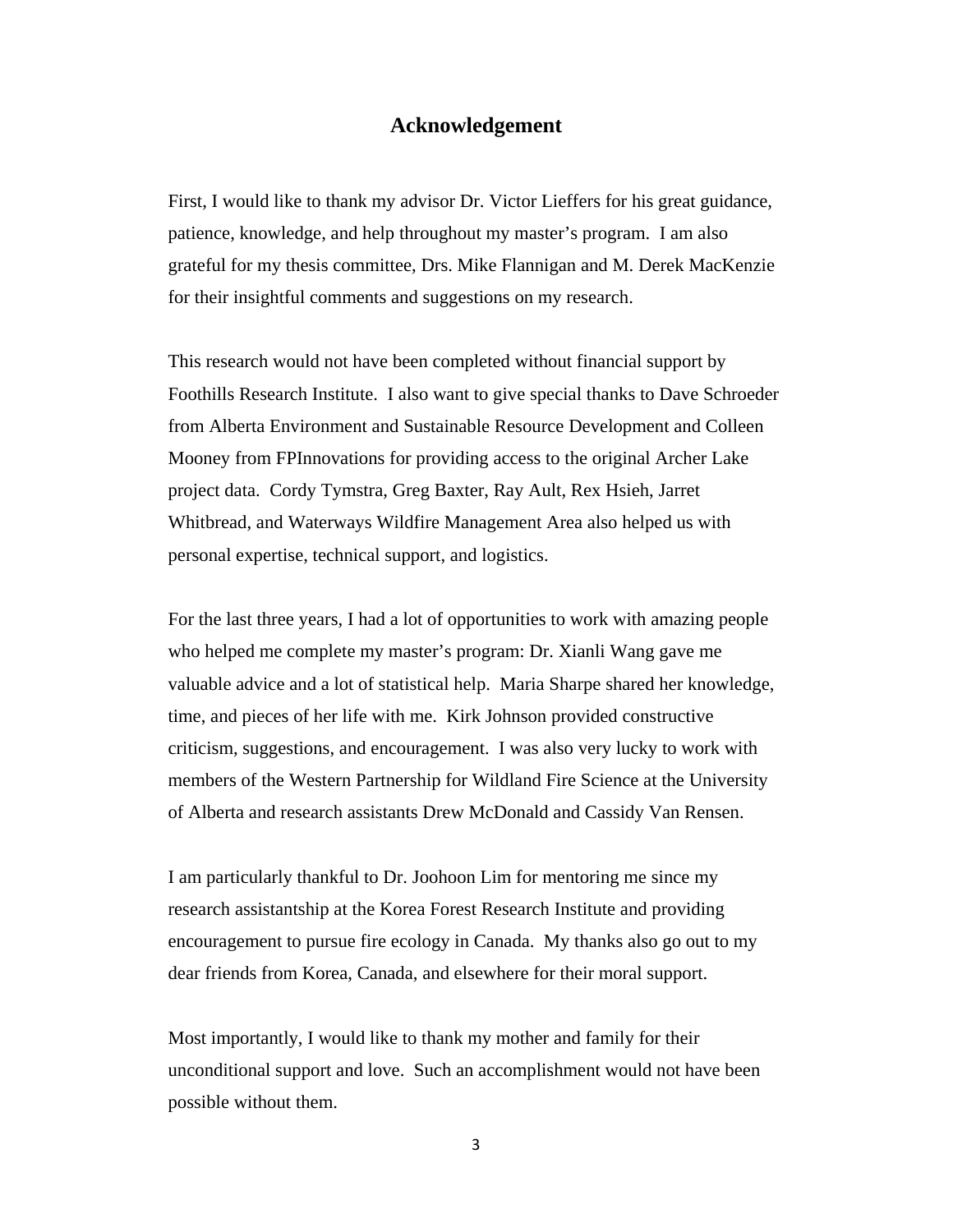# **Table of Contents**

| Abstract                 |
|--------------------------|
| Acknowledgements         |
| <b>Table of Contents</b> |
| List of Tables           |

List of Figures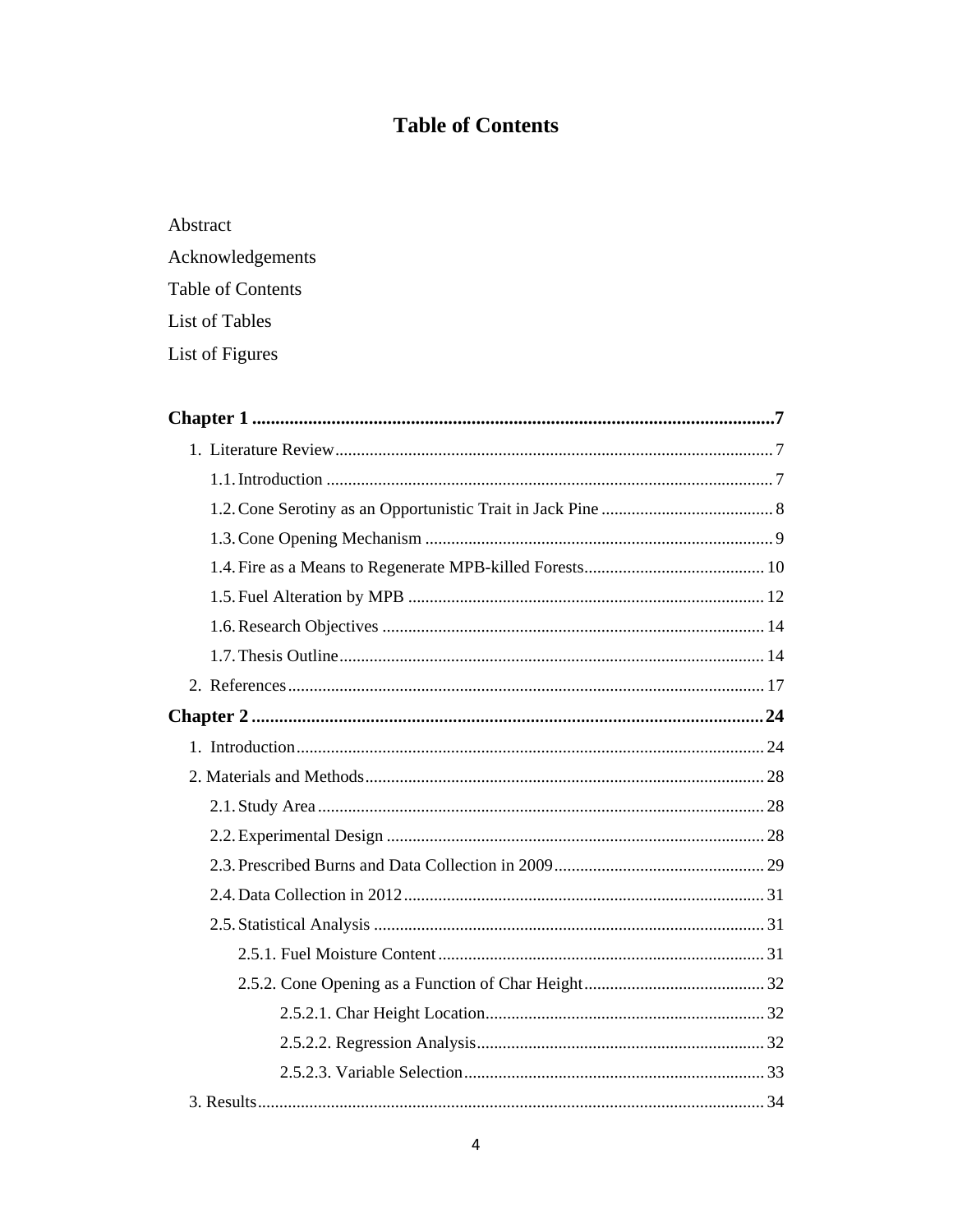| 3.2. Fire Behaviour Characteristics Between Living and Dead Stands 34 |  |
|-----------------------------------------------------------------------|--|
|                                                                       |  |
|                                                                       |  |
|                                                                       |  |
|                                                                       |  |
|                                                                       |  |
| 4.1. Cone Opening Between Healthy and Recently Dead Jack Pine  38     |  |
|                                                                       |  |
|                                                                       |  |
|                                                                       |  |
| 4.5. Limitation of Using Char Height as a Proxy for Fire Intensity 42 |  |
|                                                                       |  |
|                                                                       |  |
|                                                                       |  |
|                                                                       |  |
|                                                                       |  |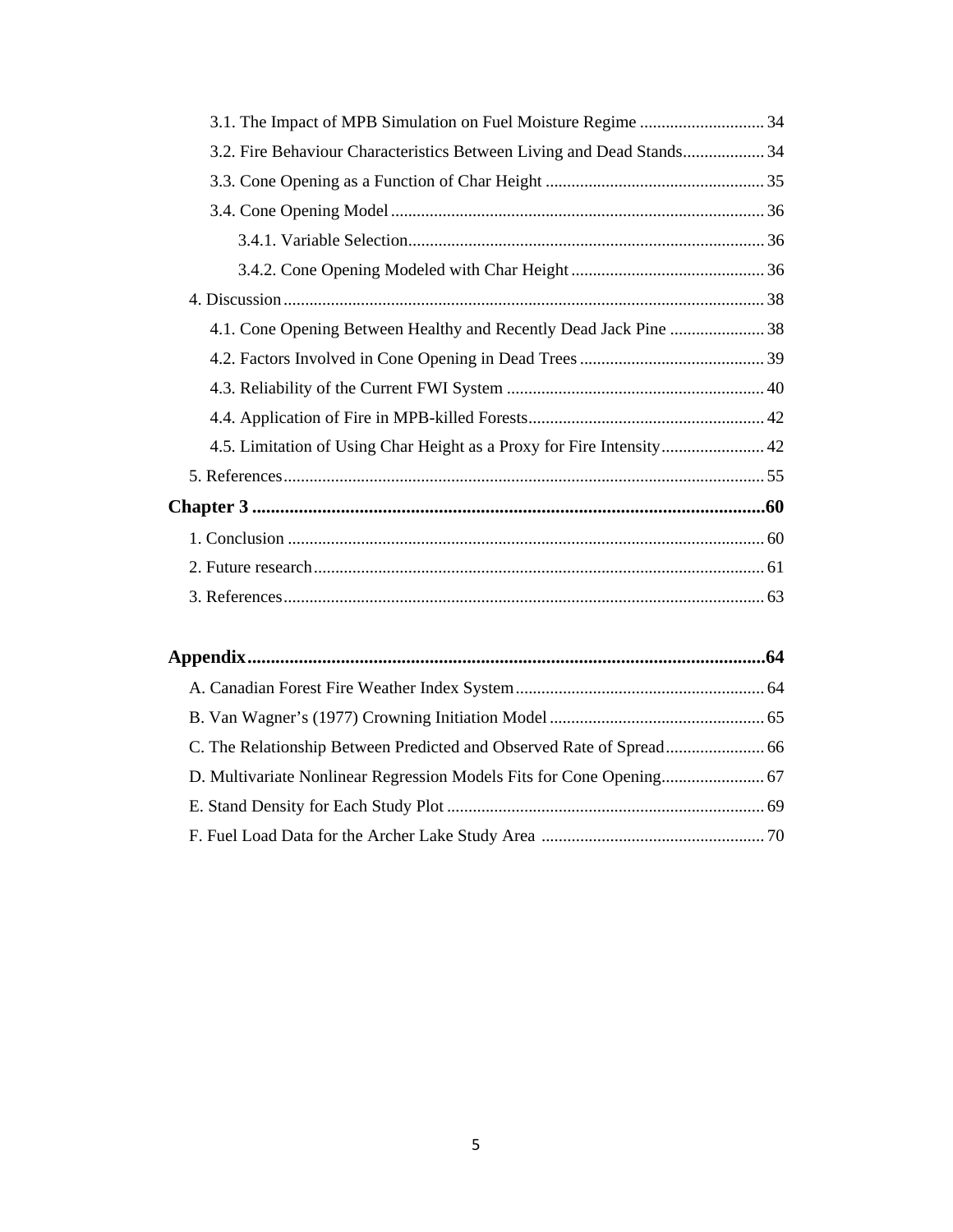# **List of Tables**

| Table 1. Weather information and Fire Weather Indices of the study plots at |  |
|-----------------------------------------------------------------------------|--|
|                                                                             |  |
|                                                                             |  |

# **List of Figures**

| <b>Figure 1.</b> Chronological description of mountain pine beetle attack 16                                                                                                                                 |
|--------------------------------------------------------------------------------------------------------------------------------------------------------------------------------------------------------------|
|                                                                                                                                                                                                              |
| Figure 3. Comparisons between measured and estimated moisture content in fine<br>fuels and organic layers in relation to the standard fuel moisture<br>models in Canadian Forest Fire Weather Index System47 |
| Figure 4. Comparisons of moisture content of fine fuel (i.e., litter), duff, and<br>crown foliar between control (L) and MPB-simulated plots (D)48                                                           |
| <b>Figure 5.</b> Critical surface fire flame length to initiate crowning in living and dead<br>stands in relation to crown base height with an application of Van                                            |
| Figure 6. Critical surface fire intensity to initiate crowning in living and dead<br>stands in relation to crown base height with an application of Van                                                      |
| <b>Figure 7.</b> Cone opening modeled with different fire types defined by the                                                                                                                               |
| Figure 8. Accumulated cone opening by crown layers as a function of char                                                                                                                                     |
| Figure 9. Accumulated cone opening by crown layers as a function of char                                                                                                                                     |
| Figure 10. Cone opening in relation to char height for both dead and living trees                                                                                                                            |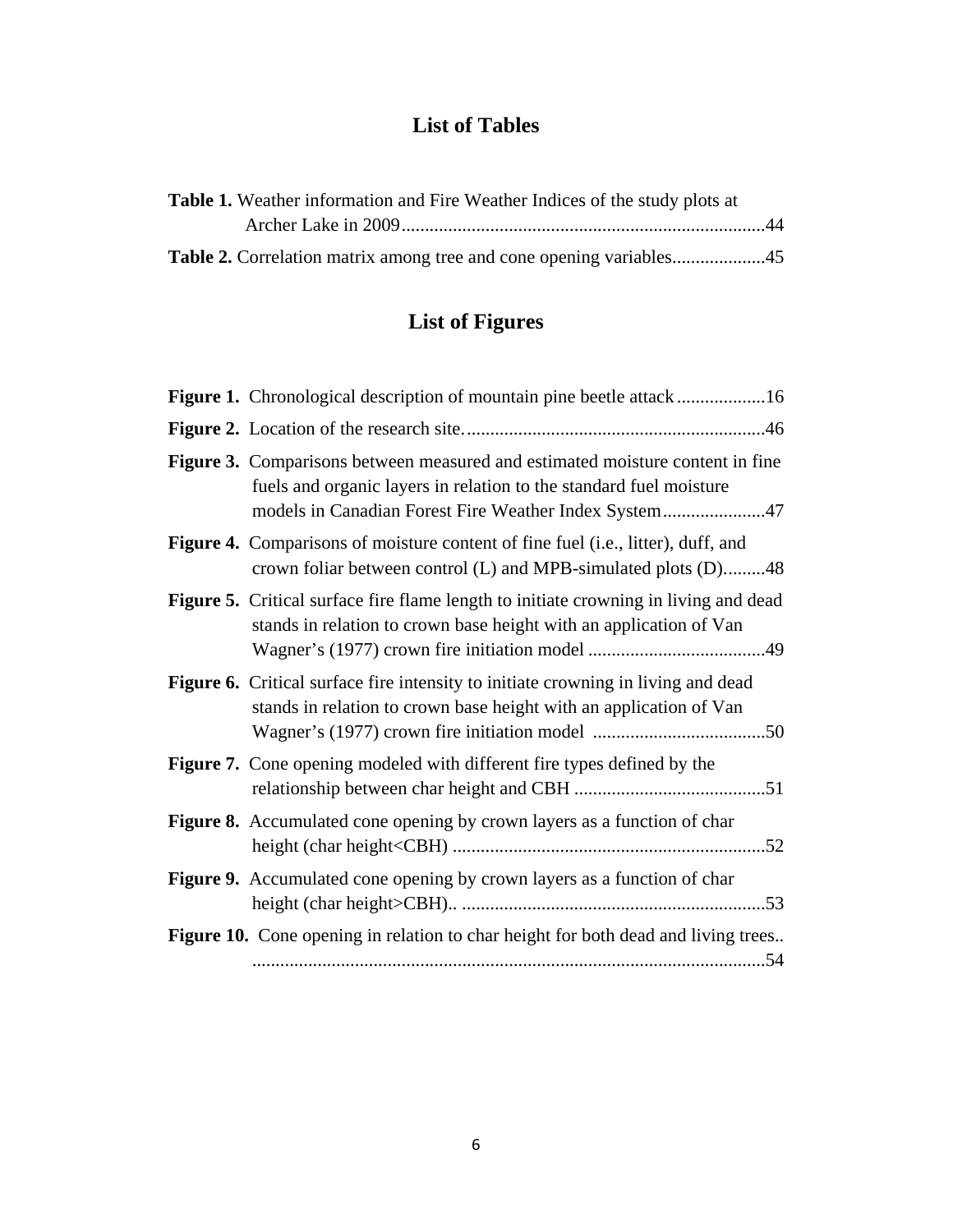### **Chapter 1**

### **1." Literature Review**

1.1. Introduction

Mountain pine beetle (*Dendroctonus ponderosae*, MPB) is a natural disturbance agent in western North America with a range from New Mexico to British Columbia and has occurred within the natural habitat range over the last century (Alfaro et al. 2009). MPB infestation plays a critical role in development of stand structure by killing mostly old and large trees and providing space for future regeneration (Amman 1977). Forests in south western Alberta have experienced several endemic levels of MPB outbreak in the last 100 years (Reid 2001, Natural Resources Canada 2012). In recent times, however, a larger scale of MPB outbreaks has been occurring beyond its historical habitat range and invading into novel habitats such as northern British Columbia and western Alberta where MPB outbreak was not recorded in the recent history. Recent large and sustained MPB outbreaks in the new habitats are linked to: a) long-term forest management policies that resulted in large areas of homogenous, mature or over-mature pine forests susceptible to disturbances; and b) climate change providing warmer winter temperatures resulting in increased survival of MPB (Safranyik 1978, Safranyik et al. 2010). Moreover, MPB populations blown by strong winds from northeast British Columbia to Alberta successfully survived in 2006 (http://www.mpb.alberta.ca/) and this is threatening intact pine forests in the province today. In British Columbia, 14 million ha of pine forests have been impacted by MPB (Wulder et al. 2010, Coops et al. 2012). Alberta has 6 million ha of pine forests vulnerable to MPB (http://mpb.alberta.ca/) and forest protection programs have been conducted to prevent timber loss by removing mature pine trees that are susceptible to MPB (ESRD 2011).

Conifer forests in Alberta are in an ecological hot spot today regarding MPB expansion into new habitats, that is Canadian boreal forests. Lodgepole pine is well known as a primary host species for MPB (Lee 2006, Safranyik et al. 2010). Interestingly, Alberta's forests are composed of lodgepole pine (*Pinus*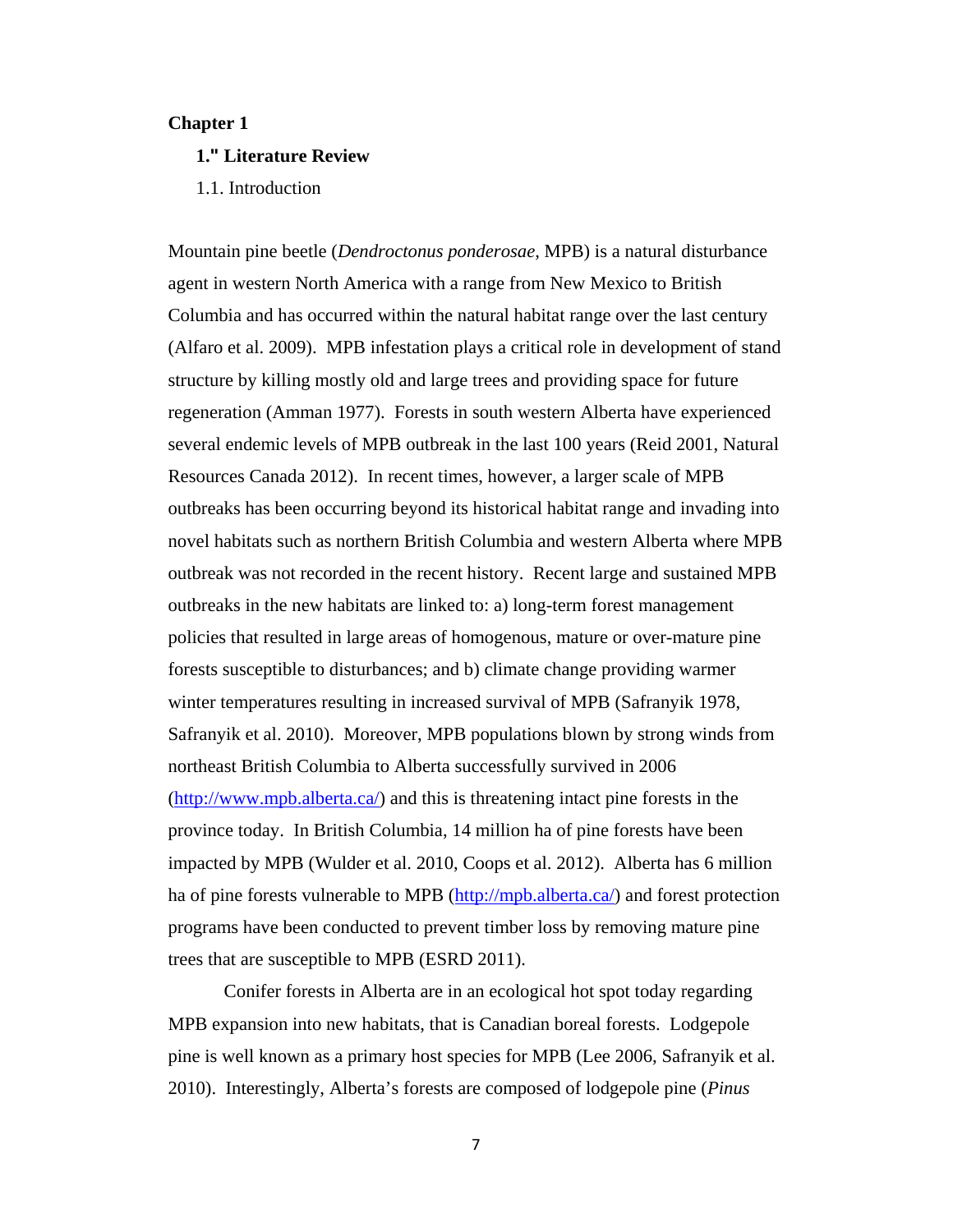*contorta*) in the west, lodgepole-jack pine hybrid zones in the transitional area, and jack pine (*Pinus banksiana*) in the east (Rudolph and Laidly 1990). Hybridization between these two species is common in the overlap regions due to genetic similarity. Recent studies show successful MPB attack from lodgepole pine-dominated forests into lodgepole-jack pine hybrid zones as well as pure jack pine stands in Alberta and discuss that these hybrid zones might aid MPB to expand into new habitats across the Canadian boreal forests that are jack pinedominated (Safranyik et al. 2010, Cullingham et al. 2011, 2012). As an outbreak of MPB requires new habitats and it occurs at a large scale, public concerns are raised because the negative consequences of MPB outbreaks on jack pine forests will have economic and ecological implications.

## 1.2. Cone Serotiny as an Opportunistic Trait in Jack Pine

Jack pine has two different forms of cones: a) non-serotinous (i.e., cones are open at maturity); and b) serotinous (i.e., cones remain closed after maturity). Serotiny level may differ among individual trees even in the same stand (Clements 1910), also depending on age group (Mason 1915, Crossley 1956, Lotan 1975), elevation (Critchfield 1957, Lotan 1976), or soil characteristics (Tower 1909). In jack pine, one tree can have both serotinous and non-serotinous cones (Schoenike 1976); however, most of jack pine populations in Canadian boreal forests are highly serotinous (Radeloff et al. 2004). Gauthier et al. (1993) found that cone serotiny was well correlated with DBH and that non-serotinous cones on young jack pine might be related to resource allocation strategy at young stage of development, i.e., focused more on growth rather than producing resinous compounds at young age. Furthermore, serotiny level was determined by the usual type of fire; highly serotinous populations were an outcome of usually intense fires, whereas low serotinous populations were selected for low intensity fire (Gauthier et al. 1996).

Cone serotiny is an ecological trait that has evolved with frequent occurrence of fire on the landscape (Critchfield 1957, Lotan 1976, Muir and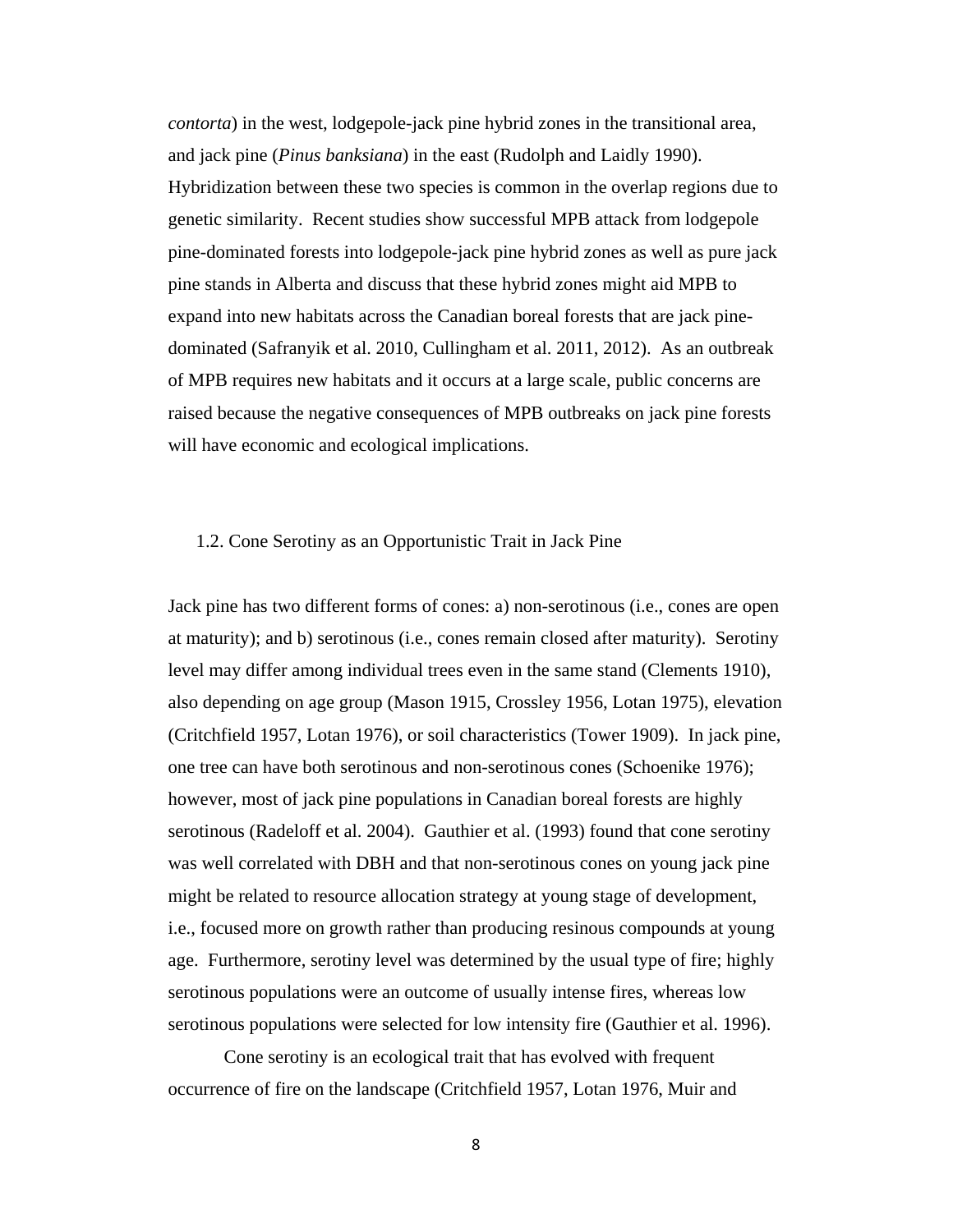Lotan 1985, Schwilk and Ackerly 2001). Jack pine is a shade-intolerant species which has better growth under full sunlight (Rudolph and Laidly 1990). Uniform release of a large number of seeds at the same time that competing species are removed allows the pine to dominate the disturbed areas afterwards (Lamont et al. 1991, Flannigan and Wotton 1994, Keeley 1994).

Jack pine also relies on fire for seedbed preparation (Chrosciewicz 1974, Flannigan and Wotton 1994). Cones that drop to the surface by branch breakage can be opened through surface heating from solar radiation, thereby releasing seeds in the absence of fire (Teste et al. 2011a). However, seed release without seedbed preparation may not always result in successful emergence of seedling because thick organic matter develops on the forest floor in the Canadian boreal forests. This coarse organic matter develops due to low decomposition rate in the cold weather and the ground surface is usually covered with a blanket-like layer of feather mosses or ground lichens. Although pine seeds may land on the forest floor, begin germination, and rooting in the absence of disturbances, the coarse organic layers and the feather moss or lichen layers quickly dry out during periods of drought because the germinating roots have not reached a stable moisture supply in the mineral soil (Coates 2002, Vyse et al. 2009).

#### 1.3. Cone Opening Mechanism

Jack pine is the most abundant overstory species in the Canadian boreal forests and accounts for a large part of the timber supply (Rudolph and Laidly 1990). For these reasons, cone opening mechanism has long been of interest to silviculturists. Serotinous pine cones are sealed with resinous bond to seal scales and to protect seeds until the bond is broken by sufficient temperatures (Beaufait 1960). Cone opening could be achieved by two methods: solar radiation and forest fire. Cones near the forest floor may be exposed to both direct radiation and long-wave radiation from the soil surface that is hot enough to melt resin bond and release seeds (Crossley 1956, Lotan 1964). Periodic forest fire can also open jack pine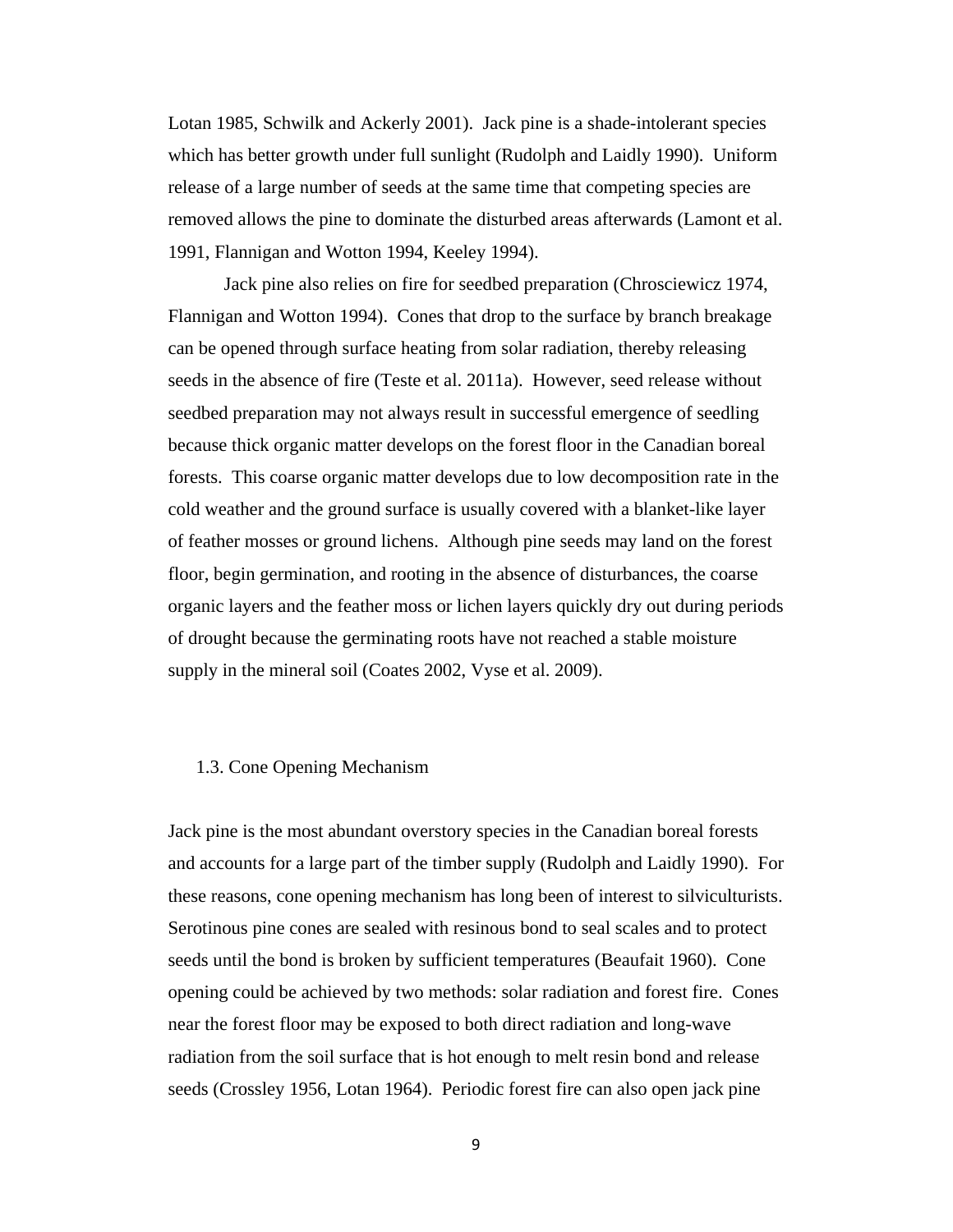cones in the aerial seedbanks and the fire consumes part of the forest floor providing a suitable seedbed of mineral soils (Abrams and Dickmann 1982, Knapp and Anderson 1980). Temperature required to open cones is slightly different between lodgepole and jack pine; however, generally a jack pine cone is open at 50℃ by melting the resinous bond holding the scales closed and a lodgepole pine cone is at 45.5℃ (Cameron 1953). Temperature that exceeds 65℃ is known to decrease the seed viability (Wright 1931). Seed viability is influenced by time exposed to heat and even a few seconds of exposure of the cone to high temperature (i.e., >700℃) results in a decrease in seed viability (Beaufait 1960). In nature, however, cones are hanging in the branches in the presence of fine fuels such as needles and a crown fire may not necessarily result in cone ignition or loss of seed viability. Eyre (1938) suggested that aerial fuels will be consumed and generating heat to open cones, but the cone will still protect the seed viability. During a fire, live needles take both time and energy to evaporate moisture, thereby delaying ignition (Bond and van Wilgen 1996, Schwilk and Ackerly 2001, Jolly et al. 2012) and these wet fuels act as a heat sink and protecting cones from direct exposure to high temperature during the fire (Schwilk and Ackerly 2001). In most crown fires, duration of flaming in the canopy is short  $(10-12 \text{ sec})$  and seed viability is not influenced by the heat generated within the short period of time (Alexander and Cruz 2012b). Interestingly, seed release does occur with a time lag (Alexander and Cruz 2012b) and released seeds might delay germination to avoid unsuitable post-fire conditions (de Groot et al. 2004) such as high accumulation of ash resulting in high soil pH, surface temperature (Thomas and Wein 1985, Herr and Duchesne 1995), as well as toxic effect of ash on germination (Kemball et al. 2006).

#### 1.4. Fire as a Means to Regenerate MPB-killed Forests

The use of prescribed burning might be a feasible regeneration method meeting the purpose of both providing seeds by opening the cones in aerial seedbanks and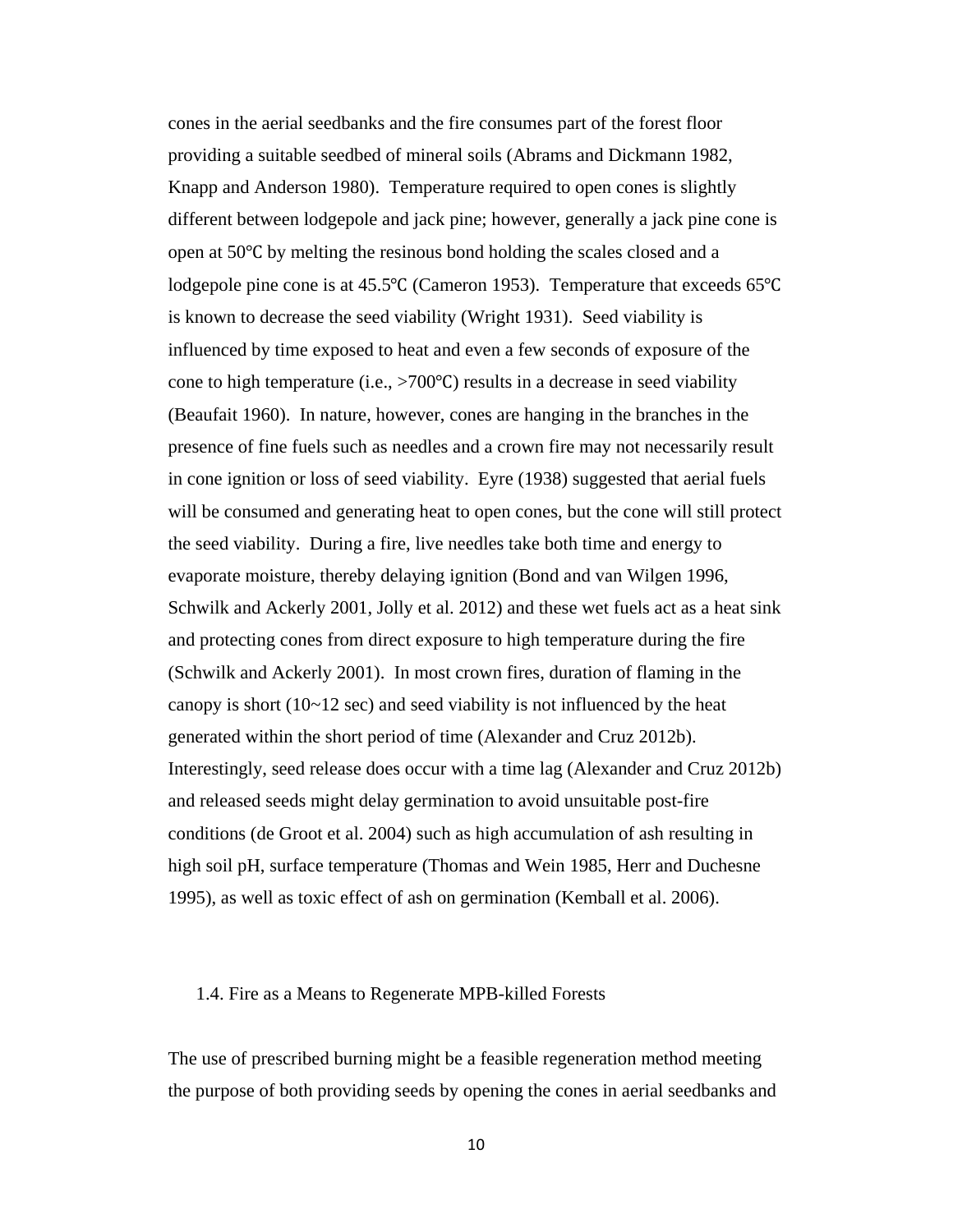preparing a suitable seedbed. This may be both cost- and scale-effective. The Canadian Forest Fire Weather Index System assists with the decision making process for prescribed burning in Canada (Van Wagner 1974, 1987; FWI), and calibrations of the FWI System have been made in European countries (e.g., United Kingdom, Slovenia, Greece), and Asia such as Indonesia and China. FWI System is composed of three fuel moisture codes (i.e., Fine Fuel Moisture Code (FFMC), Duff Moisture Code (DMC), and Drought Code (DC)) and three fire behaviour indices (i.e., Initial Spread Index (ISI), Buildup Index (BUI), and Fire Weather Index (FWI)). FWI System provides daily numeric ratings of moisture content of the forest floor with consideration of the interactions between fuels and weather variables (i.e., temperature (℃), relative humidity (%), wind speed (km/h), and 24-hour accumulated precipitation (mm) taken at 12:00 local standard time or 13:00 daylight saving time). Depending on the degree of decomposition and location, fuel layers are divided into three: litter layer (i.e., needles, other surface litter; 1-2cm in depth (de Groot 1987)), fermentation layer (i.e., organic matter that is decaying but still identifiable; 5-10cm in depth (de Groot 1987)), and humus layer (i.e., organic matter that is too decayed and not identifiable; 10- 20cm in depth (de Groot 1987)). Each layer has different bulk density due to the degree of decomposition, thereby different water-holding capacity. FFMC represents moisture content in fast-drying litter layer that is exposed to all of the weather variables in terms of drying and wetting rate. DMC is moisture content in loosely compacted organic layer (i.e., fermentation layer) and it is not affected by wind, but temperature, relative humidity, and precipitation. DC indicates moisture content in deep and compacted organic layer (i.e., humus layer) and temperature and precipitation are the weather parameters affecting moisture content in the layer. FWI System provides ISI based on a combination of FFMC and wind speed which predicts fire spread on the surface. BUI is produced with a combination of DMC and DC and suggests information on smoldering combustion of deep organic matter as well as coarse woody debris on the surface. Finally, FWI describes overall information on predicted fire intensity and danger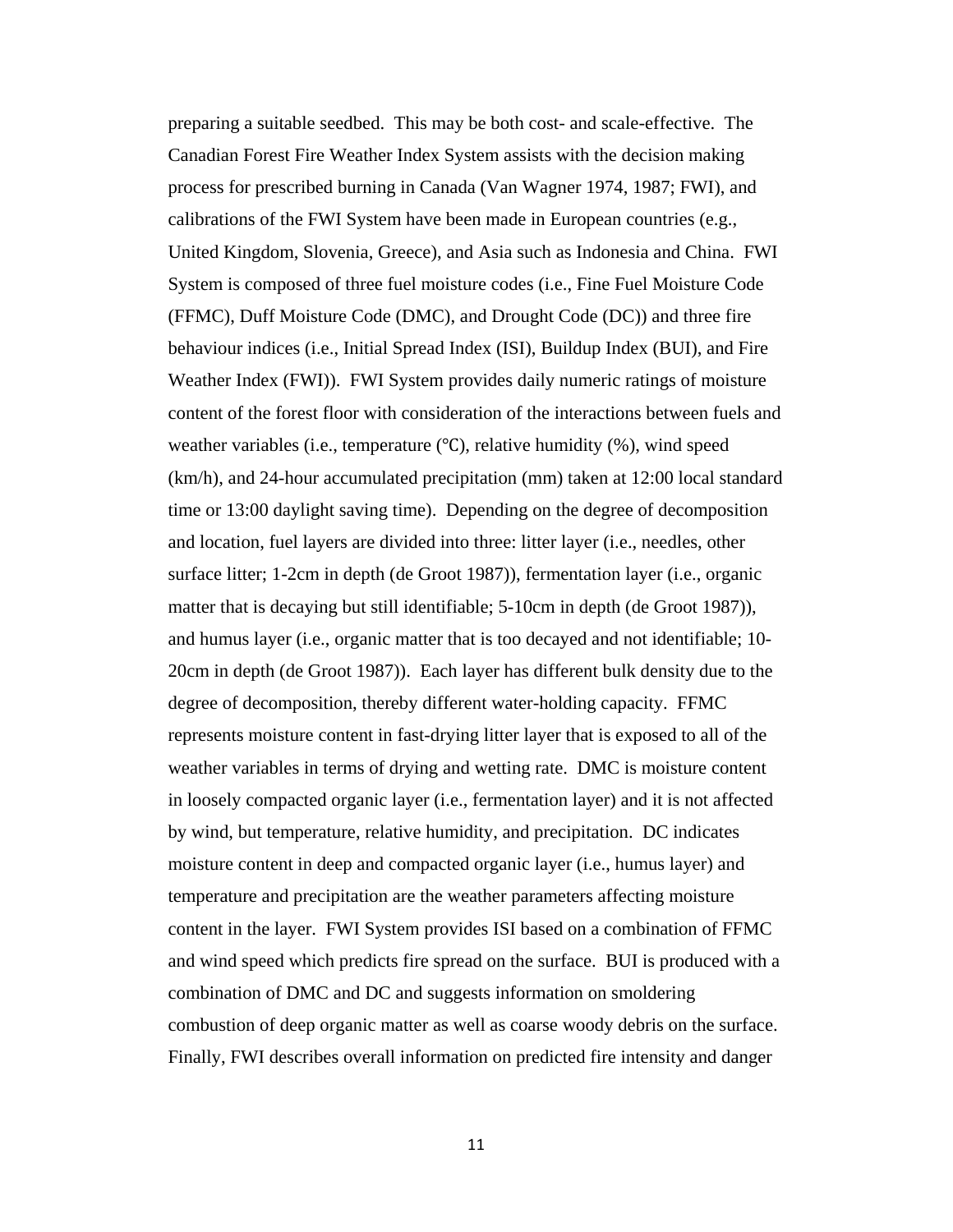in relation to fuel moisture and weather conditions in an area (Van Wagner 1987, Wotton 2009).

FWI System is generally applicable to Canadian forests where mature jack pine and lodgepole pine are the main overstory fuel types (Van Wagner 1974, Turner and Lawson 1978, Van Wagner 1987, Beck and Armitage 2001). These two species are widely distributed across Canada and similar in stand structure and fire behaviour (Wotton 2009). However, further studies are required to assess application of the FWI System in different fuel types than the standard fuel type, for instance, MPB-altered fuel type.

#### 1.5. Fuel Alteration by MPB

Changes in fuel moisture regime and fuel spatial distribution are observed at the canopy layer and forest floor in MPB-killed forests. In the first few years after MPB infestation, the majority of the fine fuels of the canopy (i.e., needles and twigs) remain on the trees, but have low moisture content (Hoffman et al. 2012) and experience change in the chemical properties in needles (Jolly et al. 2012, Page et al. 2012). Relative amounts of lignin, cellulose, hemicellulose, and extractives such as resins and oils (Kramer and Kozlowski 1960, Page et al. 2012) change with time since tree mortality and this influences fire behaviour characteristics (i.e., time to ignition, flammability, heat yields) in MPB-killed forests (Page et al. 2012). Meanwhile, as MPB cuts off the xylem water transport and transpiration processes, the reduced water uptake leads to increase in water availability in the soil (Hélie et al. 2005). It is noteworthy that MPB outbreak does not increase the total available fuels, but changes the spatial distribution (Hoffman et al. 2012).

Magnitude of MPB outbreak in alteration of fuel distribution depends upon site (i.e., soil texture, moisture) as well as weather conditions. In general, when the MPB-killed forests are between red- and grey-attack stages (Fig. 1), it is characterized by an accumulation of fine fuels to the ground (Klutsch et al. 2009,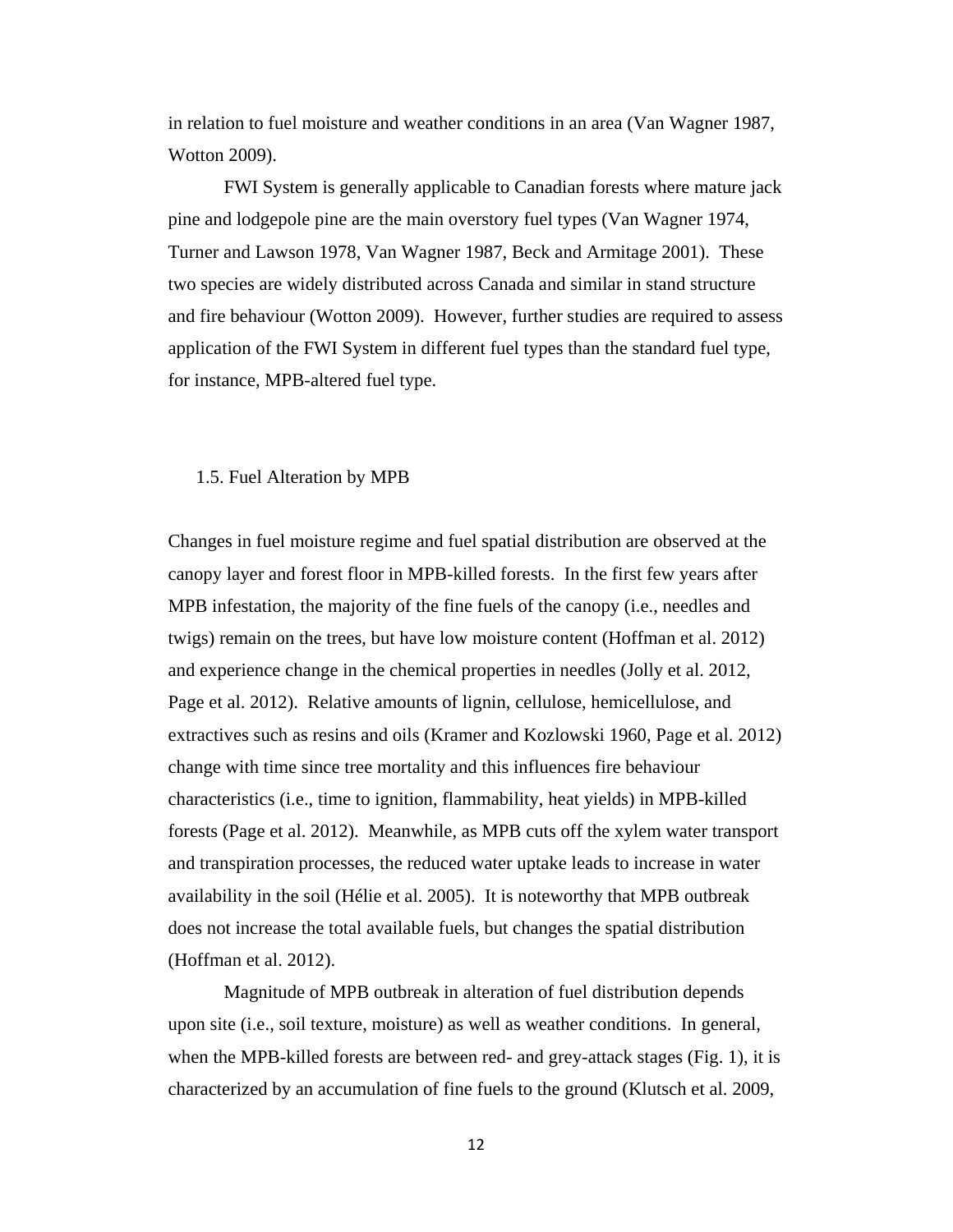Simard et al. 2011) because crown abrasion breaks off the brittle dead twigs during wind after MPB outbreaks (Teste et al. 2011a). When MPB-killed trees fall to the ground after 10 or more years, they have already lost their canopy fine fuels (Mitchell and Preisler 1998, Simard et al. 2011), and increased sunlight penetration through the gaps created by tree canopy loss and fall down of trees encourages understory vegetation that will sometimes add to surface fuels (Simard et al. 2011; Fig. 1). In Vaartaja's south Finland study (1954), under closed canopy condition, the surface of the forest floor will experience 9 to 13℃ on most sunny summer days, whereas if light can penetrate right to the ground, the surface temperature may exceed 50℃, which may lead to drying out the surface fuels. Moreover, as the canopy opens, the increased wind speed may promote drying of the surface fuels, along with the increased sunlight penetration, and increase fire risk to the regenerating forests (Romme et al. 2006, Page and Jenkins 2007, Jenkins et al. 2008).

In accordance with the change in spatial fuel distribution, fire behaviour such as fire intensity, rate of fire spread, and flame residence time would differ between living and MPB-killed stands. Accumulated fine fuels on the forest floor in dead stands increase surface fire hazards and fire intensity (Mitchell and Preisler 1998, Romme et al. 2006, Jenkins et al. 2008, Simard et al. 2011). In addition, dry dead needles retained in the canopy may carry surface fire to the crown much faster. At the snag fall-down stage, most of standing dead trees may have lost readily consumable aerial fuels, resulting in less concern of an active crown fire due to lack of fuel connectivity (Page and Jenkins 2007). However, presence of understory vegetation as well as increased surface fuel loading after snag fall might result in increased surface fire intensity (Simard et al. 2011).

 Under these changes caused by massive tree mortality, it is uncertain what the serotinous cones in aerial seedbanks would experience when fire is used for regeneration. The current FWI System may not provide accurate prescription for fire intensity and behaviour in forests killed by MPB because soil and canopy moisture regime and fuel distribution differ from those of standard fuel type as mentioned earlier; therefore, further study of the fuel in dead stands is required.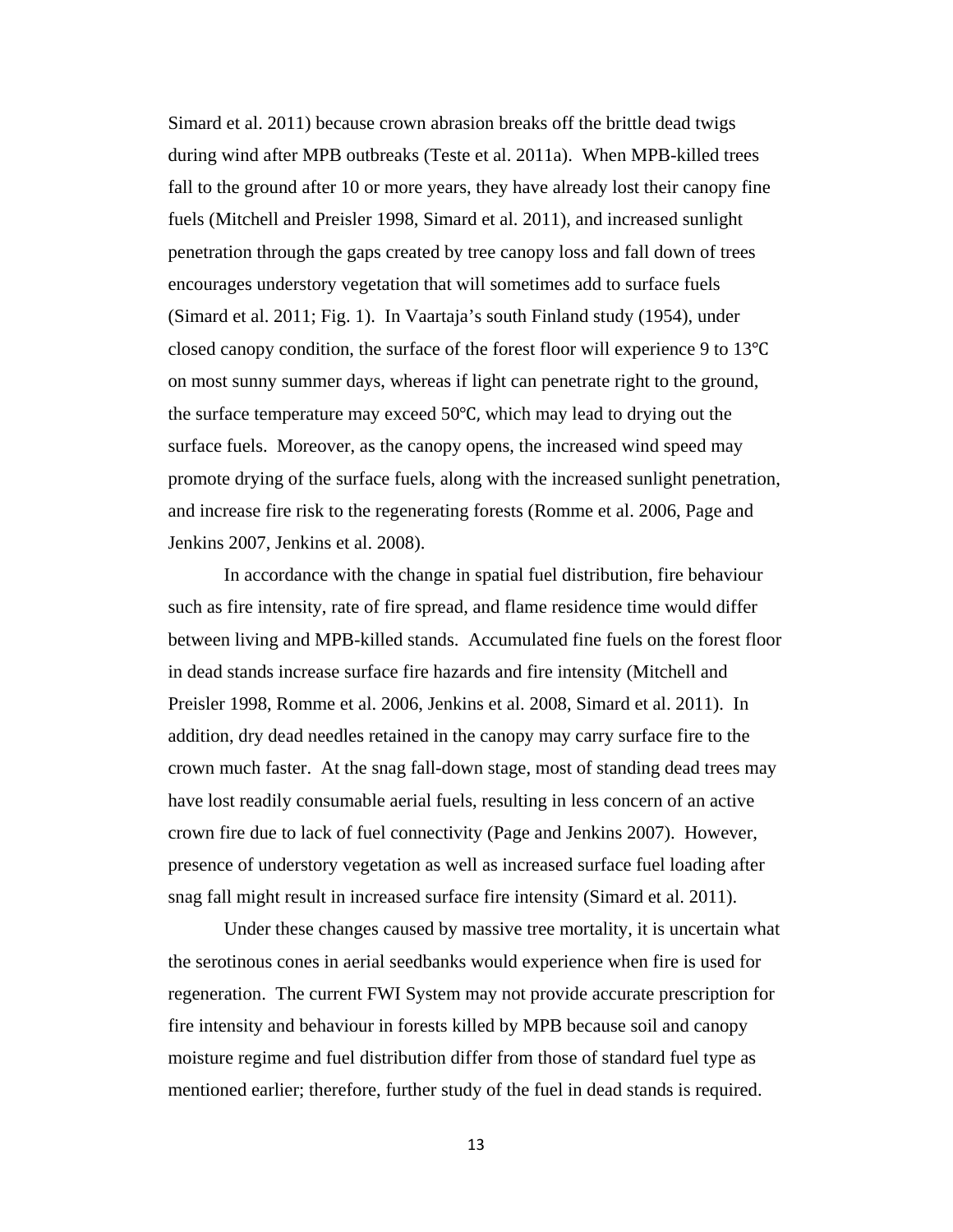Prescribed burning in dead stands based on the information given by the FWI System should be applied with care because of these uncertainties.

#### 1.6. Research Objectives

The impact of MPB outbreak on fire behaviour was studied mainly in terms of fuel moisture content at canopy and surface levels and rate of spread in jack pine stands that were mechanically killed for MPB simulation in Alberta. Serotinous cone opening in response to fire was also compared between healthy and MPBsimulated trees. Cone opening was modeled with char height as a post-fire measurement and a proxy for fire intensity. Factors determining different patterns of serotinous cone opening are discussed in connection with spatial fuel distribution, surface and canopy fuel moisture, and crown bulk density post-MPB simulation. The hypothesis was that cones on MPB-simulated trees would be more susceptible to heat than on healthy trees due to altered fuel conditions in dead stands has been discussed previously in this chapter.

#### 1.7. Thesis Outline

This thesis consists of three chapters. Research background and rationales behind the research objectives are described in Chapter 1.

Chapter 2 contains cone opening pattern between healthy and MPBsimulated jack pine trees was compared as functions of char height, crown base height, tree height, and cone location in the crown layers by fitting nonlinear regression models. Cone opening was related to char height in both healthy and MPB-simulated trees. As we hypothesized, fire induced cone opening more easily in dead trees under similar heat intensity than in healthy trees. There were differences in moisture regime at both canopy and surface levels between healthy and MPB-simulated stands. However, surface fire intensity represented as rate of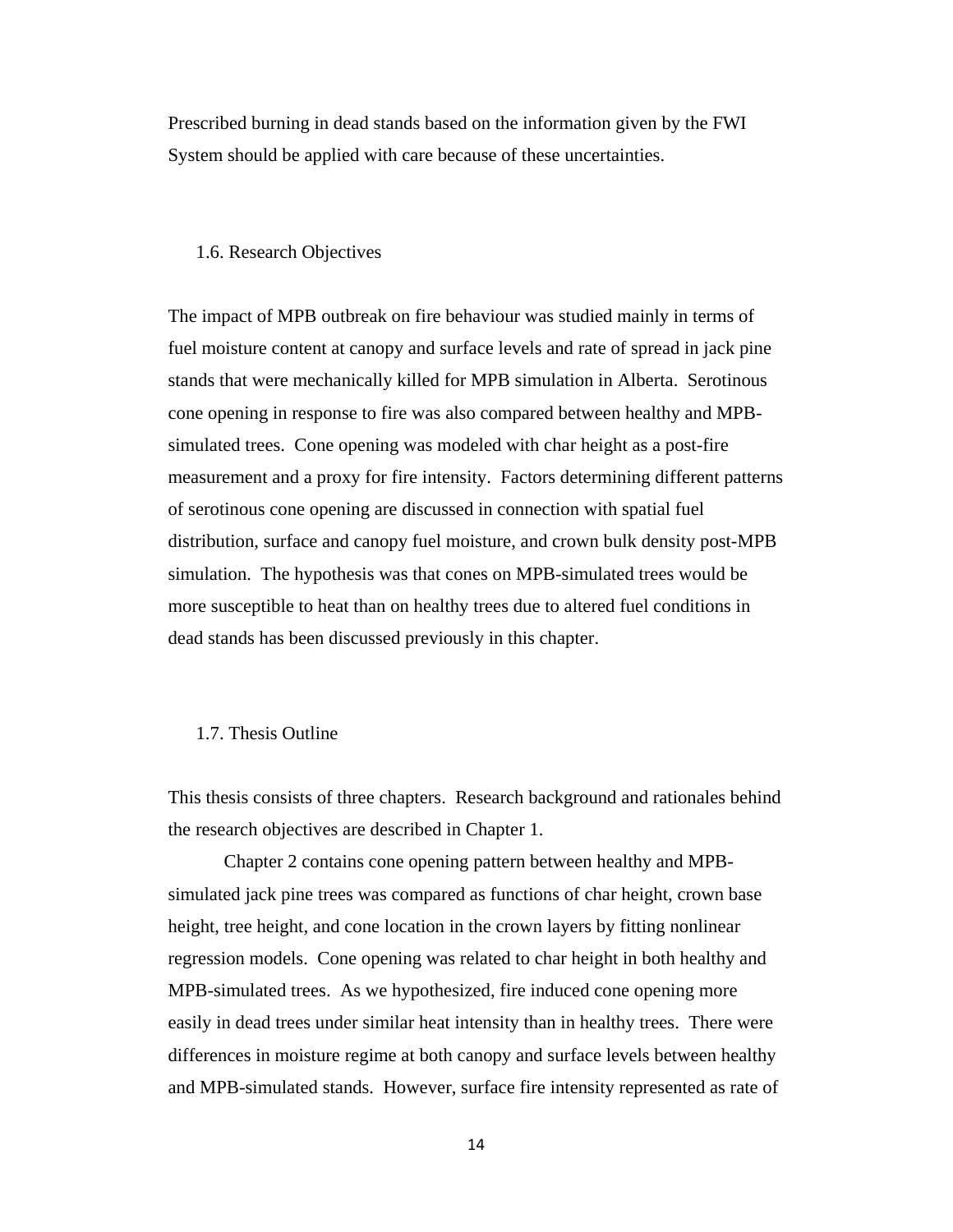spread was not significantly different. Different patterns of cone opening might have been driven by factors at the canopy level. We observed a decrease in crown foliar moisture content after tree death and this could have led to increase in foliar flammability. In addition, canopy fuel loss in dead trees might have provided larger surface area to volume ratio, which suggests less heat and time required for ignition, and more oxygen supply during combustion process in crowns.

Chapter 3 provides conclusion of the research and future work. Our findings suggest that the current FWI System predicted moisture condition of organic layer at early stage of MPB outbreak relatively well, but extensive fieldwork is required to capture a long-term trend in moisture content after MPB outbreak.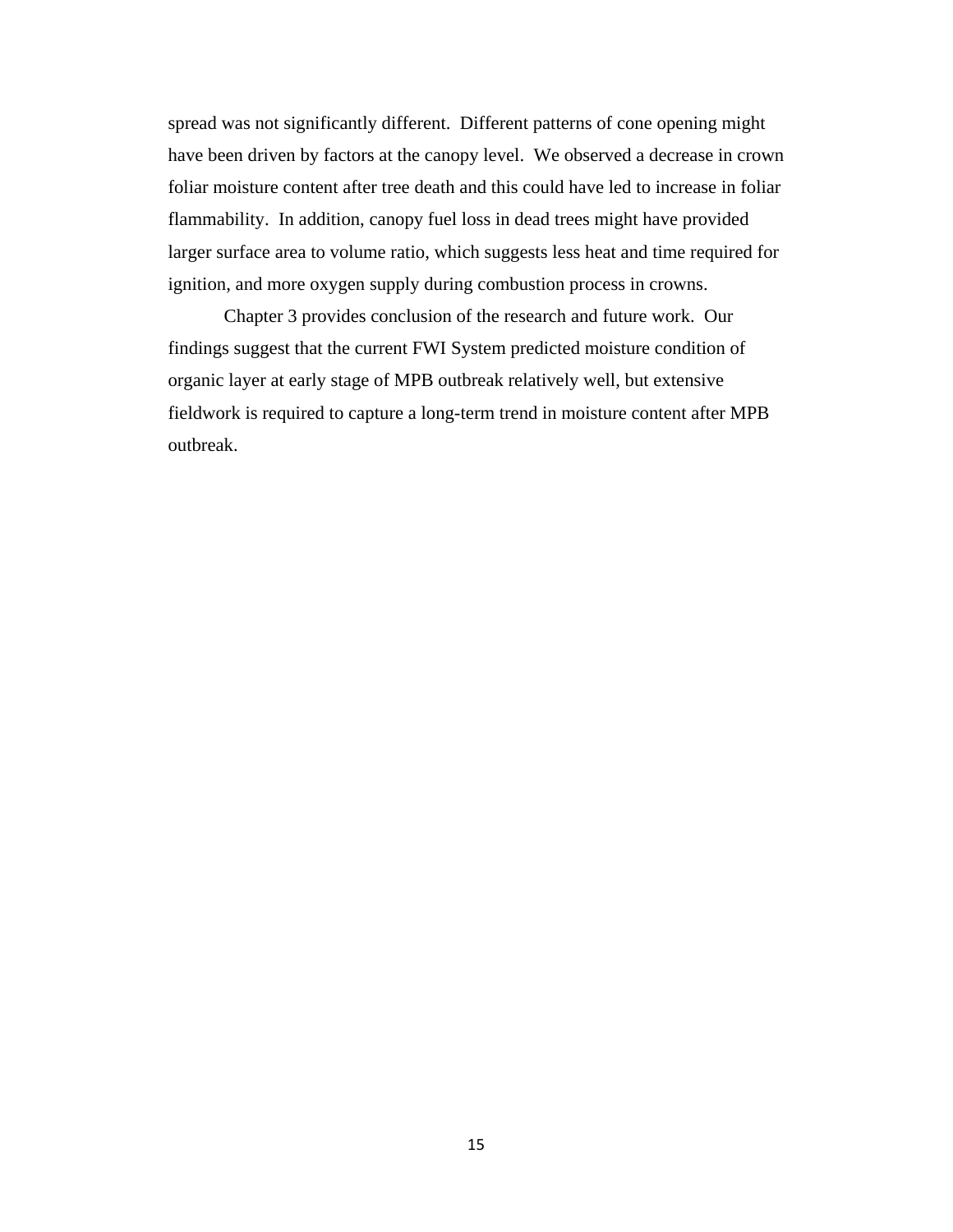

**Figure 1**. Chronological description of mountain pine beetle attack (adapted from Simard et al. 2011). Red stage begins when needles turn red post-MPB attack. Grey stage is when most of dead needles drop so standing snags look grey in distance. Old attacks are characterized by fall down trees and growth of understory vegetation in the gaps.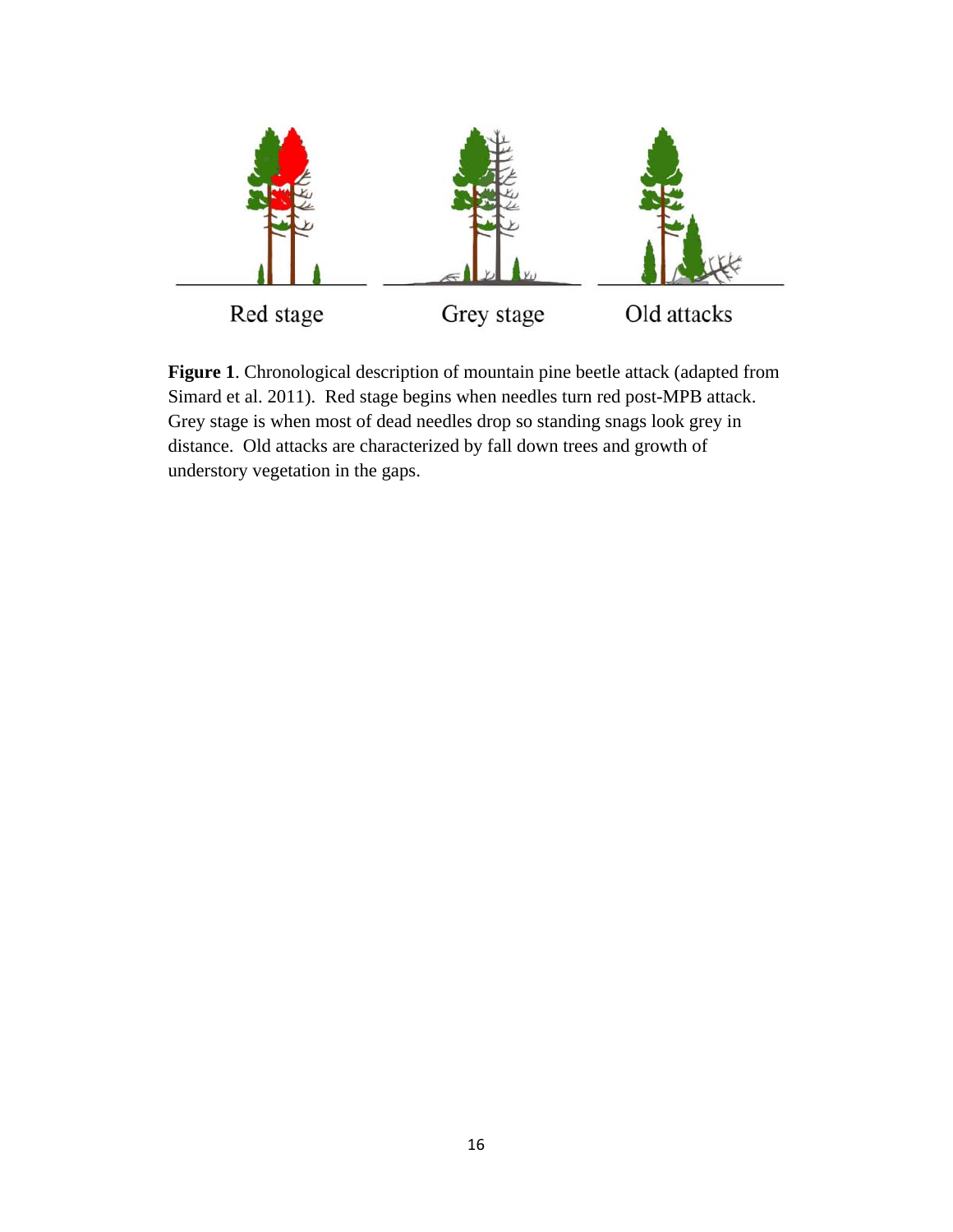## **2." References**

- Abrams, M. D., and D. I. Dickmann. 1982. Early revegetation of clear-cut and burned jack pine sites in northern lower Michigan. Canadian Journal of Botany 60: 946-954.
- Alexander, M. E., and M. G. Cruz. 2012b. Modeling the effects of surface and crown fire behavior on serotinous cone opening in jack pine and lodgepole pine forests. International Journal of Wildland Fire 21(6): 709-721.
- Alfaro, R., E. Campbell, and B. Hawkes. 2009. Historical frequency, intensity and extent of mountain pine beetle disturbance in British Columbia. Mountain Pine Beetle working paper 2009-30. Natural Resources Canada, Canadian Forest Service, Pacific Forestry Center.
- Amman, G. D. 1977. Role of the mountain pine beetle in lodgepole pine ecosystems: impact on succession. In: W. J. Mattson (ed) The Role of Arthropods in Forest Ecosystems, pp. 3-18. Springer-Verlag, New York.
- Beaufait, W. R. 1960. Some effects of high temperatures on the cones and seeds of jack pine. Forest Science 6: 194-199.
- Beck, J. A., and O. B. Armitage. 2001. Diurnal fine fuel moisture characteristics at northern latitude, in Engstrom, R. T., Galley, K. E. M., and de Groot, W. J., Proceedings 22nd Tall Timbers Fire Ecology Conference: Fire in temperate, boreal, and montane ecosystems. Kananaskis Village, Alberta, Canada. Tall Timbers Research, Inc., Edmonton, Alberta, Canada [Imperial Printing Ltd.]. pp. 211-221.
- Bond W. J., and B. W. van Wilgen. 1996. Fire and plants. London: Chapman and Hall.
- Cameron, H. 1953. Melting point of the bonding material in lodgepole pine and jack pine cones. Canada Department of Resources and Development, Forestry Branch, Silvicultural Leaflet. No. 86. 3pp.
- Chrosciewicz, Z. 1974. Evaluation of fire-produced seedbeds for jack pine regeneration in Central Ontario. Canadian Journal of Forest Research 4: 455-457.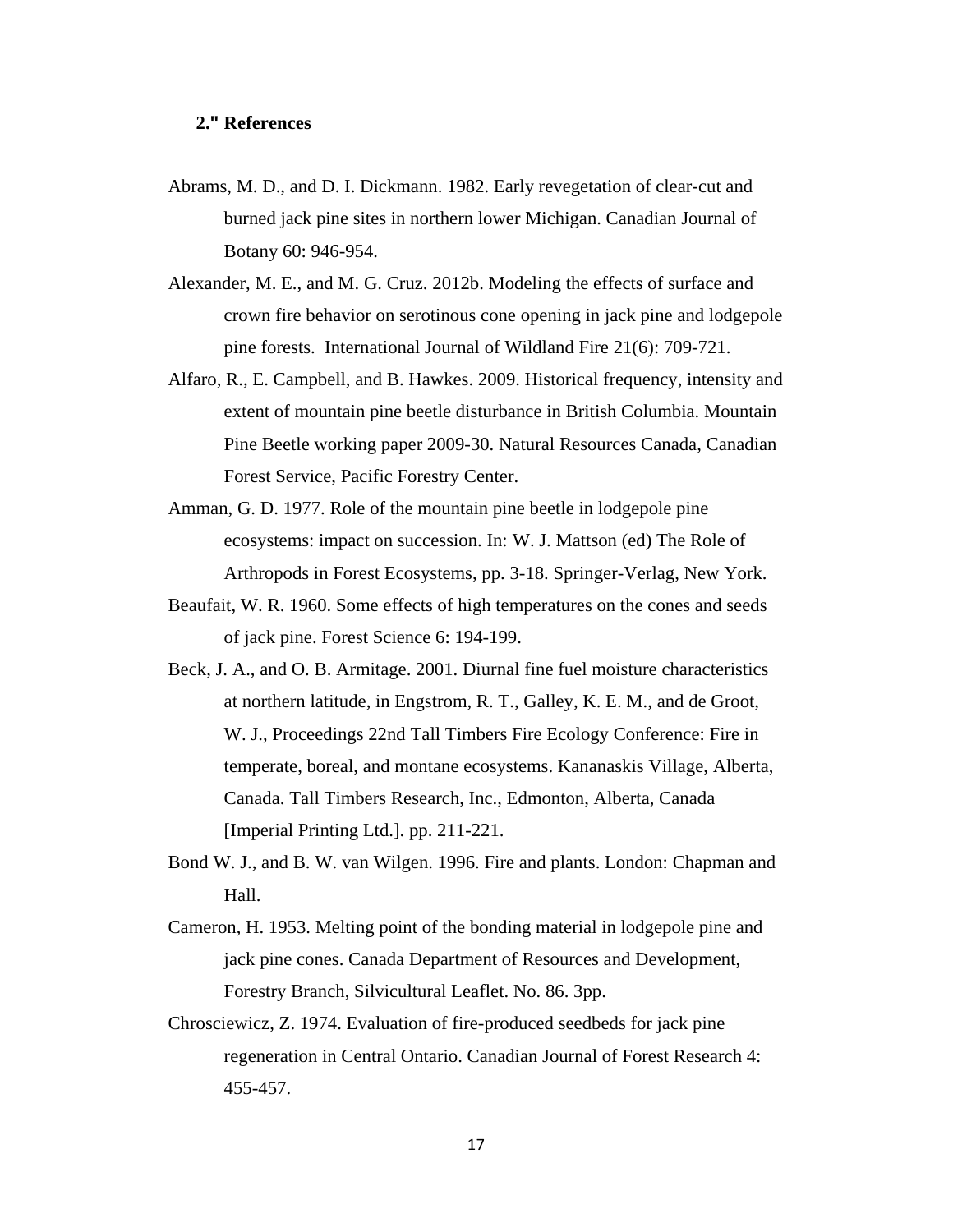- Clements, F. E. 1910. The life history of lodgepole burn forests. USDA Forest Service. Bulletin 79.
- Coates, K.D. 2002. Tree recruitment in gaps of various size, clearcuts and undisturbed mixed forest of interior British Columbia. Forest Ecology and Management 155: 387-398.
- Coops, N. C., M. A. Wulder, and R. H. Waring. 2012. Modeling lodgepole and jack pine vulnerability to mountain pine beetle expansion into the western Canadian boreal forest. Forest Ecology and Management 274: 161-171.
- Critchfield, W. B. 1957. Geographic variation in *Pinus contorta*. Maria Moors Cabot Foundation: Harvard University Publication no.3.
- Crossley, D. I. 1956. Fruiting habits of lodgepole pine. Canada Department of Northern Affairs and National Resources, Forestry Branch, Forest Research Division Technical Note 35.
- Cullingham, C. I., J. E. Cooke, S. Dang, C. S. Davis, B. J. Cooke, and D. W. Coltman. 2011. Mountain pine beetle host-range expansion threatens the boreal forest. Molecular Ecology 20: 2157-2171.
- Cullingham, C. I., P. M. A. James, J. E. K. Cooke, and D. W. Coltman. 2012. Characterizing the physical and genetic structure of the lodgepole pine  $\times$ jack pine hybrid zone: mosaic structure and differential introgression. Evolutionary Applications 5: 879-891.
- de Groot, W. J. 1987. Interpreting the Canadian Forest Fire Weather Index (FWI) System. 4<sup>th</sup> Central Region Fire Weather Committee Scientific and Technical Seminar presentation material. Available from: http://cfs.nrcan.gc.ca/pubwarehouse/pdfs/23688.pdf
- de Groot, W. J., P. M. Bothwell, S. W. Taylor, B. M. Wotton, B. J. Stocks, and M. E. Alexander. 2004. Jack pine regeneration and crown fires. Canadian Journal of Forest Research 34: 1634-1641.
- Environment and Sustainable Resource Development. 2011. Sustainable forest management: current facts and statistics. (On-line Ed). Pub no. 1/605.
- Eyre, F. H. 1938. Can jack pine be regenerated without fire? Journal of Forestry 36: 1067-1072.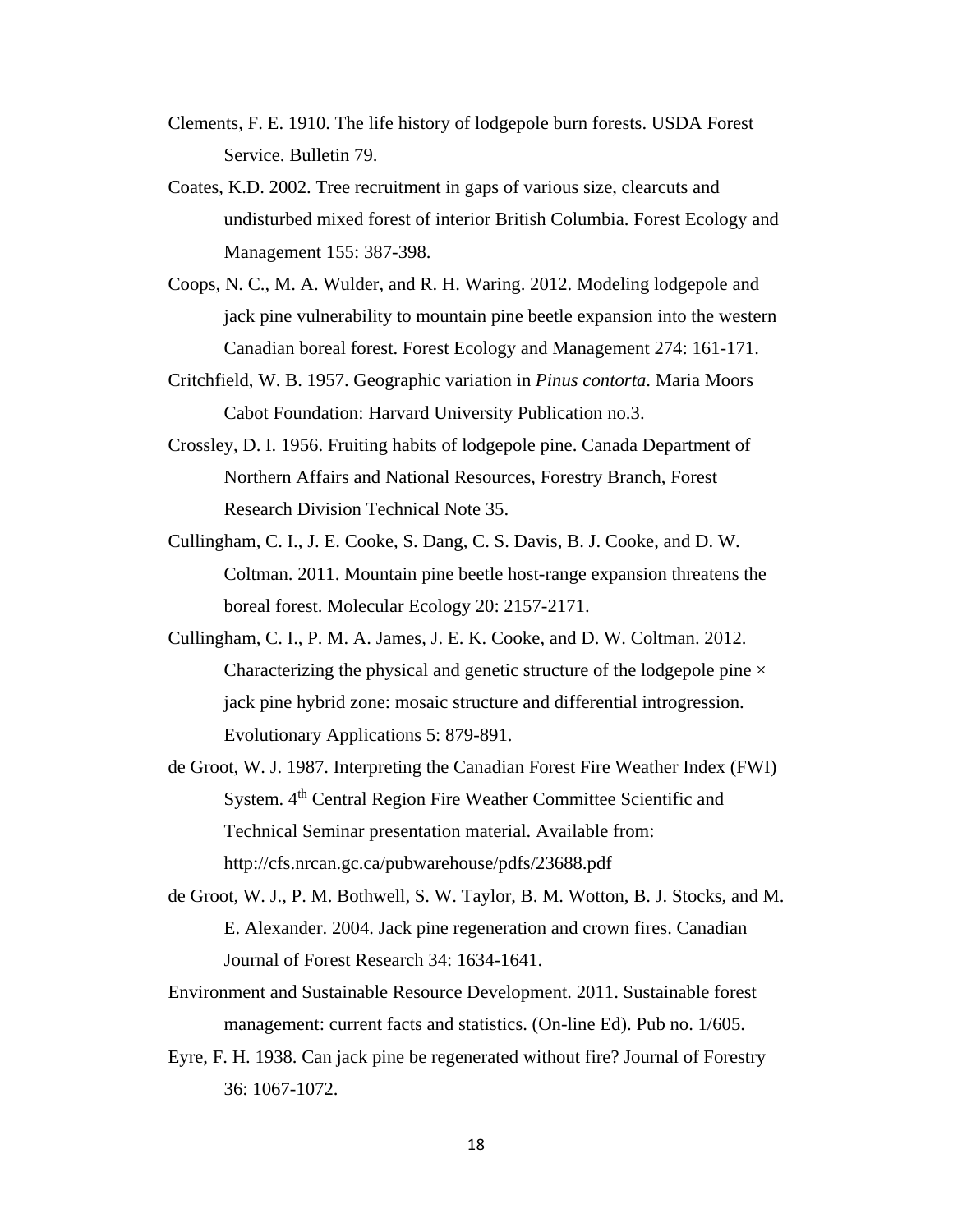- Flannigan, M. D., and B. M. Wotton. 1994. Fire regime and the abundance of jack pine. In Proceedings of the 2nd International Conference on Forest Fire Research. University of Coimbra, Coimbra, Portugal.
- Gauthier, S., Y. Bergeron, and J-P. Simon. 1993. Cone serotiny in jack pine: ontogenetic, positional, and environmental effects. Canadian Journal of Forest Research 23: 394-401.
- Gauthier, S., Y. Bergeron, and J-P. Simon. 1996. Effects of fire regime on the serotiny level of jack pine. Journal of Ecology 84(4): 539-548.
- Hélie, J. F., D. L. Peters, K. R. Tattrie, and J. J. Gibson. 2005. Review and synthesis of potential hydrologic impacts of mountain pine beetle and related harvesting activities in British Columbia. Canadian Forest Service, Mountain Pine Beetle Initiative Working Paper 2005-23. 34 pp.
- Herr, D. G., and L. C. Duchesne. 1995. Jack pine (*Pinus banksiana*) seedling emergence is affected by organic horizon removal, ashes, soil, water and shade. Water, Air and Soil Pollution 82: 147-154.
- Hoffman, C. M., C. H. Sieg, J. D., McMillin, and P. Z. Fulé. 2012. Fuel loadings 5 years after a bark beetle outbreak in south-western USA ponderosa pine forests. International Journal of Wildland Fire 21: 306-312.
- Jenkins, M. J., E. Hebertson, W. Page, and C. A. Jorgensen. 2008. Bark beetles, fuels, fires and implications for forest management in the Intermountain West. Forest Ecology and Management 254: 16-34.
- Jolly, W. M., R. A., Parsons, A. M. Hadlow, G. M. Cohn, S. S. McAllister, J. B. Popp, R. M. Hubbard, and J. F. Negron. 2012. Relationships between moisture, chemistry, and ignition of *Pinus contorta* needles during the early stages of mountain pine beetle attack. Forest Ecology and Management 269: 52-59.
- Keeley J.E. 1994. Seed-germination patterns in fire-prone Mediterranean climate regions. In: Arroyo M.T.K., Zedler P.H. and Fox M.D. (eds), Ecology and Biogeography of Mediterranean ecosystems in Chile, California and Australia. Springer, Berlin, p. 239–273.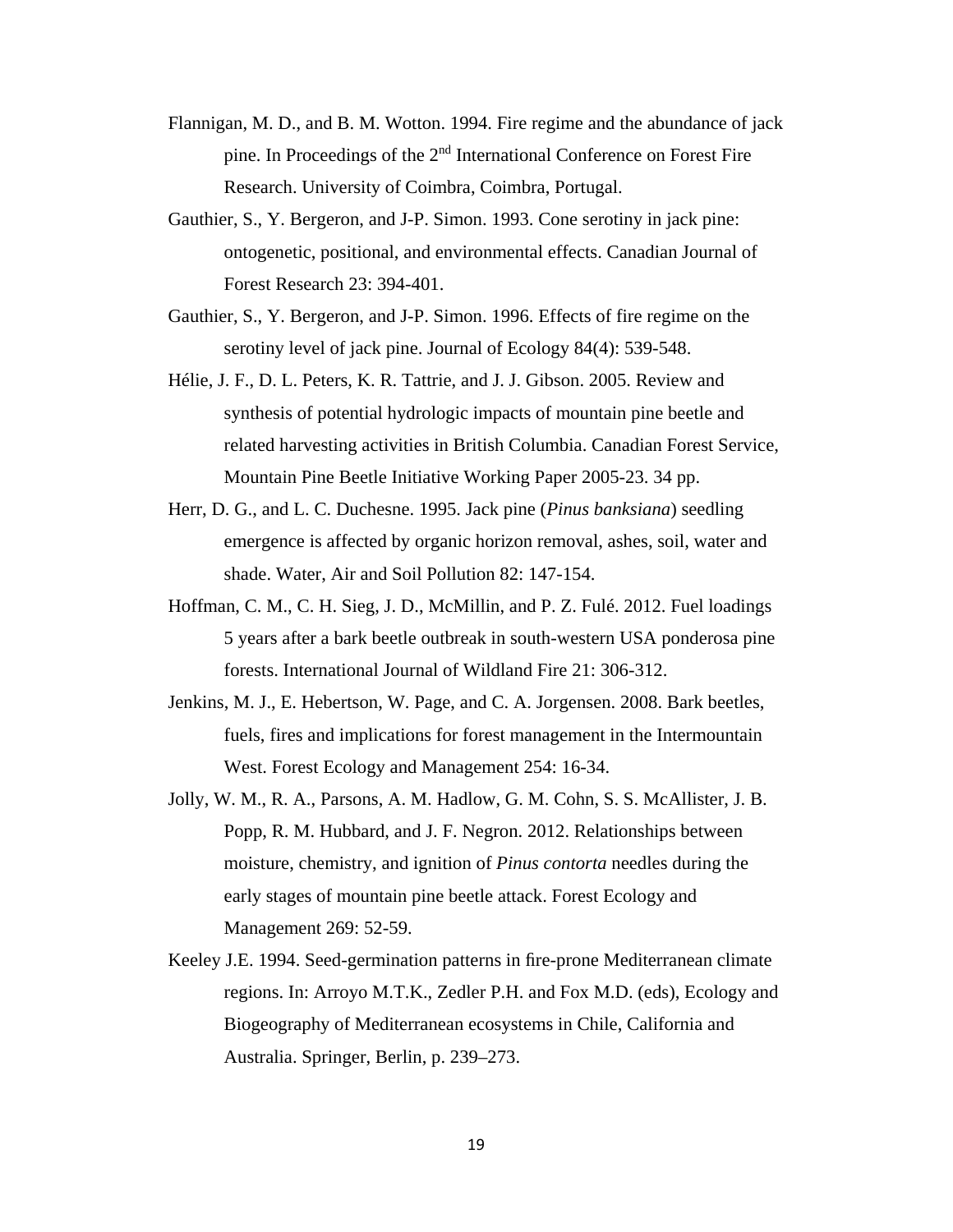- Kemball, K. J., G. G. Wang, and A. R. Westwood. 2006. Are mineral soils exposed by severe wildfire better seedbeds for conifer regeneration? Canadian Journal of Forest Research 36: 1943-1950.
- Klutsch, J. G., J. F. Negrón, S. L. Costello, C. C. Rhoades, D. R. West, J. Popp, and R. Caissie. 2009. Stand characteristics and downed woody debris accumulations associated with a mountain pine beetle (*Dendroctonus ponderosae* Hopkins) outbreak in Colorado. Forest Ecology and Management 258: 641-649.
- Knapp, A. K., and J. E. Anderson. 1980. Effect of heat on germination of seeds from serotinous lodgepole pine cones. American Midland Naturalist 104(2): 370-372.
- Kramer, P.J., and T.T. Kozlowski. 1960. Fats, oils, terpenes, and related substances. In Physiology of trees. McGraw-Hill, New York. pp. 140–158.
- Lamont, B. B., D. C. Le Maitre, R. M. Cowling, and N. J. Enright. 1991. Canopy seed storage in woody plants. The Botanical Review 57: 277-317.
- Lee, S. W. 2006. *Fungi associated with the mountain pine beetle, Dendroctonus ponderosae*. Ph. D. Thesis, University of British Columbia, British Columbia, Canada.
- Lotan, J. E. 1964. Regeneration of lodgepole pine: a study of slash disposal and cone opening. USFS. Research Note INT-16. 4 pp.
- Lotan, J. E. 1975. The role of cone serotiny in lodgepole pine forests. pp. 471-495 in D. M. Baumgartner, editor. Management of lodgepole pine ecosystems: symposium proceedings. Washington State University Cooperative Extension Service, Pullman, Washington, USA.
- Lotan, J. E. 1976. Cone serotiny fire relationships in lodgepole pine. In: Tall Timbers Fire Ecology Conference Proceedings 14, Tall Timbers Research Center, Tallahassee, FL. pp. 267-287.
- Mason, D. T. 1915. The life history of lodgepole pine in the Rocky Mountains. USFS Bulletin 154.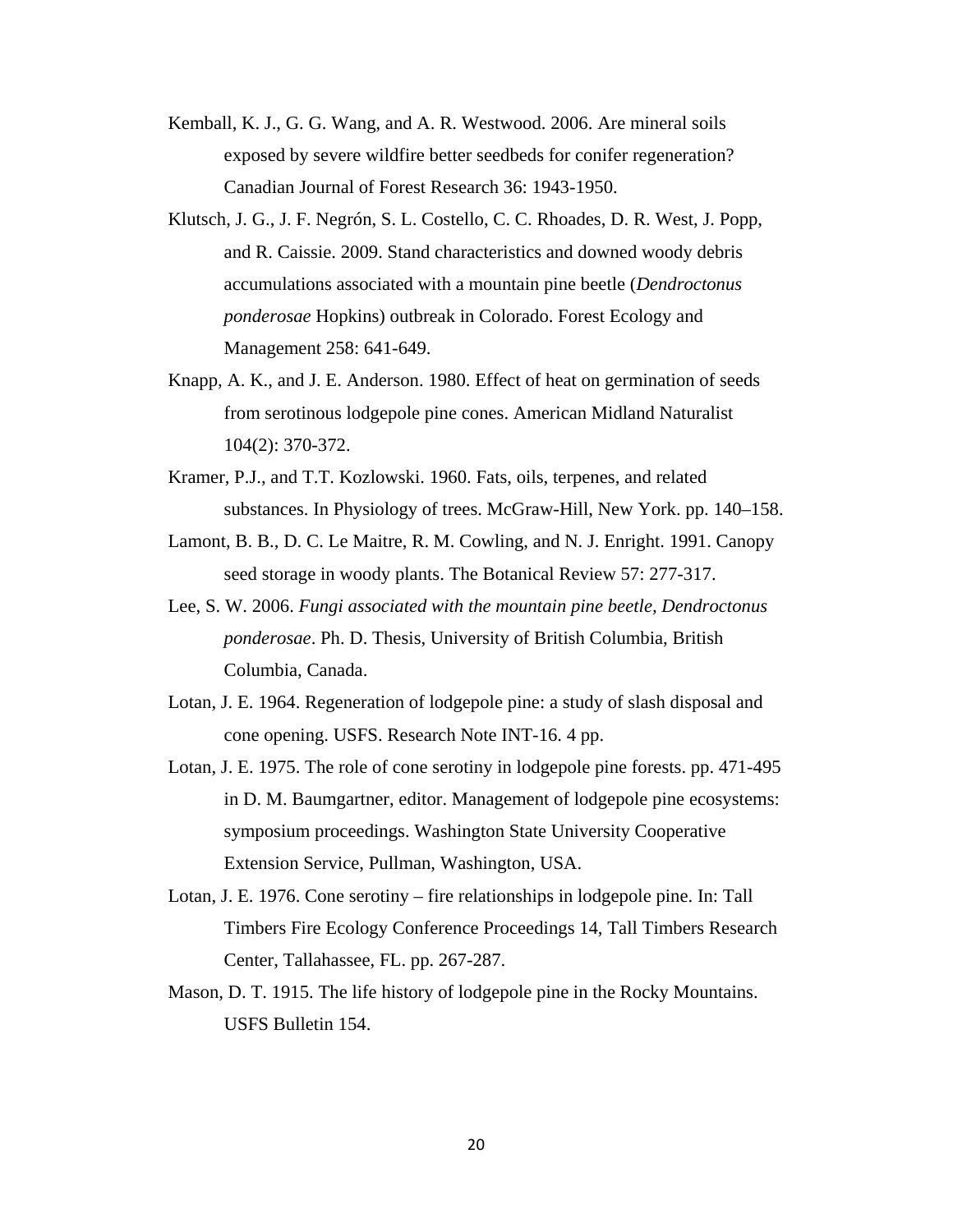- Mitchell, R. G., and H. K. Preisler. 1998. Fall rate of lodgepole pine killed by the mountain pine beetle in Central Oregon. Western Journal of Applied Forestry 13(1): 23-26.
- Mountain Pine Beetle in Alberta website (http://mpb.alberta.ca/)
- Muir, P. S., and J. E. Lotan. 1985. Disturbance history and serotiny of *Pinus contorta* in Western Montana. Ecology 66(5):1685-1668.

Natural Resources Canada website (http://cfs.nrcan.gc.ca/pages/49)

- Page, W., and M. J. Jenkins. 2007. Predicted fire behavior in selected mountain pine beetle-infested lodgepole pine. Forest Science 53(6): 662-674.
- Page, W. G., M. J. Jenkins, and J. B. Runyon. 2012. Mountain pine beetle attack alters the chemistry and flammability of lodgepole pine foliage. Canadian Journal of Forest Research 42: 1631-1647.
- Radeloff, V. C., D. J. Mladenoff, R. P. Guries, and M. S. Boyce. 2004. Spatial patterns of cone serotiny in *Pinus banksiana* in relation to fire disturbance. Forest Ecology and Management 189: 133-141.
- Reid, M. 2001. Can we share the forest with mountain pine beetles? Wild Lands Advocate 9(4): 6-7.
- Romme, W. H., J. Clement, J. Hicke, D. Kulakowski, L. H. MacDonald, T. L. Schoennagle, and T. T. Veblen. 2006. Recent forest insect outbreaks and fire risk in Colorado forests: a brief synthesis of relevant research. Colorado State University: Colorado Forest Restoration Institute.
- Rudolph, T.D., and P.R. Laidly, 1990. *Pinus banksiana* Lamb., Jack Pine, pp. 280-293. In R.M. Burns and B.H. Honkala (eds.), Silvics of North America, Vol. 1, Conifers, USFS. Agricultural Handbook 654, Washington, D.C.
- Safranyik, L. 1978. Effects of climate and weather on mountain pine beetle populations. In Proceedings of a Symposium: Theory and Practice of Mountain Pine Beetle Management in Lodgepole Pine Forests. April 25– 27, 1978. Pullman, Washington. Edited by D.L. Kibbee, A.A. Berryman, G.D. Amman, and R.W. Stark. University of Idaho, Moscow, Idaho. pp. 77–84.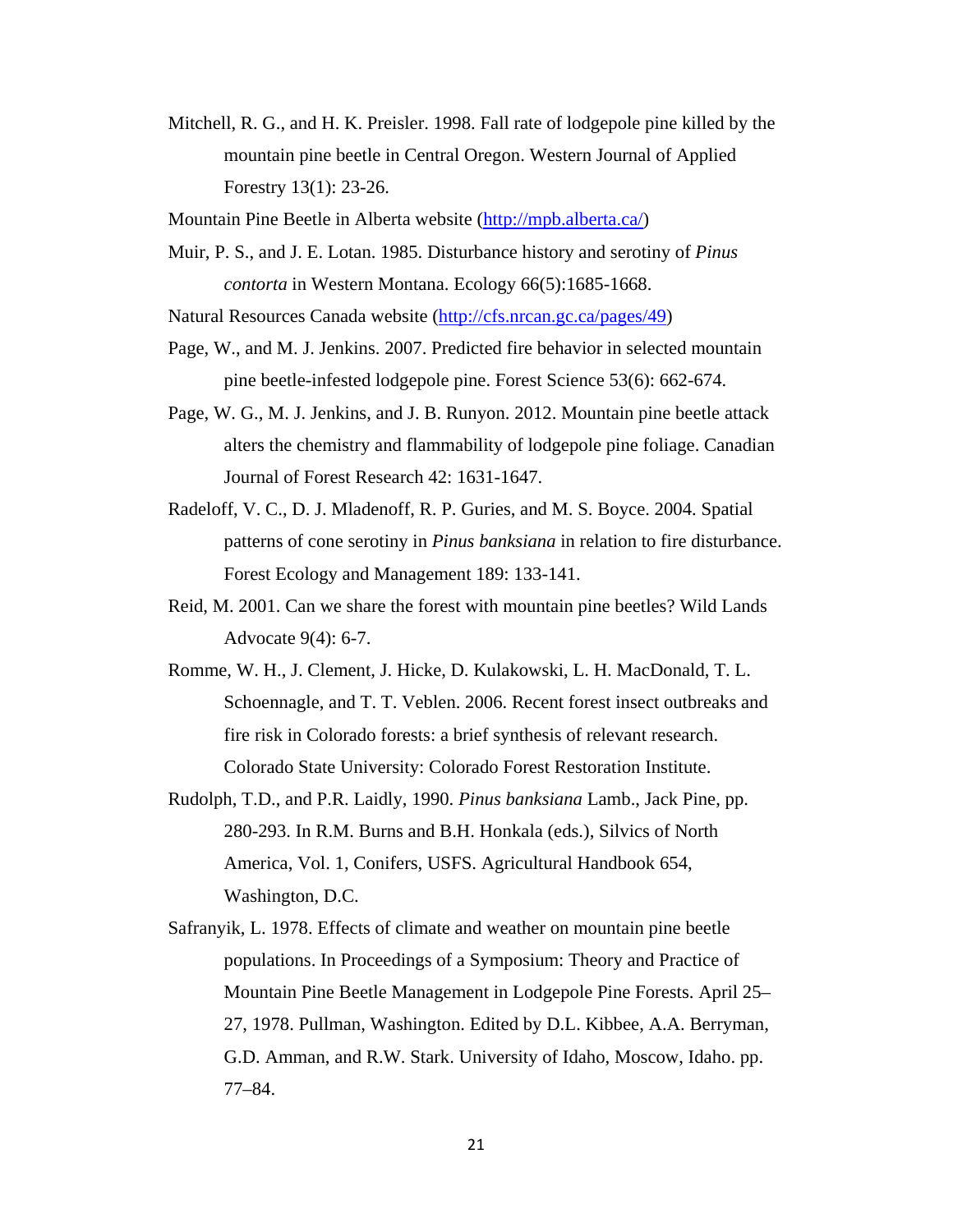- Safranyik, L. A. L. Carroll, J. Régnière, D. W. Langor, W. G. Riel, T. L. Shore, B. Peter, B. J. Cooke, V. G. Nealis, and S. W. Taylor. 2010. Potential for range expansion of mountain pine beetle into the boreal forest of North America. The Canadian Entomologist 142: 415-442.
- Schoenike, R. E. 1976. Geographical variations in jack pine (*Pinus banksiana* Lamb.), Tech. Bull. 304, Agr. Exp. Sta., Univ. of Minn., St. Paul, MN. 47 pp.
- Schwilk, D. W., and D. D. Ackerly. 2001. Flammability and serotiny as strategies: correlated evolution in pines. Oikos 94(2): 326-336.
- Simard, M., W. H. Romme, J. M. Griffin, and M. G. Turner. 2011. Do mountain pine beetle outbreaks change the probability of active crown fire in lodgepole pine forests? Ecological Monographs 81(1): 3-24.
- Teste, F. P., V. J. Lieffers, and S. M. Landhäusser. 2011a. Seed release in serotinous lodgepole pine forests after mountain pine beetle outbreak. Ecological Applications 21(1):150-162.
- Thomas, P. A., and R. W. Wein. 1985. Delayed emergence of four conifer species on postfire seedbeds in eastern Canada. Canadian Journal of Forest Research 15: 727-729.
- Tower, G. E. 1909. A study of the reproductive characteristics of lodgepole pine. In Society of American Forestry. Proc. 4: 84-106.
- Turner, J.A., and B.D. Lawson. 1978. Weather in the Canadian Forest Fire Danger Rating System: a user guide to national standards and practices. Environment Canada, Pacific Forest Research Centre, Victoria, BC. BC-X-177.
- Vaartaja, O. 1954. Temperature and evaporation at and near ground level on certain forest sites. Canadian Journal of Botany 32: 760-783.
- Van Wagner, C. E. 1974. Structure of the Canadian Forest Fire Weather Index. Department of the Environment, Canadian Forestry Service, Publication No. 1333. 39 pp.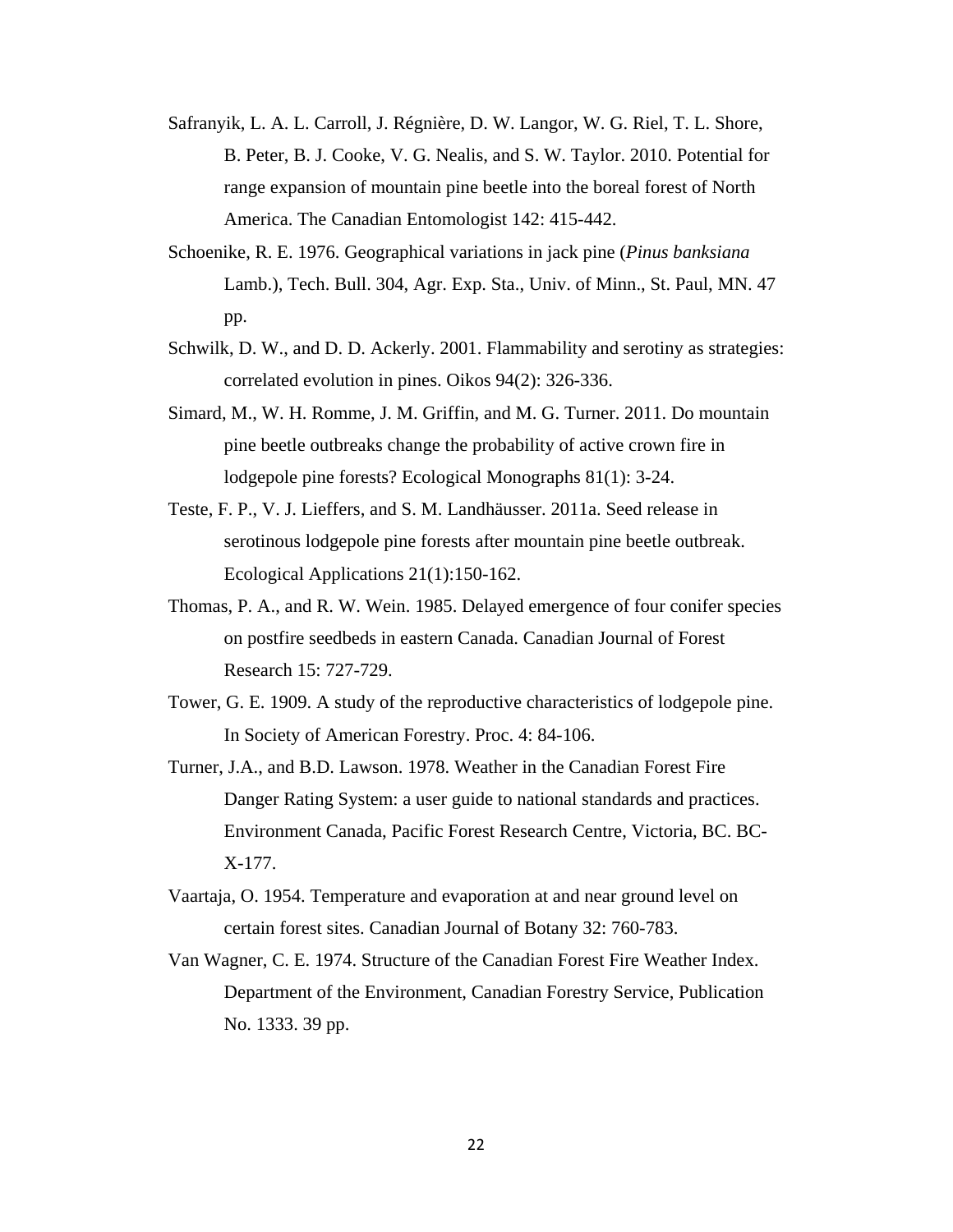- Van Wagner, C. E. 1987. Development and structure of the Canadian Forest Fire Weather Index System. Canadian Forest Service, Ottawa, ON, Forest Technical Report 35. 37 pp.
- Vyse, A., C. Ferguson, D. J. Huggard, J. Roach, and B. Zimonick. 2009. Regeneration beneath lodgepole pine dominated stands attacked or threatened by the mountain pine beetle in the south central Interior, British Columbia. Forest Ecology and Management 258S:S36-S43.
- Wotton, B. M. 2009. Interpreting and using outputs from the Canadian Forest Fire Danger Rating System in research applications. Environmental and Ecological Statistics 16(2): 107-131.
- Wright, E. 1931. The effect of high temperatures on seed germination. Journal of Forestry 29(5): 679-687.
- Wulder, M. A., S. M. Ortlepp, J. C. White, T. Nelson, and N. C. Coops. 2010. A provincial and regional assessment of the mountain pine beetle epidemic in British Columbia: 1999-2008. Journal of Environmental Informatics 15(1): 1-13.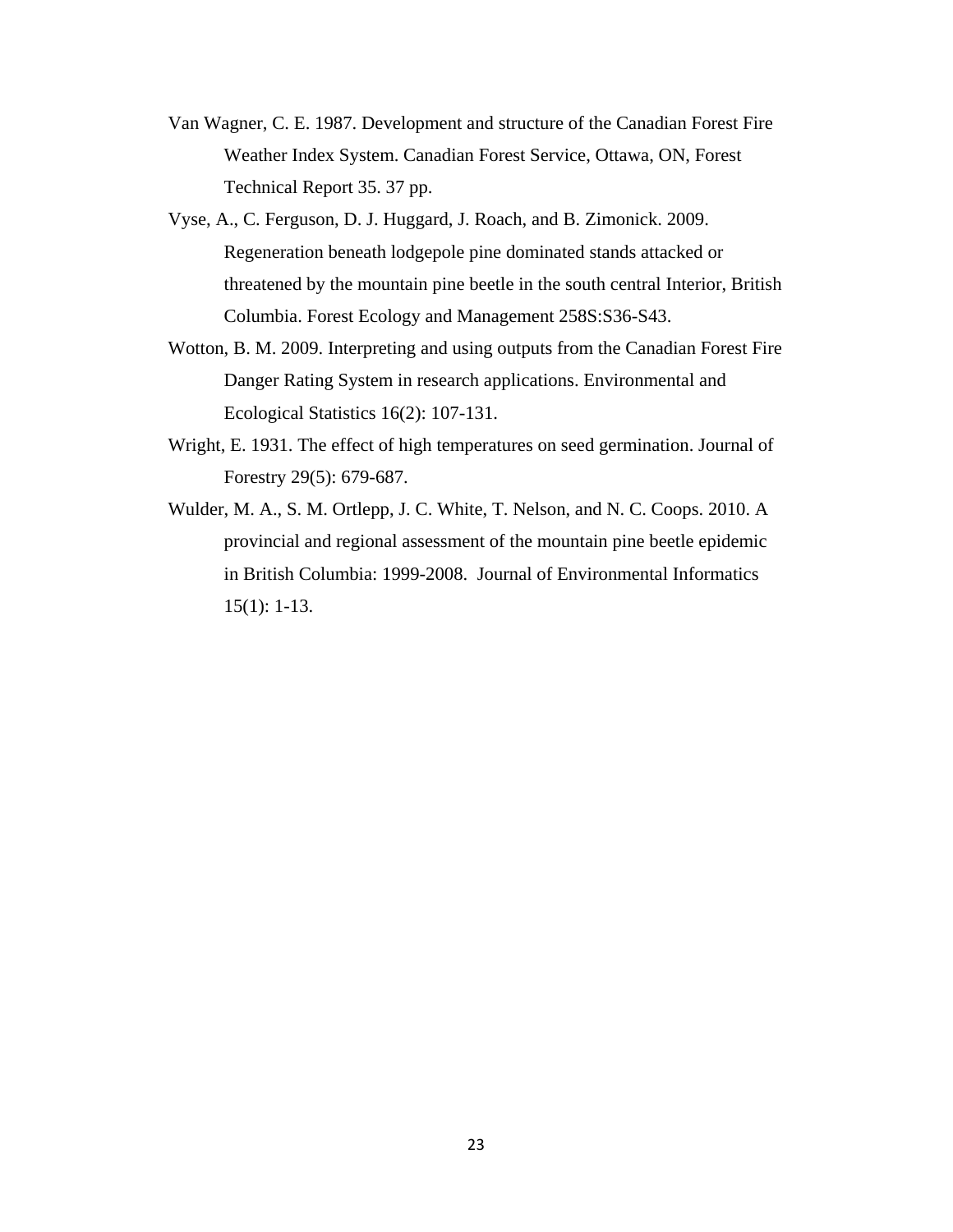#### **Chapter 2**

## **1." Introduction**

Pine, mountain pine beetle (*Dendroctonus ponderosae*, MPB), and forest fire are a trio of stand development in North American forest ecosystems (Amman 1977, Jenkins et al. 2012). MPB kills large living pine trees and alters fuel distribution in the forests. Increased fire intensity due to accumulation of snags and fine fuels on the surface after MPB outbreaks is able to successfully eliminate competing tree species in pine stands (Brown 1975) and aid the next cycle of pine-dominant ecosystems ( $\Delta$ mman 1977: in the second paragraph on page 14).

In modern times, we are dealing with the legacy of old forest management policies including fire suppression and exclusion that have resulted in old and homogenous forests (Samman and Logan 2000). Furthermore, the gradual shift from cold to moderate winters in western Canada has failed to control MPB population size (Bentz et al. 2010, Cullingham et al. 2011). Consequently, MPB population has successfully developed into epidemic levels and invaded novel habitats in high elevation areas such as northern British Columbia and north western Alberta (Bentz et al. 2010, Cullingham et al. 2011).

Alberta pine forests are at the center of attention because lodgepole pine (*Pinus contorta*) and jack pine (*Pinus banksiana*) are co-existing and there is a broad zone of hybridization due to genetic similarity between two species (Rudolph and Laidly 1990). One of the issues involved in pine regeneration post-MPB outbreaks on the landscape level is that most of lodgepole pine and jack pine in Canada are serotinous populations that produce closed cones and rely on stand-replacing fire for killing competing species, opening serotinous cones, and providing seedbeds, thereby re-occupying the burned area (Amman 1977, Radeloff et al. 2004). When MPB outbreaks occur in a serotinous pine population, standing dead trees will retain closed cones in aerial seedbanks for a long period of time. Delayed stand development without disturbance would directly impact wood supply and the economy in the long term; therefore, it is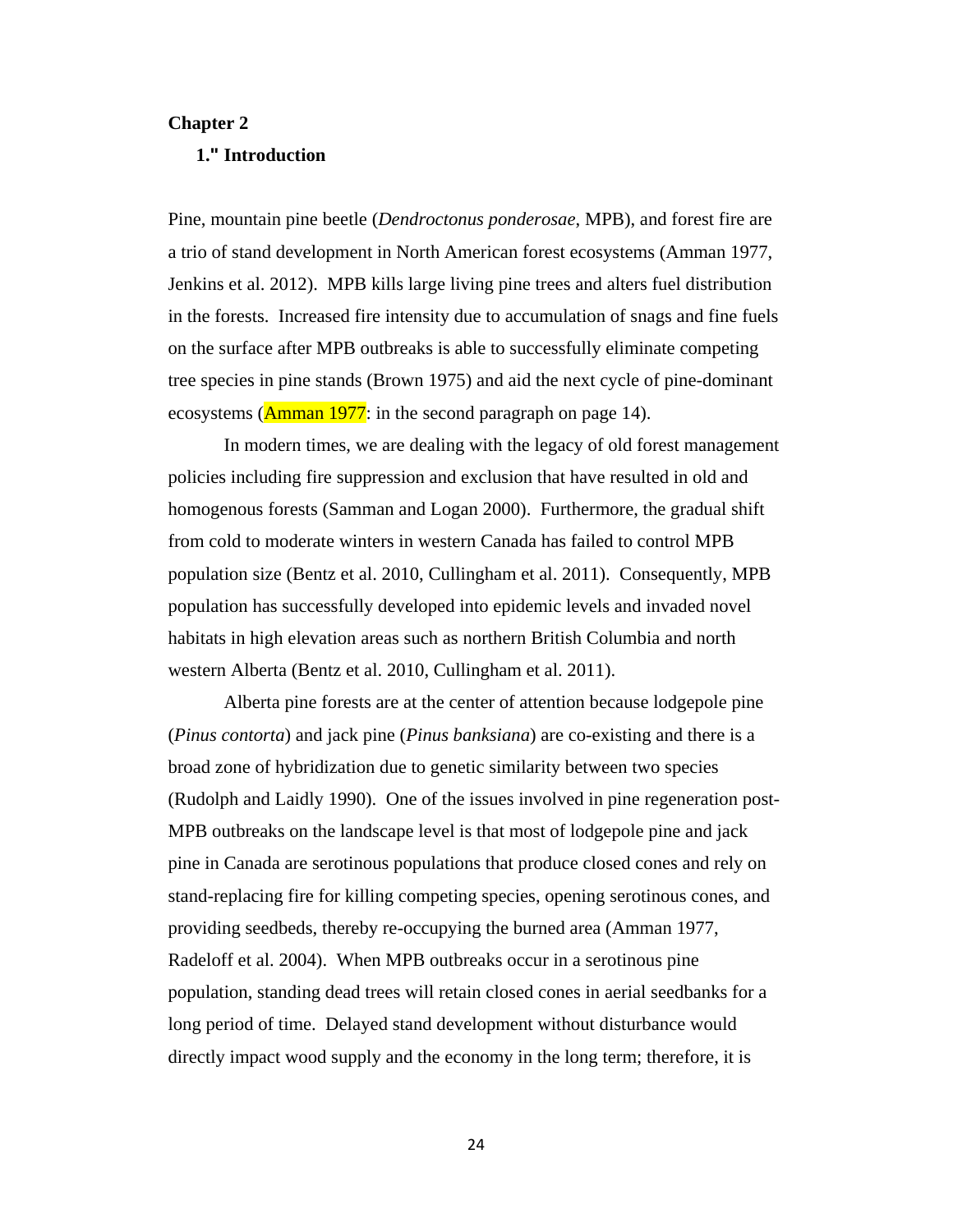likely that human-induced disturbance will be necessary to re-establish these forests in an acceptable time.

Prescribed burning is thought to be appropriate for pine forest regeneration for two reasons: a) seedbed preparation (i.e., to expose mineral soils); and b) to provide a heat source (i.e., at least 50℃ is required for opening serotinous cones). A high intense crown fire with long flame residence time and high flame temperatures would generate high temperature that might directly touch cones in the canopy and overheat the seed to eliminate viability. On the other hand, a low intense surface fire that does not develop as a crown fire or not generate enough heat to the air would fail to open cones in the canopy. Besides, low intense fire may not be able to expose mineral soils for seed germination. Cone opening occurs through three heat transfer processes: convection, radiation, and conduction (Johnson and Gutsell 1993, Alexander and Cruz 2012b). Intense surface fire alone may be hot enough to open cones in aerial seedbanks through convection and radiation processes (Eyre 1938). If the flame length is long enough or there are ladder fuels (i.e., understory vegetation, overstory with lower branches, lichen on the stem, flaky barks) that can carry surface flames to the crown, surface fire may develop into a crown fire. In this case, cones are not only exposed to heat generated from the surface fire, but also to direct flames. Cone opening will occur differently depending on fine fuel availability and its flammability, i.e., moisture content and chemical properties (Jolly et al. 2012); since crown fires mostly consume fine fuels such as needles (Despain et al. 1996).

 Lodgepole pine and jack pine are well-known as fire-dependent species; however, fire should be applied with care and a thorough understanding of when it can be used for regeneration. MPB-killed forests are different from healthy pine forests in two ways: moisture regime and fuel distribution at both the ground and canopy level. The lack of water uptake by dead trees leads to increased available moisture in soils, contrarily decreased moisture content in aerial fuels. Although there is no change in total available fuels, dead trees shed aerial fine fuels to the ground within the first few years, resulting in increased surface fuel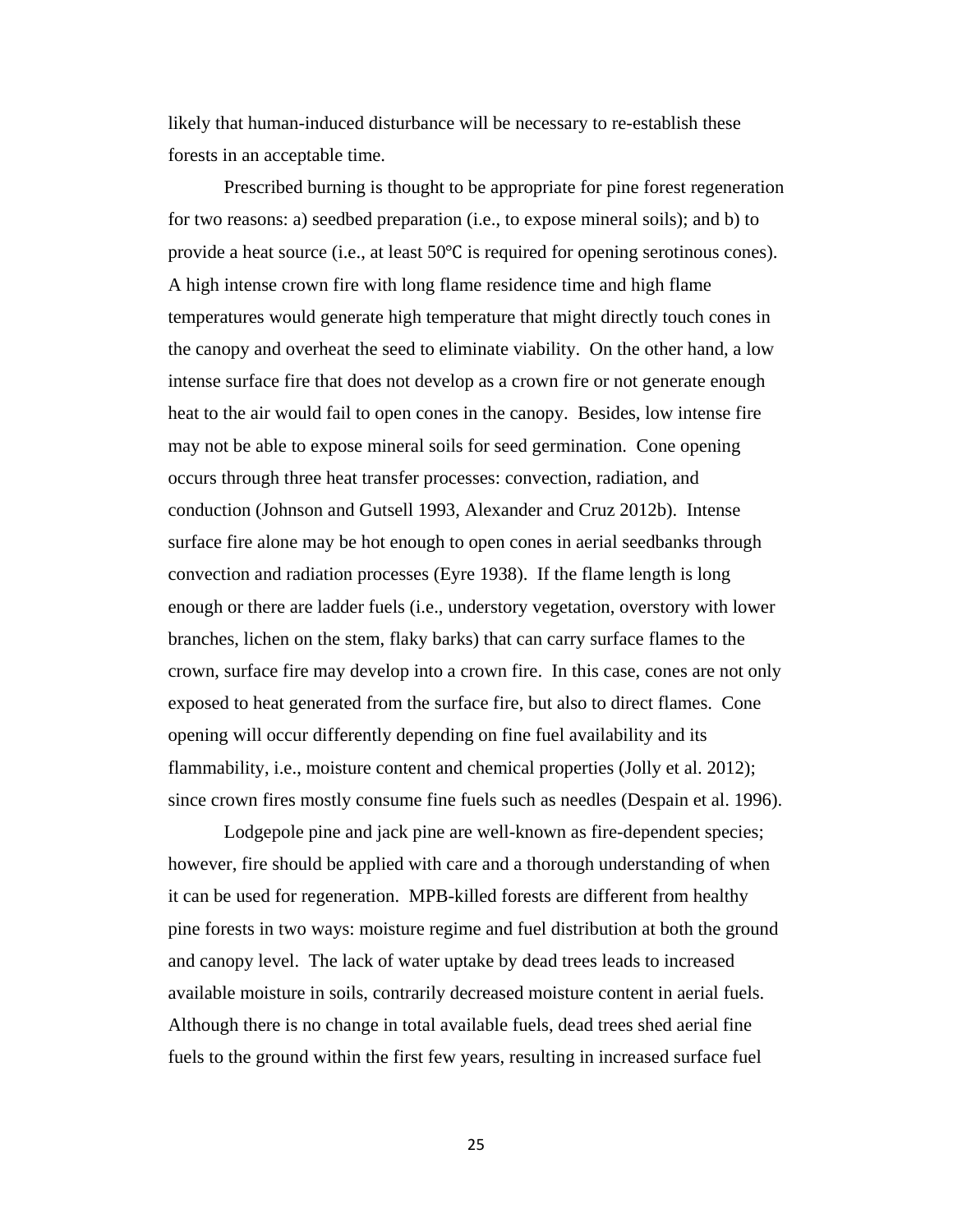loading and fire intensity (Mitchell and Preisler 1998, Romme et al. 2006, Jenkins et al. 2008, Klutsch et al. 2009, Simard et al. 2011).

Most of recent studies on fire behaviour in MPB-killed forests have been conducted in the U.S. where development of a thick organic layer on the forest floor and its role in fire behaviour are not a big concern (Page and Jenkins 2007, Simard et al. 2011). Prescribed burn programs in the U.S. are carried out based on the National Fire Danger Rating System (NFDRS) which focuses on moisture content in fuels of different particle sizes on the forest floor. The impact of MPB outbreaks on fire behaviour in Canadian boreal forests, however, could be more complicated than it was thought because of the presence of thick organic layers on the forest floor. In contrast to the NFDRS or fire behaviour prediction models (i.e., NEXUS, BehavePlus) in the U.S., the Canadian Forest Fire Weather Index System focuses on moisture content in organic matters of the forest floor. There has been little study on the change in moisture regime, specifically at the forest floor level, its interaction with change in fuel loading at surface after massive tree mortality, and its combined impact on fire behaviour in Canadian boreal forest ecosystems. Intense crown fire is a common fire regime in jack pine forests (Flannigan and Wotton 1994, de Groot et al. 2004), but MPB-killed forests will experience somewhat different fire behaviour from healthy jack pine forests and it can be discussed at two scales in the Canadian boreal forests: 1) surface fire behaviour: increased fuel moisture in the forest floor would compensate for increased fire hazard post-MPB outbreaks; and 2) crown fire behaviour: MPBkilled trees would be prone to crowning due to decreased crown foliar moisture and bulk density.

In fire ecology, fire intensity is a term indicating the heat energy generated during combustion processes (Keeley 2009). Direct measurement of fire intensity is often a challenge; thus, other indirect measurements to estimate fire intensity (e.g., flame height, flame length, crown scorch height, char height) have been studied extensively (Van Wagner 1973, 1977, Alexander 1982, Alexander and Cruz 2012a, b). Flame height ,vertical length of flame, and flame length ,"the distance from the ground at the leading edge of the flame to tip of the flame"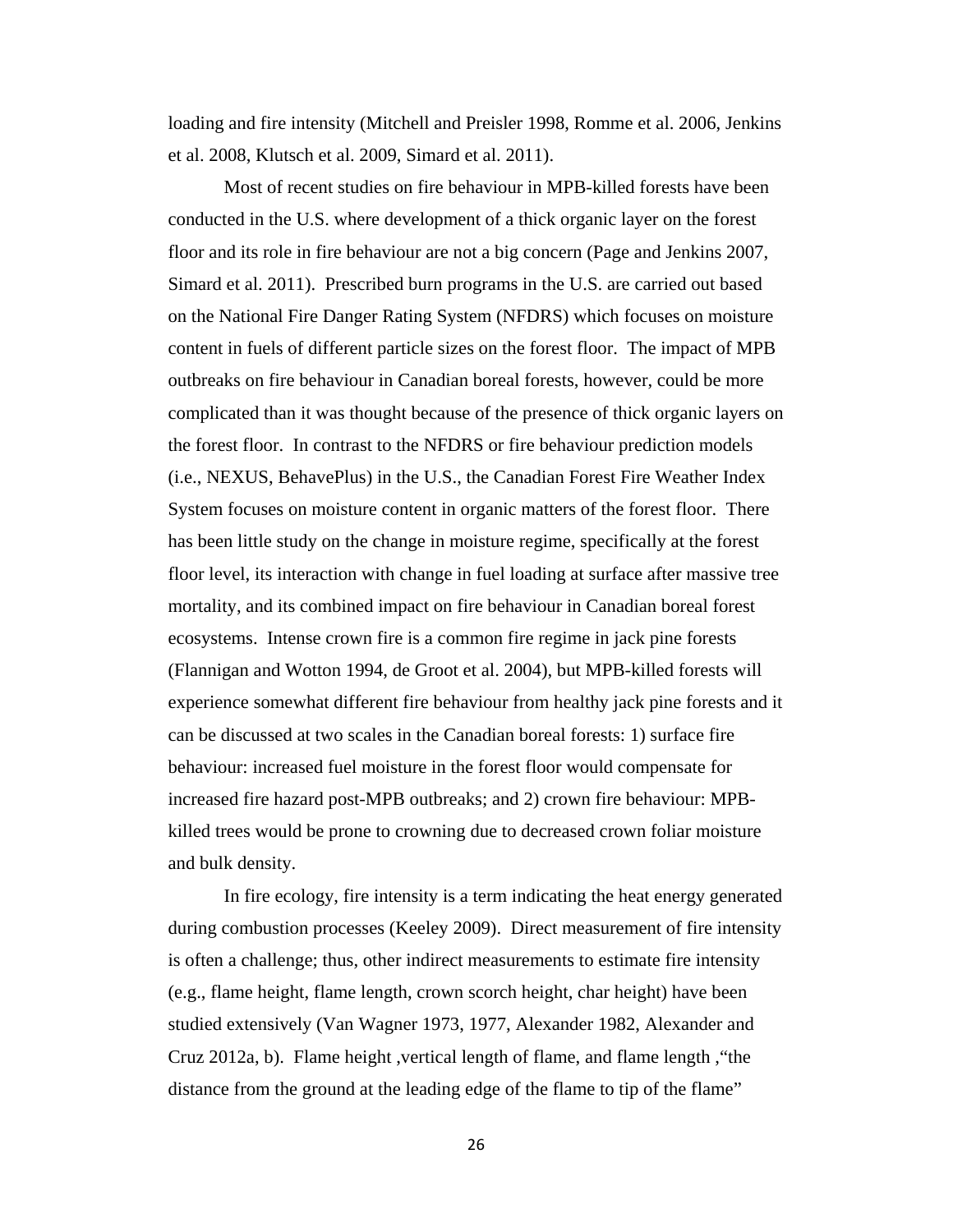http://www.firewords.net/, are not easy to measure because of the nature of burning flames and the difficulty of instrumentation as well discussed by Alexander and Cruz (2012a). On the other hand, crown scorch height and char height are easier to measure post-fire. Crown scorch height is defined as the height of discolored needles by heat or direct flame touch. Crown scorch height is well-correlated to fire intensity (Van Wagner 1973). Also, char height which is the maximum height of charring on the stem is used to estimate fire intensity (Weber et al. 1987).

 We hypothesized that fire would induce cone opening more easily in dead trees than in living trees based on previous knowledge. The objectives of the study were: a) to evaluate char height as a surrogate for fire intensity in relation to cone opening; and b) to assess the pattern of cone opening between living and dead stands when burned with different levels of fire intensity.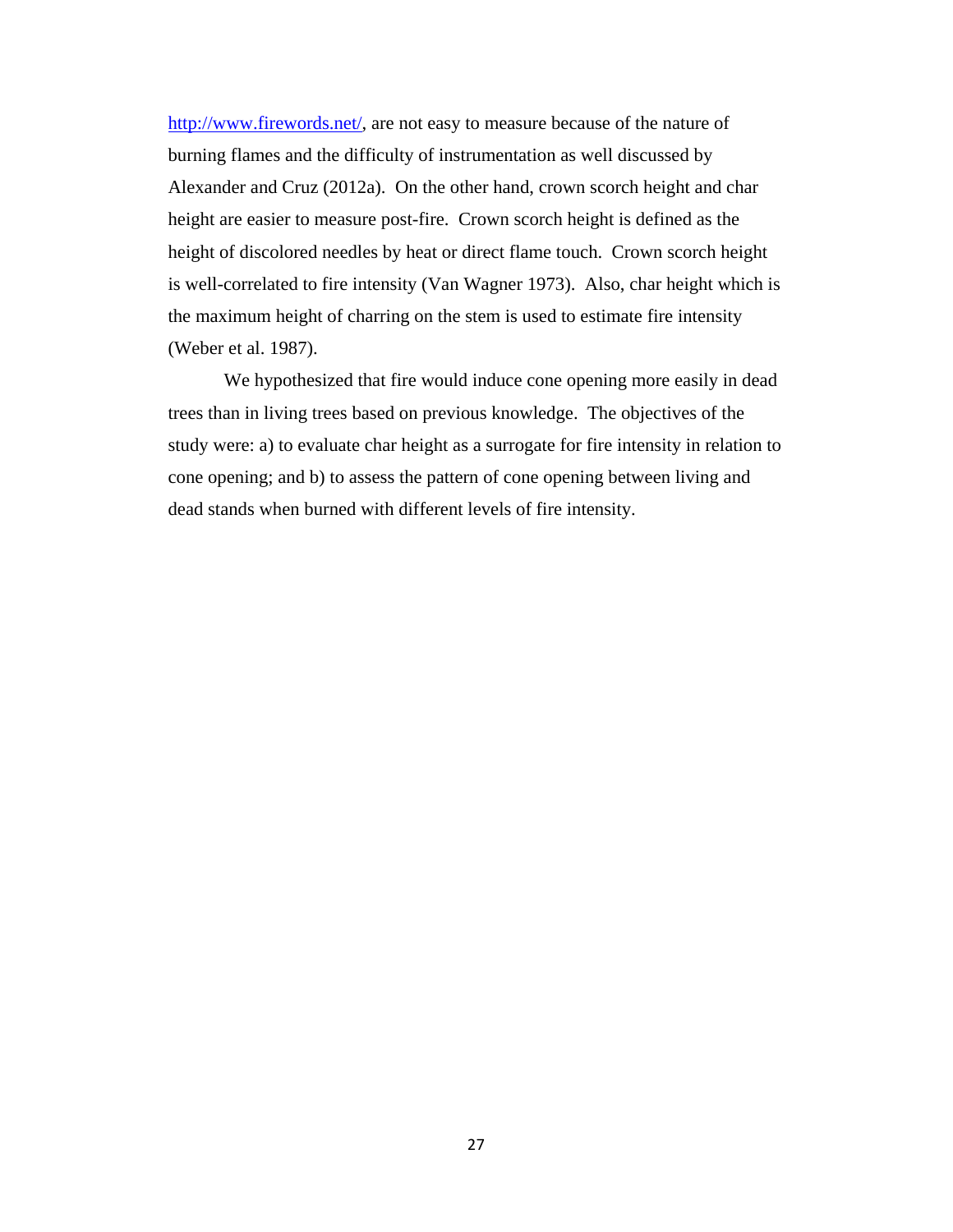#### **2." Materials and Methods**

2.1. Study Area

The study area was located at Archer Lake, about 165 km northeast of Fort McMurray (58°07' latitude, 110°15' longitude) Alberta, Canada (Fig. 2). The area was dominated by live jack pine (*Pinus banksiana* Lamb., 90% of stems) with a mean diameter at breast height (DBH) of 9.4 cm (SD  $\pm$ 2.3 cm), mean height of 8.8 m (SD ±1.8 m) and 10% black spruce (*Picea mariana* (Mill.) B.S.P.). Jack pine had a mean DBH of 9.2 cm (SD  $\pm$ 1.8 cm), a mean height of 8.6 m (SD  $\pm$ 1.2 m). There was no evidence of the recent wildfire in this area (average stand age of 70). The forest floor was covered mostly by lichens (*Cladonia rangiferina*, 70-80% cover), and blueberry (*Vaccinium myrtilloides* Michx.) and bearberry (*Arctostaphylos uva-ursi* (L.) Spreng.) were the dominant understory vascular plants. The topography was generally flat. Soil type was classified as eluviated eutric and dystric brunisols (Alberta Agriculture and Rural Development;

http://www1.agric.gov.ab.ca/\$department/deptdocs.nsf/all/agdex10307).

## 2.2. Experimental Design

Study plots (ranging from 0.12 ha to 4 ha) were laid out in May 2007. Each plot was divided into two subplots and the eastern half was treated, leaving the other half as the control. Originally, 10 plots were established but only 4 of them were used in this study (Table 1). Trees in treated subplots were girdled at breast height in May 2007, aiming for >90% mortality of trees. Girdling simulates MPB attack by stopping translocation of nutrients from crown to roots and causes a gradual death of trees similar to that is caused by the mountain pine beetle galleries attacking the phloem (Miller and Berryman 1986). Girdling, however, does not have the blue-stain fungus attacking the sapwood so there may have been some transpiration for some period after girdling. By the July of 2009, the girdled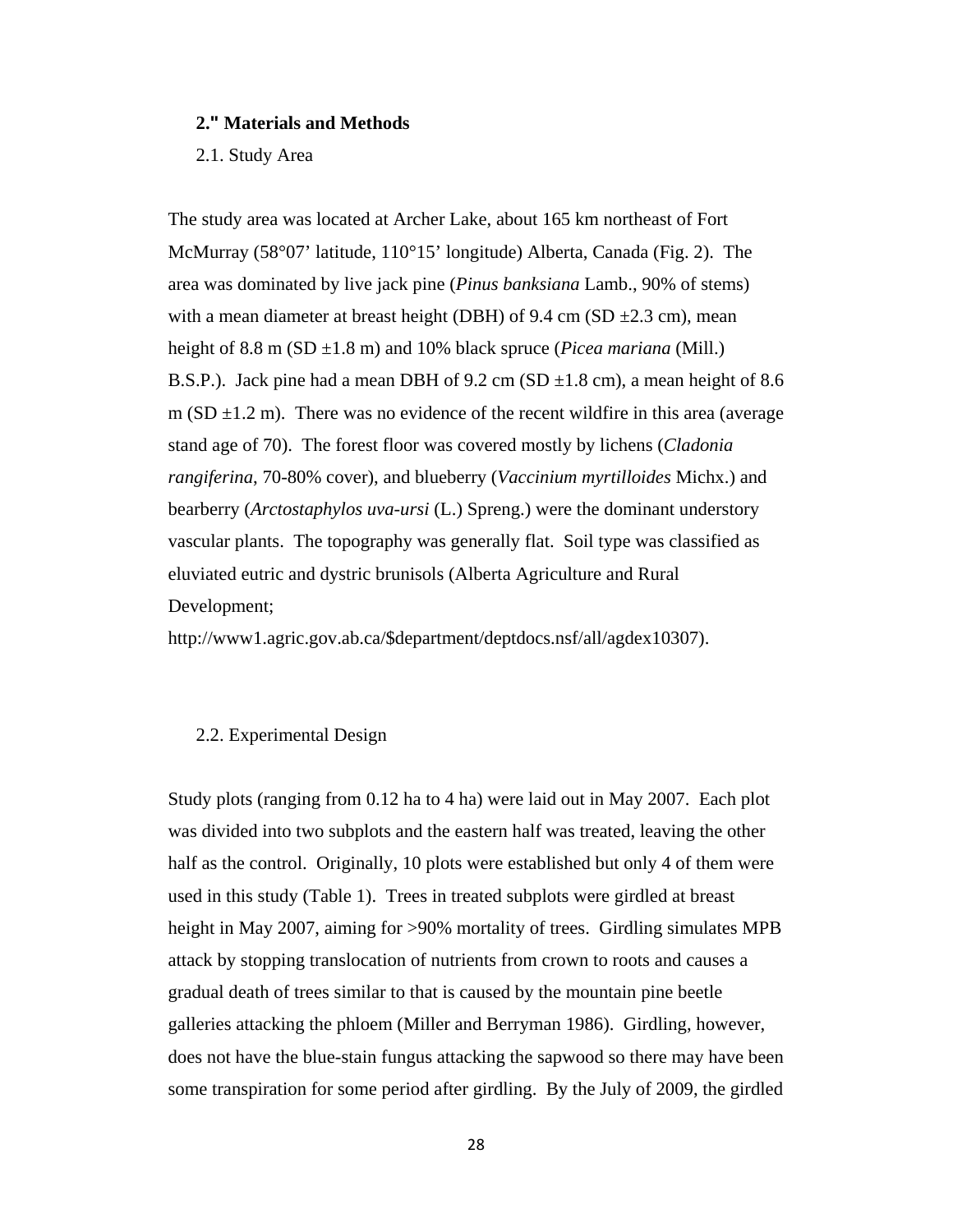trees had dead foliage similar to the "red-stage" of MPB attack; this is the stage when needles turn red and are low in moisture content.

#### 2.3. Prescribed Burns and Data Collection in 2009

In July 2009, 2 years after the girdling treatment, prescribed burns were initiated with 30m of ignition line installation in each plot, ignited with handheld drip torches. The direction of burn and the location of ignition line were decided based upon the weather conditions each day to not direct the fire into designated study areas. The burns were carried out as paired burns; i.e. pairs of control and MPB-simulated subplots were burned at the same time to compare fire behaviour under similar burn conditions. In-fire cameras were placed to assess fire behaviour as well as the rate of spreads in each plot. More information on prescribed burn can be found in Schroeder and Mooney (2012).

An on-site fire weather station recorded air temperature (℃), 24-h precipitation (mm), relative humidity (%), wind speed (km/h), and wind direction on an hourly basis. These weather variables were used for calculating both numeric values of moisture content of forest floor and fire behaviour indices using the Canadian Fire Weather Index System (Van Wagner 1974, 1987; FWI). FWI System provides numerical values that can be used for estimation of moisture content in each fuel layer (i.e., surface litter and twig (<0.5 cm in diameter), loosely compacted organic matter (fermentation layer), deep and compacted organic matter (humus layer)). Sub-indices such as Initial Spread Index (ISI), Buildup Index (BUI), and FWI (Fire Weather Index) are derived from the interaction between weather variables and fuel moisture and used for fire behaviour. In this study, we only presented FFMC, DMC, ISI, and FWI in the results (Table 1; see Appendix C for ISI chart).

Samples of foliage and forest floor were also taken from each plot to compare the difference in moisture content between control and MPB-simulated plots and to capture the moisture condition at the time of burning. Foliar samples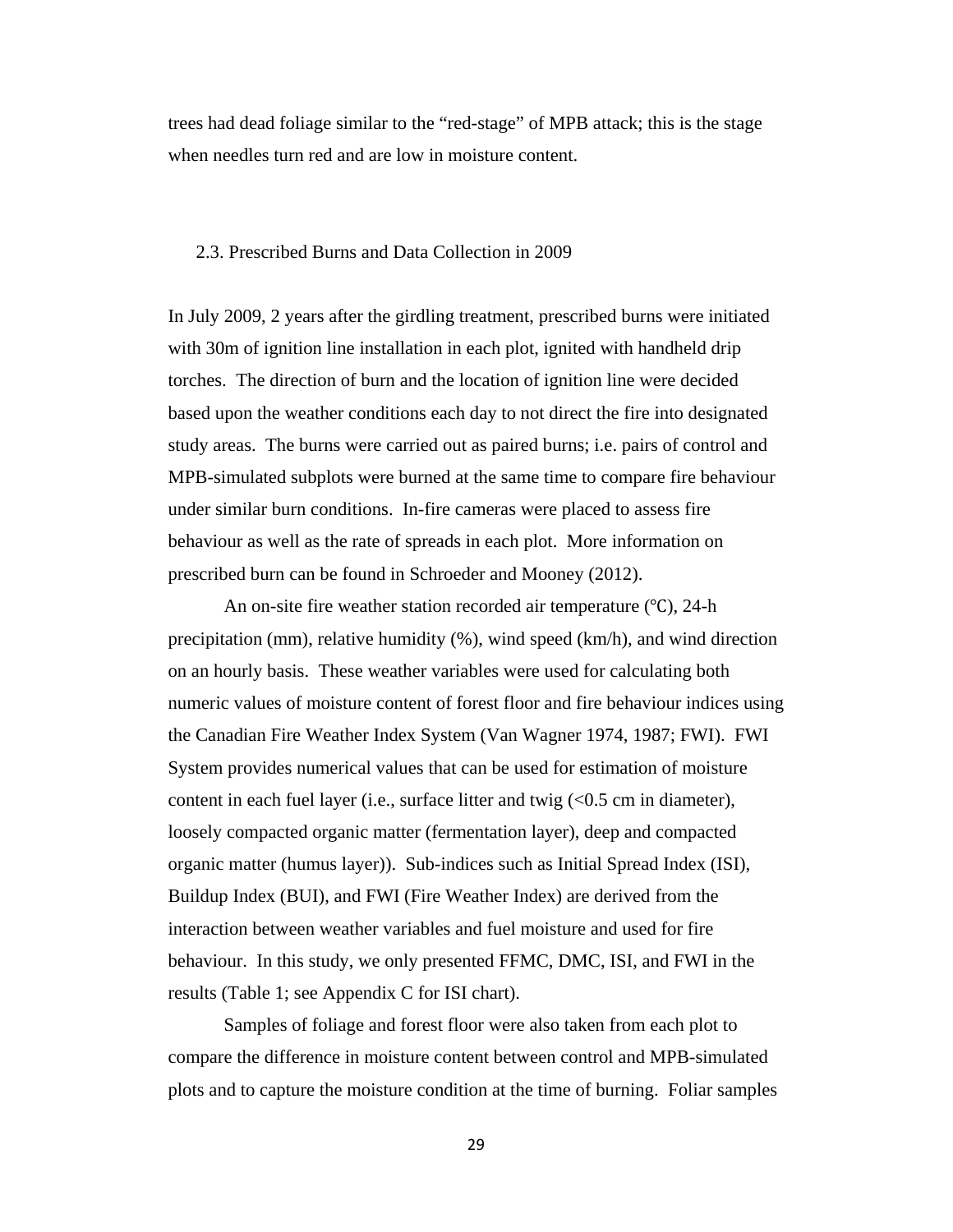were randomly collected from 5 trees per subplot using pruning shears immediately before the prescribed fire (n=38 each for living and MPB-simulated trees). Forest floor samples (i.e., litter, organic matter) were taken at 5 m-interval on each ignition line (30-m long) immediately prior to prescribed burning. Needle litter from the forest floor was sampled from the surface and organic layer had a mean of  $2.5cm$  deep (SD  $\pm 1.7$ ; recalculated based on their field note, previously it was based on their report and I assume that they averaged litter+duff layer, n=34 each for living and MPB-simulated plots). Organic layer was collected from  $30 \times 30$ cm square (n=35 each for living and MPB-simulated plots). Samples were sealed, transported, weighed ('wet' weight), and then oven-dried at 100℃ for 24 hours and 'dry' weight was measured to calculate gravimetric moisture content (Eq. 1).

*Full moisture content* (%) = 
$$
\frac{Wet weight(g) - Dry weight(g)}{Dry weight(g)} * 100
$$
 (Eq. 1)

Measured fuel moisture content for the forest floor from Eq. 1 was then compared with estimated fuel moisture content by FWI; i.e., lichen, needle litter on the surface for Fine Fuel Moisture Code (FFMC; Eq. A1 in Appendix A; see Literature review in Chapter 1 of this thesis or Van Wagner 1987 for further information), organic matter for Duff Moisture Code (DMC; Eq. A2 in Appendix A) in order to compare the measured and estimated fuel moisture content at each disturbed area. Also measured fuel moisture content was compared between MPB-simulated and control subplots. FFMC and DMC used in moisture content analysis were taken at 1300 MDT of each day of prescribed burning.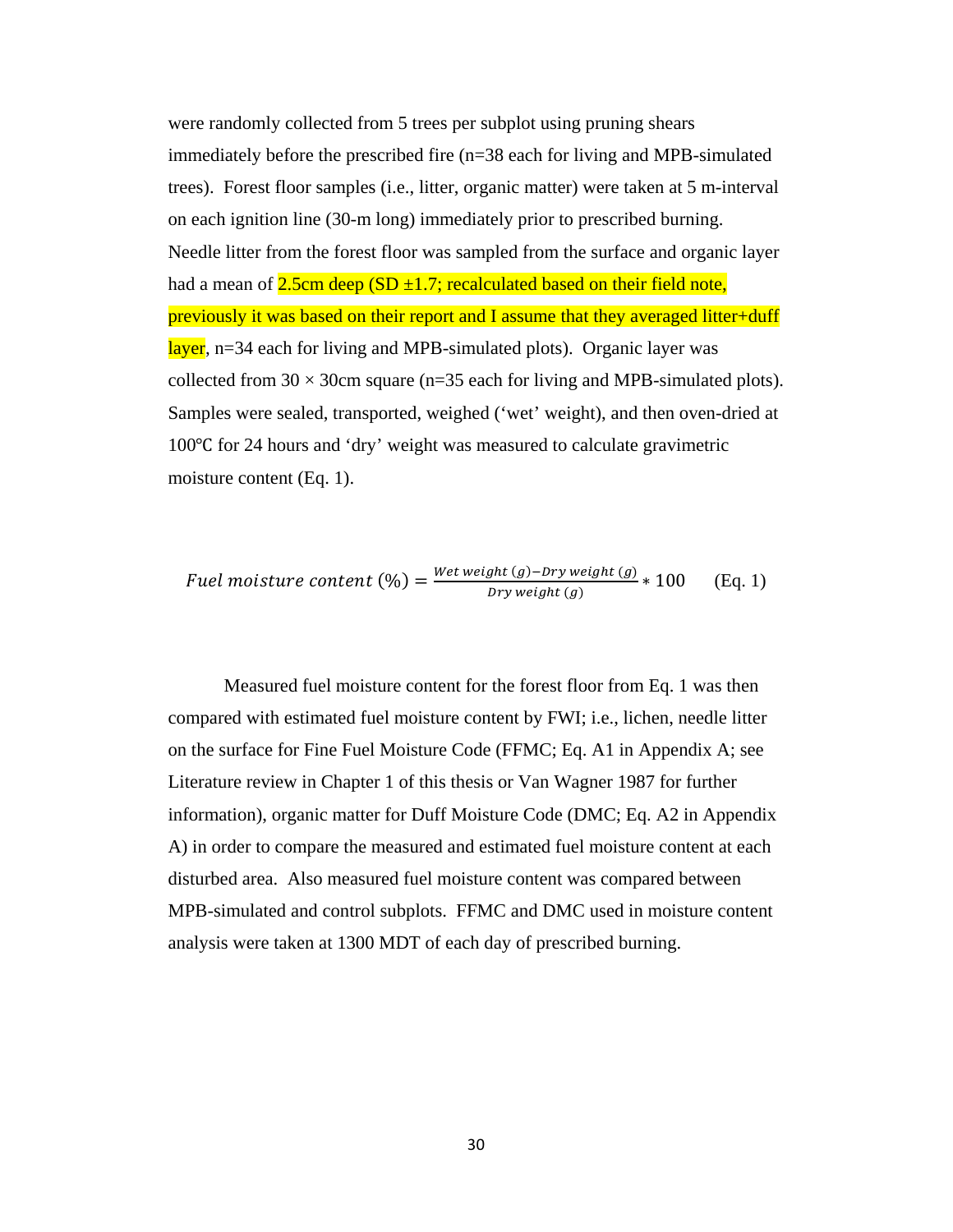#### 2.4. Data Collection in 2012

The site was revisited in the August 2012, 3 years after the prescribed burns. In order to capture well-distributed data, on a wide range of fire intensities, trees with a range of different char height (ranging from 0 to 10m) were selected across the four burn areas (control with burn sample size n=34, control with no burn  $n=5$ , MPB-simulated with burn  $n=32$ , MPB-simulated with no burn  $n=5$ ). Trees that were dominant/co-dominant, with crown not touching neighboring crowns, and average char height relative to surrounding trees were selected, and cut down with a chainsaw; its GPS location was also marked. Tree height, DBH, height to crown base (CBH), and char height (CHT) were obtained afterwards. Crown scorch height is useful to estimate fire intensity by visually distinguishing height of heated crown (Van Wagner 1977, Alexander and Cruz 2012a); however, we did not measure crown scorch height because it was 3 years after the prescribed burning and it was not clear whether discoloration of foliage was due to burning or MPB simulation treatment. Crown length was divided equally into three layers to analyze cone opening pattern depending on the cone's location in the canopy in relation to char height between healthy and MPB-simulated trees. Cones from the five youngest cohorts were counted and recorded as either open or closed for each crown layer. Cohort was estimated from bud scale scars on the twigs.

#### 2.5. Statistical Analysis

2.5.1. Fuel Moisture Content

FWI-predicted moisture content for litter and organic layers were compared to measured moisture content for corresponding layers to evaluate the reliability of the FWI System in MPB-killed forest fuel type. Measured moisture content was further compared between control and MBP-simulated plots using Student's t test after logarithmic transformation of data to evaluate the MPB simulation treatment effect on moisture content. If the assumptions for Student's t test (i.e., normality,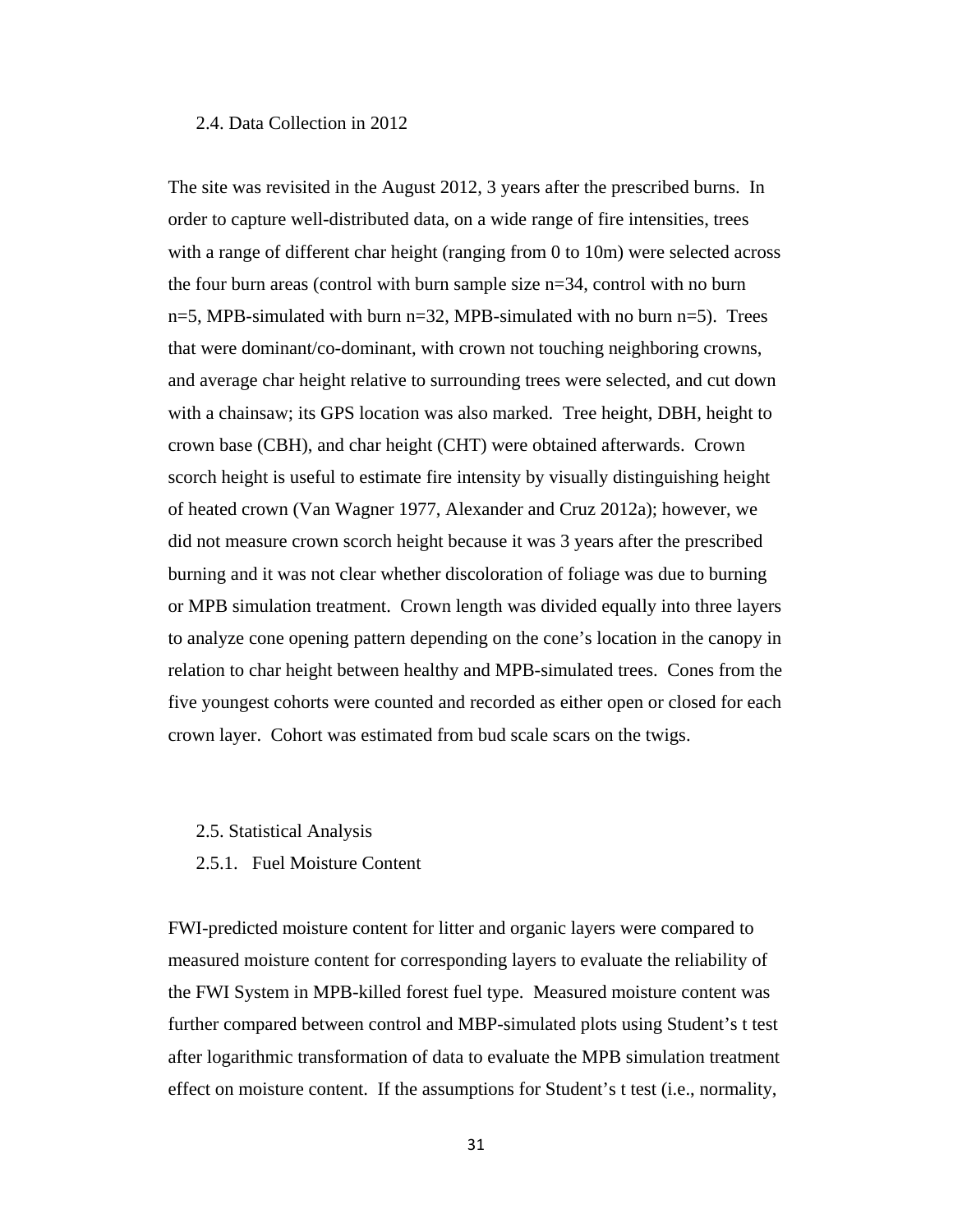equal variance) were not satisfied, then we employed alternative t tests: Kolmogorov-Smirnov test for non-normal and differently distributed data; Welch's t test for normal, but unequal variance data.

#### 2.5.2. Cone Opening as a Function of Char Height

2.5.2.1. Char Height Location

Cone opening data were grouped depending on char height location: i.e., char height<CBH was classed as surface fire; CBH<char height<tree height was classed as scorched; tree height  $=$  char height (i.e., flame height most likely exceeded tree height) was classed as crowning in further comparisons. Regrouped cone opening was analyzed using Student's t test to compare differences in cone opening between trees in control and MPB-simulated plots.

#### 2.5.2.2. Regression Analysis

Cone opening in relation to char height was modeled by a nonlinear regression model in R (R Core Team 2012; version 2.15.2) using 'nls' function (library "nls2" and "proto" for finding starting values of the parameters). Nonlinear regression was selected because residual plots of data transformations (i.e., logarithmic, square root transformation) indicated nonlinearity in the model. A power function and logistic function were used for curve fitting procedures for control and treatment, respectively (Eq. 2, 3):

$$
y = \frac{a}{1 + \exp(b - c \cdot x)}
$$
 (Eq. 2)

 $y = ax^b$ *y ax* (Eq. 3)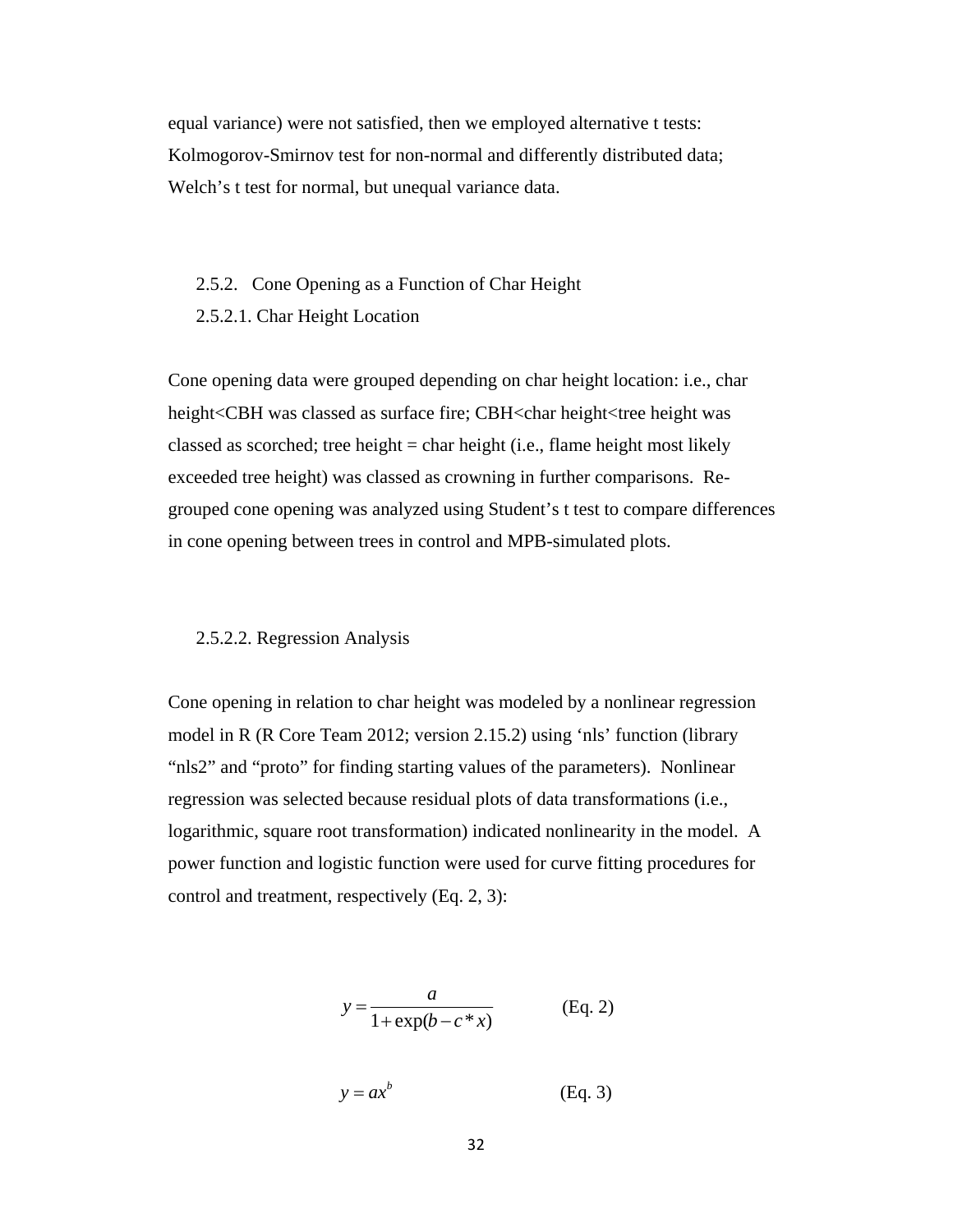where y is cone opening, x*i* is independent variable, and a, b, c are parameters.

#### 2.5.2.3. Variable Selection

Other possible variables such as CBH, tree height, standardized char height to CBH, standardized char height to tree height, and crown length (tree height – CBH) were also considered in possible models for cone opening. Standardized char height to CBH or to tree height was obtained using Eq. 4:

$$
CHT_{STDZ} = \left(\frac{CHT}{x}\right) * 100
$$
 (Eq. 4)

where x is CBH or tree height. Eq. 4 was employed to take the effect of CBH or tree height on cone opening into account. Pearson's product-moment correlation coefficient was applied in this procedure.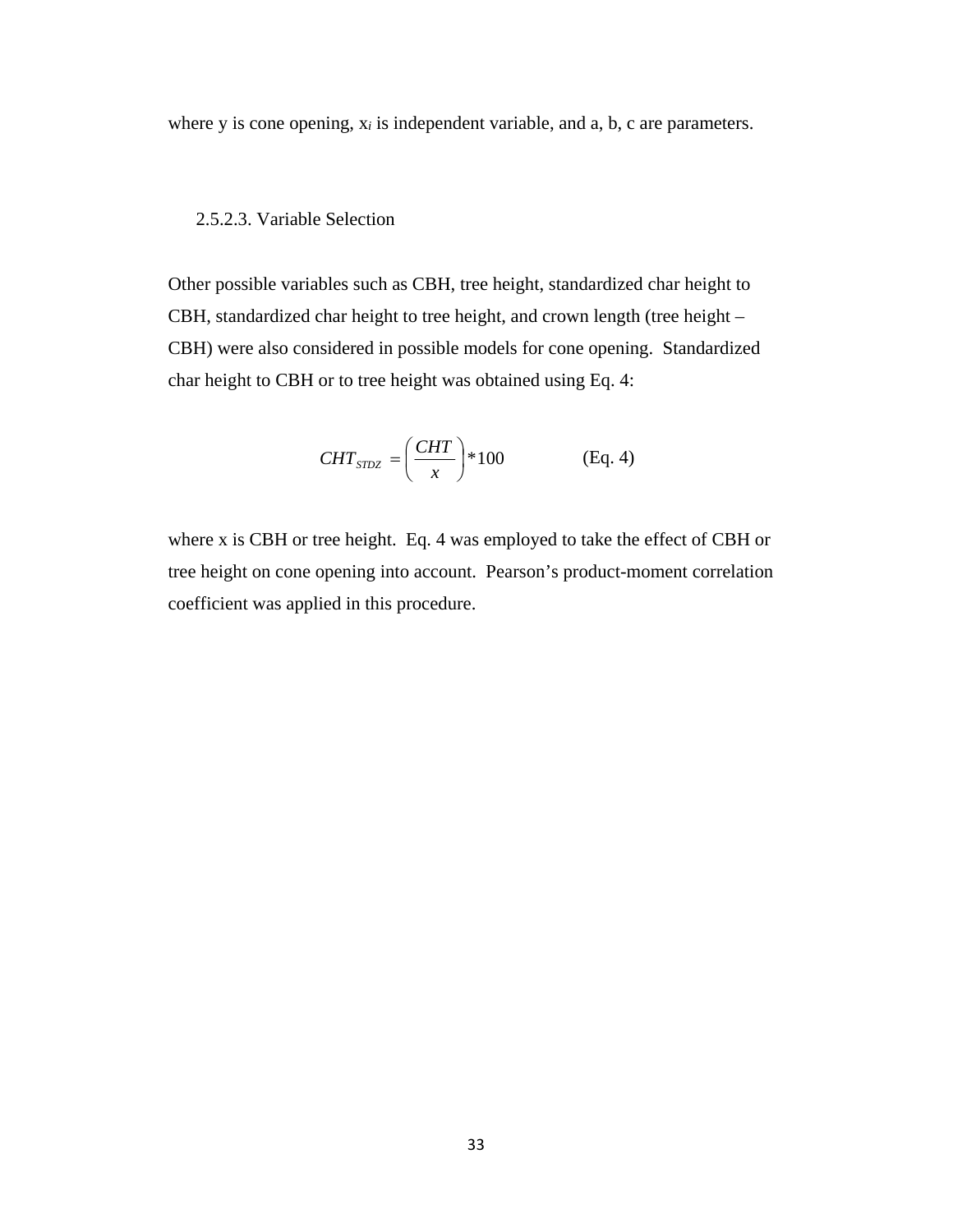### **3." Results**

3.1. The Impact of MPB Simulation on Fuel Moisture Regime

The fine fuel moisture content at the research site was generally higher than FWIpredicted moisture content derived from the standard FFMC model (Eq. 1 for measured moisture content, Eq. A1 in Appendix A for predicted fine fuel moisture content; Fig. 3a, Fig. 4a). The standard DMC model did not well explain the measured moisture content in control plots, yet it fitted the increased moisture content in MPB-simulated plots relatively well (Fig. 3b).

 There was no big difference in measured fine fuel moisture content between control and MPB-simulated plots (Kolmogorov-Smirnov test *p*=0.67, Fig. 4a). Increase in moisture content at organic layer was observed in MPBsimulated plots (Student's t test  $p<0.05$ , Fig. 4b). At canopy level, green needles from the healthy stands had 5 times as much moisture as the red needles in MPBsimulated stands (Fig. 4c, Table 1; Welch's t test  $p<0.05$ ).

#### 3.2. Fire Behaviour Characteristics Between Living and Dead Stands

The impact of MPB simulation on surface fire behaviour seemed minor (Table 1, Fig. C1 in Appendix C). There was no significant difference in terms of rate of spread (m min<sup>-1</sup>; ROS) at the surface level between control and MPB-simulated plots (Fig. C1 in Appendix C).

The critical surface fire intensity and flame length required to promote crowning combustion was estimated using Van Wagner (1977)'s crown fire initiation model (Fig. 5, 6; see Eq. B1  $\&$  B2 in Appendix B). This model projected that crowning needed higher critical surface fire intensity and flame length in living trees than in dead trees. In other words, it was expected through figure 5 and 6 that crowning could start much earlier in dead trees than living trees.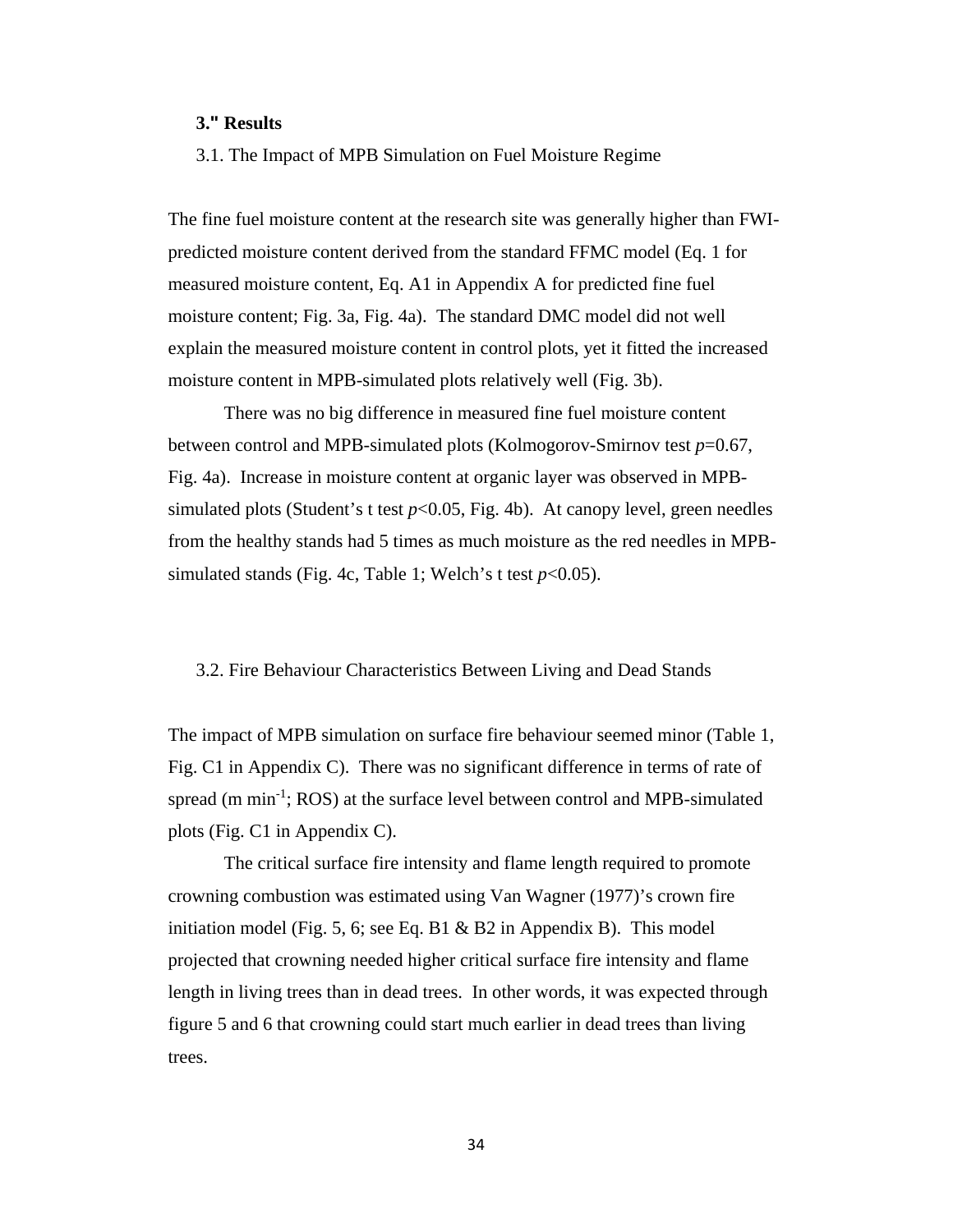#### 3.3. Cone Opening as a Function of Char Height

There was no significant difference found in char height within the same fire type between living and dead trees (Student's t-test *p>*0.05), except for surface fire category  $(p=0.003;$  Fig. 7). Crown base height or tree height within the same categories was not significantly different (*p*>0.05). Surface fire category had a mean char height of 1.8 m (SD  $\pm$ 0.78) for living trees and 3.88 m (SD  $\pm$ 1.95) for dead trees, scorching category had a mean char height of  $7.15 \text{ m}$  (SD  $\pm 1.42$ ) and 7.28 m (SD  $\pm$ 1.6), and crowning category had a mean char height of  $10.38m$  (SD  $\pm$ 0.71) and  $11.04$  m (SD  $\pm$ 1.16); (The definition on crowning in this research was char height was equal to the tree height or seemed to exceed the tree height, so yes it was the mean height of the trees that fell into crowning category). There was more cone opening with low intensity fires on dead trees than living trees (*p*=0.0002; Fig. 7b). Cones where char height did not exceed CBH were mostly still closed in living trees (Fig. 7a; see surface fire), whereas cones found in dead trees were mostly open by low intensity fire (Fig. 7b; see surface fire). Cones in scorching category also showed higher cone opening success in dead trees compared to those in living trees (Fig. 7a and 7b; see scorched) (Student's t-test *p*=0.003).

When char height was below CBH, most cones were opened in the bottom third of the crown as char height increased, while cones at upper crowns still remain closed (Fig. 8a). In contrast, most of the cones at lower crowns were open and there were substantially more cones open in the upper layers of the crown compared to living trees with 1-3 m of char height (Fig. 8b). When char height exceeded CBH, cones in the bottom layer of the crown were generally nearly 100% opened in both living and dead trees (Fig. 9a and 9b).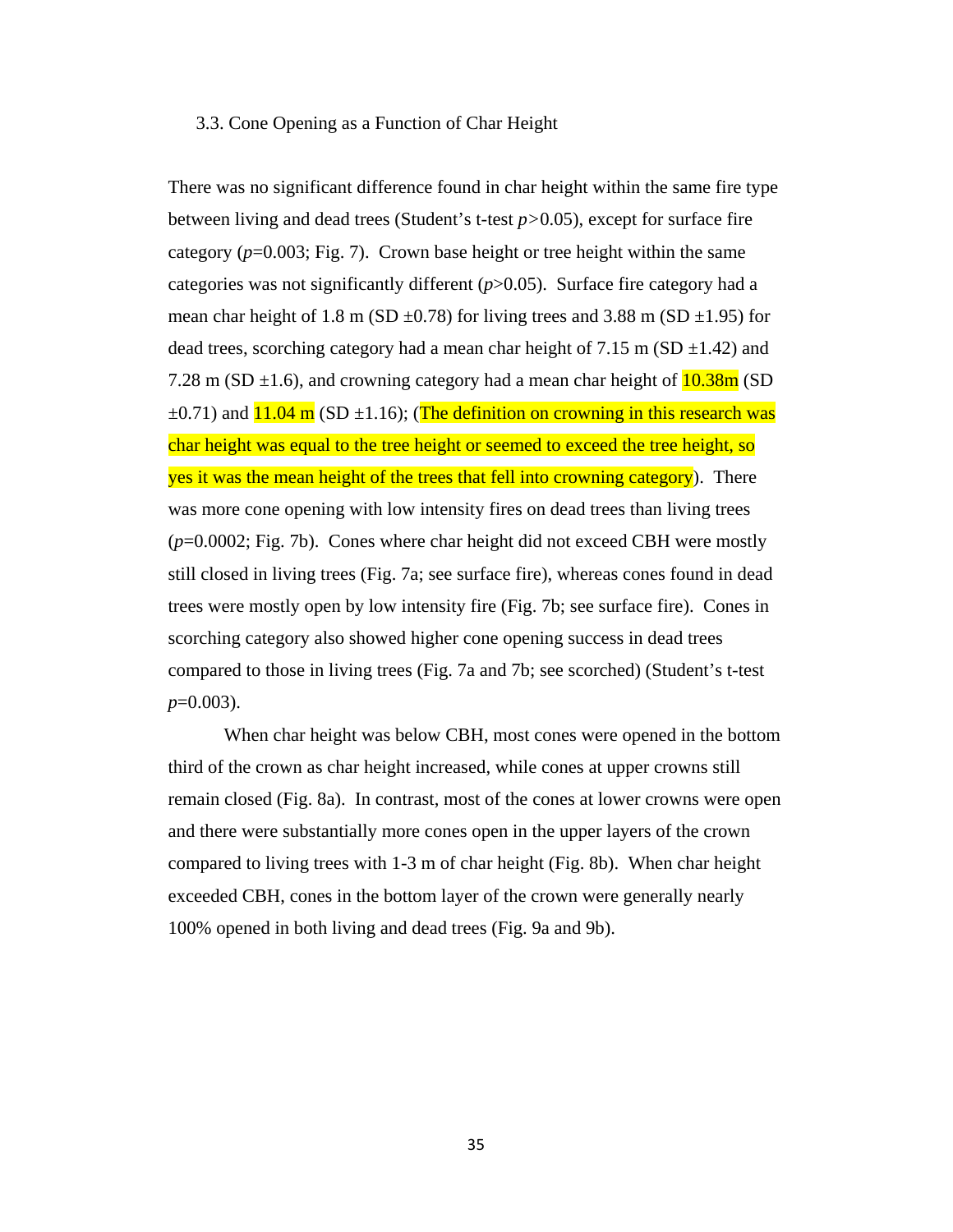3.4. Cone Opening Model

3.4.1. Variable Selection

Cone opening was well correlated with char height in both living  $(r=0.77, p<0.05)$ and MPB-simulated trees ( $r=0.50$ ,  $p<0.05$ ; Table 2). In living trees, CBH ( $r=0.08$ , *p*=0.7), tree height (r=-0.17, *p*=0.4), and crown length (r=-0.33, *p*=0.09) did not significantly explain cone opening. However, those predictor variables were fitted with cone opening using nonlinear regression models as covariates between individual trees and the results were presented in Appendix D. Dead trees had insignificant negative relationship with CBH and tree height  $(r=0.24, -0.25$  for CBH and tree height, respectively), but char height alone was a good predictor variable because of the nature of the dead trees data and covariates did not change the relationship between cone opening and char height much. Therefore, char height was chosen as an independent variable for cone opening un dead trees.

 Cone opening was highly correlated with standardized char height to CBH  $(r=0.67, p<0.05$  for living,  $r=0.54, p<0.05$  for dead trees; Eq. 4 used) and standardized char height to tree height ( $r=0.80$ ,  $p<0.05$  for living,  $r=56$ ,  $p<0.05$  for dead trees; Eq. 4 used). However, the relationship between char height and standardized char height to CBH or tree height was significantly correlated to each other (standardized char height to CBH: r=0.90 for living and 0.92 for dead,  $(p<0.05)$ , standardized char height to tree height: r=0.98 for living and 0.95 for dead  $(p<0.05)$ ). These strong correlations mean that char height standardization that was employed to take the impact of different crown characteristics among individual trees into account was not necessarily needed in the cone opening model.

#### 3.4.2. Cone Opening Modeled with Char Height

Cone opening was related to char height (CHT), and the relationship was best fit by a nonlinear model (Fig. 10). The obtained model equations were as below: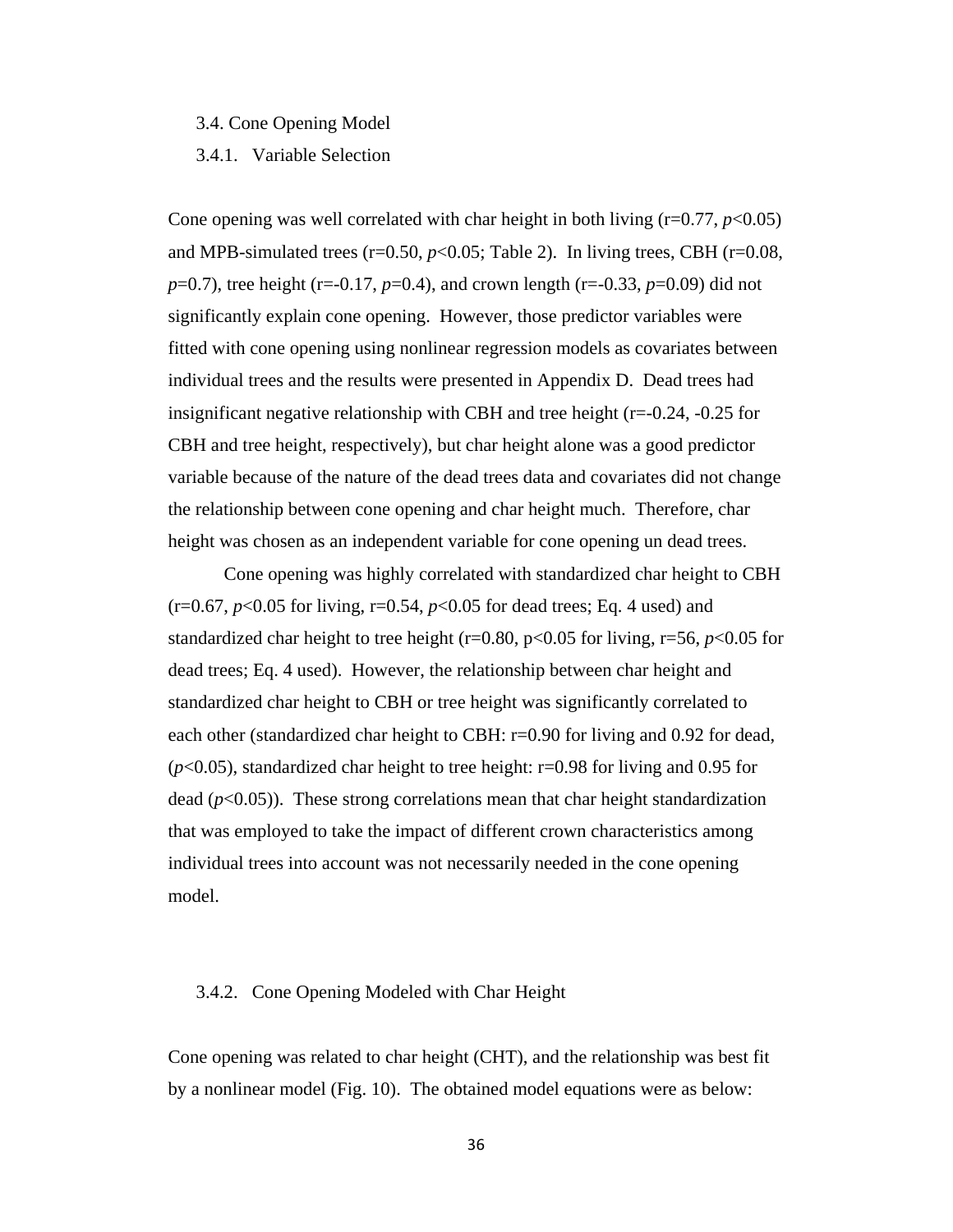*Cone opening*<sub>LYING</sub> = 
$$
\frac{80.5563}{1 + \exp(5.9556 - 1.1795 \cdot \text{CHT})}
$$
(Eq. 5)

*Cone opening* 
$$
_{DEAD}
$$
 = 40.8181  $^{*}CHT^{0.3923}$  (Eq. 6)

In living trees char height needed to be quite high before there was a steep increase in cone opening (see empty circles and solid line in Fig. 10, Eq. 5). Data from dead trees were fitted with 5 different simple nonlinear models and the model fitted with power function was the best according to goodness-of-fit, i.e., AIC (broken line on Fig. 10; for detail, see Table D1-b in Appendix D).

Overall, cones in dead trees were more likely to open by relatively low intensity fire with low char height compared to those in living trees but there was much greater variation in dead tree; it appears that in some trees, cones were opened by relatively low fires, while in another group opening only occurred with higher char height similar trend to cone opening in living trees (solid circles in Fig. 10).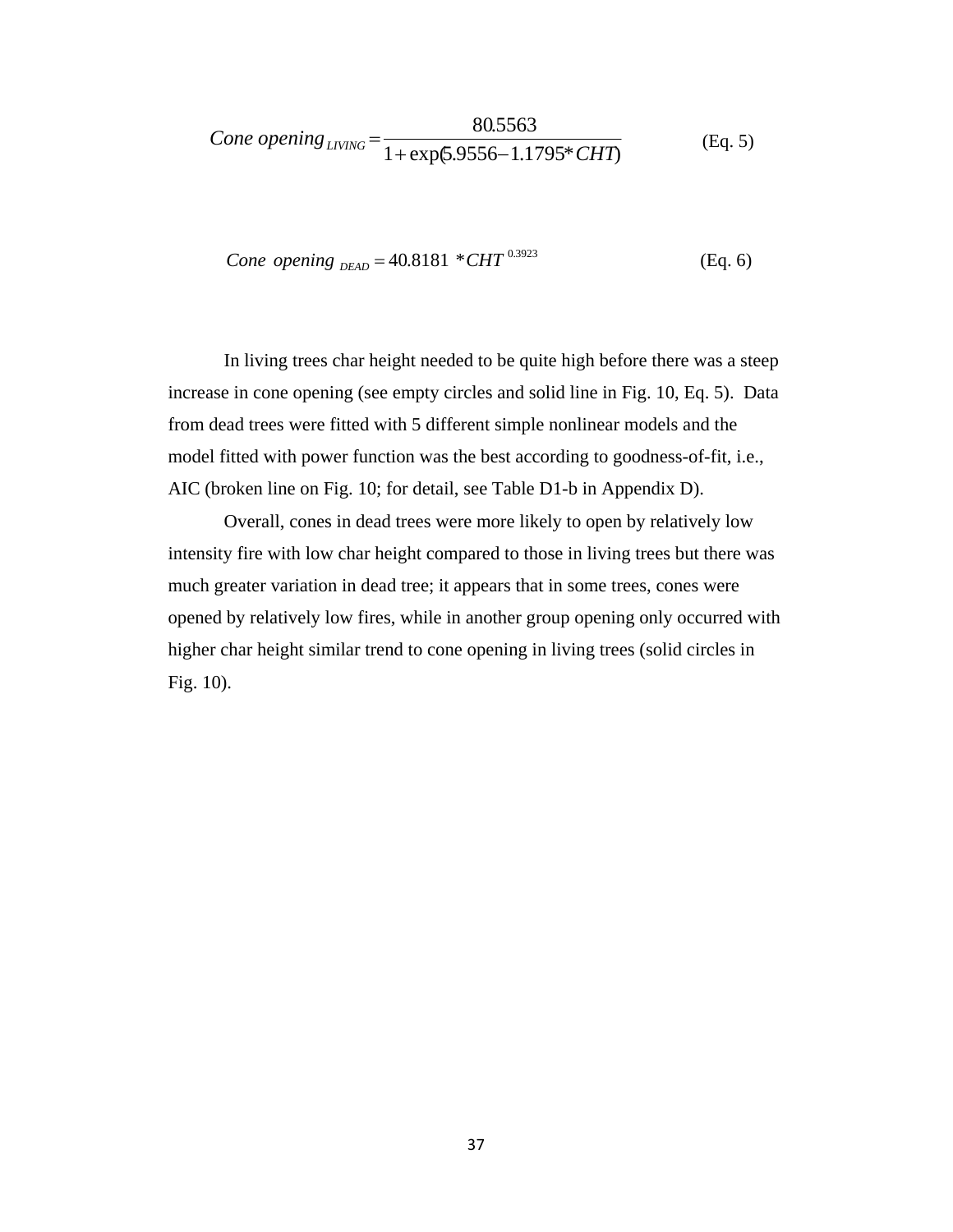### **4." Discussion**

4.1. Cone Opening Between Healthy and Recently Dead Jack Pine

Char height, as a substitute for fire intensity, was related to cone opening in both healthy and dead trees (Fig. 7-10). Interestingly, our results suggest that there was greater opening of cones with only moderate char height on dead trees. Cones on dead trees tended to open higher in the crowns compared to healthy trees of the same char height range (Fig. 7-10). Convection and radiation heat is the key factor to cone opening in aerial seedbanks. First of all, surface fuel conditions such as fuel loading and fuel moisture determine the amount of heat generated towards the atmosphere. We observed no significant difference in moisture content of fine fuels on the forest floor between control and MPBsimulated plots, but moisture content in the organic layers was higher in MPBsimulated plots than in control plots (Fig. 3, 4). Though we did not quantify the fine fuel loading on the forest floor as a result of MPB simulation treatment prior to burning, it was reported that accumulation of dead needles on the forest floor was observed 2 years after the MPB simulation (Schroeder and Mooney 2012). However, the increase in surface fuel loading in MPB-simulated plots was thought to have been offset by increased moisture content in the organic layer because fire behaviour observation (i.e., fire rate of spread) was not significantly different between control and MPB-simulated plots at the surface level in this study (see Fig. C1 in Appendix C or refer to Schroeder and Mooney 2012 for more information). This implies that fuel conditions at the canopy level hold the key to explaining the different pattern in cone opening between healthy and dead trees. Van Wagner (1977)'s crowning initiation model showed the different energy required to start crowning combustion between healthy and dead trees mainly because of lower crown foliar moisture in dead trees (Fig. 5, 6; Eq. B1, B2 used in Appendix B). Moisture content plays a critical role in crowning initiation and it would explain the different likelihood of crowning initiation between healthy and dead trees (see crown foliar moisture between control and MPBsimulated plots described in Table 1, Fig. 4c). Consistent with Van Wagner's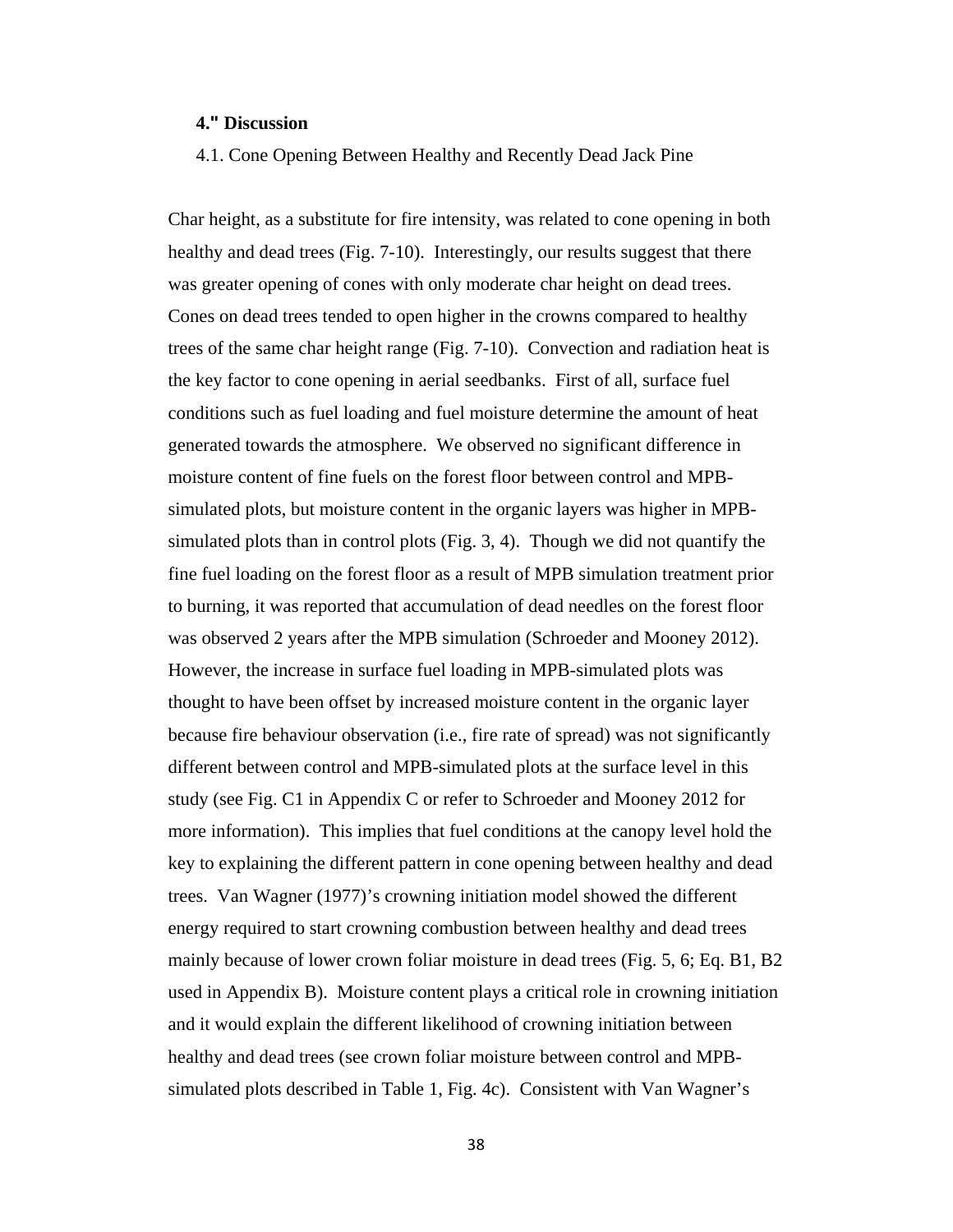models (Fig. 5, 6), our results showed that cone opening on dead trees occurred relatively easily (Fig. 7, 8).

#### 4.2. Factors Involved in Cone Opening in Dead Trees

We hypothesized that cone opening on dead trees would be induced much more easily due to increased flammability of aerial fuels. Flammability of aerial fuels after MPB outbreak increases through three mechanisms: a) lowered or arrested transpiration system (i.e., lower foliar moisture content, more environmentaldriven moisture regime on dead needles) (Jolly et al. 2012, Page et al. 2012); b) decomposition (i.e., increases in relative proportion of fiber carbohydrates (i.e., lignin, cellulose, hemicellulose) and decreases in proportion of crude fat (i.e., waxes, oil, resins)); and c) a decrease in crown bulk density from the loss of needles (Simard et al. 2011, Hoffman et al. 2012). Not only do the chemical properties influence foliar flammability, but also structural change in needles may impact flammability (Page et al. 2012). Unlike green needles with cylindrical shape, needles become flatten after tree mortality; thereby increasing surface area to volume ratio (Page et al. 2012). In addition, MPB-killed trees shed dead needles, resulting in a decrease in crown bulk density which allows more oxygen supply during crown combustion (Schwilk and Ackerly 2001). Again, low crown bulk density in dead trees has higher surface area to volume ratio which takes a shorter time to ignite compared to healthy trees. Further, we suggest that cones covered with green and moist needles were protected from direct exposure to the heat (i.e., convection and radiation from the fire; Schwilk and Ackerly 2001). As a consequence, more heat may be required to ignite the moist living crowns and to open serotinous cones on living trees compared to that required for dead trees with drier aerial fuels (Bond and van Wilgen 1996, Schwilk and Ackerly 2001). Thus, cones on dead trees with increased flammability in crowns were more susceptible to exposure to heat with a similar range of char height as living trees (Fig. 7-10). Cone opening in aerial seedbanks could also be influenced by ladder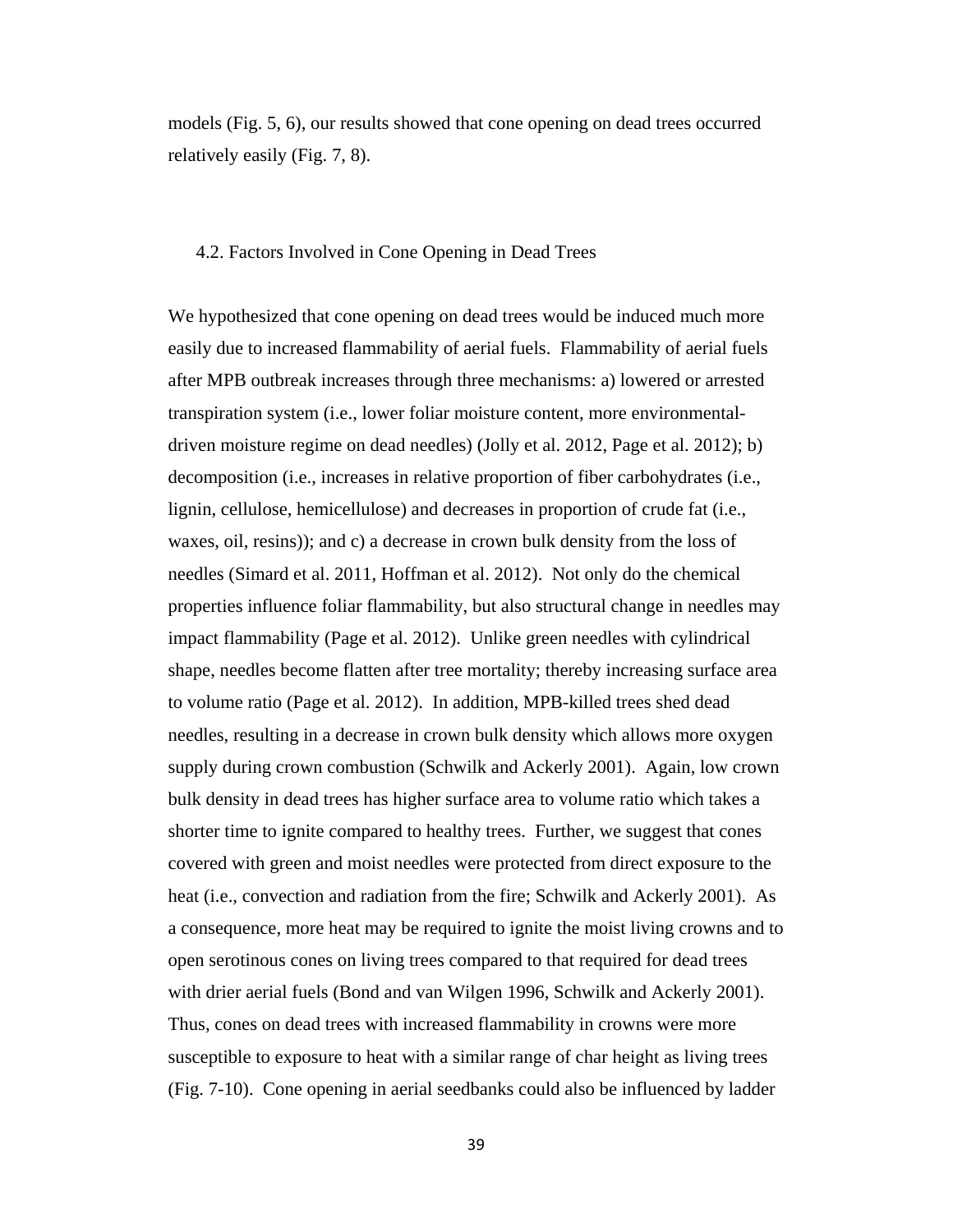fuels such as shrub or overstory species that have lower branches capable of carrying flames to the canopy. Black spruce was present as ladder fuels in the research site; however, we did not find the effect of the ladder fuels on the great cone opening with low heat on MPB-simulated trees in Fig. 10. Jack pine trees with the great cone opening were mostly from 3T, but there was no black spruce found through vegetation inventory that might have influenced cone opening on those trees (Table E1 in Appendix E). Finally, given that dead trees are more likely to be charred by a given amount of heat, it is likely that we are underestimating the impact of fire on cone opening in dead trees. Therefore, we can state that fire would induce cone opening more easily in MPB-killed trees.

#### 4.3. Reliability of the Current FWI System

The foregoing literature review about the impact of MPB outbreak on fire behaviour underscores the increase in fire hazard and intensity (i.e., rate of spread) after MPB (Page and Jenkins 2007, Jenkins et al. 2008, Simard et al. 2011). Of the prominent concerns, an increase in fire intensity in MPB-killed forests is the most significant issue with regard to application of prescribed burning for pine regeneration. That is, fire should be hot enough to prepare suitable seedbed and open the cones in the canopy, but not too hot to damage the aerial seedbanks. There has been some calibration work done to improve the current FWI System in various regions (Lawson et al. 1997, Wilmore 2001, Wotton et al. 2005, Beverly and Wotton 2007). Lawson et al. (1997) proposed a localized DMC model for Southern Yukon lodgepole pine/white spruce (*Picea glauca*) stand with reindeer lichen (*Cladonia* spp.) fuel type and it seemed to predict moisture content in MPB-simulated plots better than the standard DMC model at the research site (Fig. 3b). Wotton et al. (2005) improved the current DMC model for sheltered fuel type such as organic layer near tree bole where the amount of rainfall reached at surface and bulk density are different from less sheltered fuel type that the standard DMC represents. Sheltered DMC model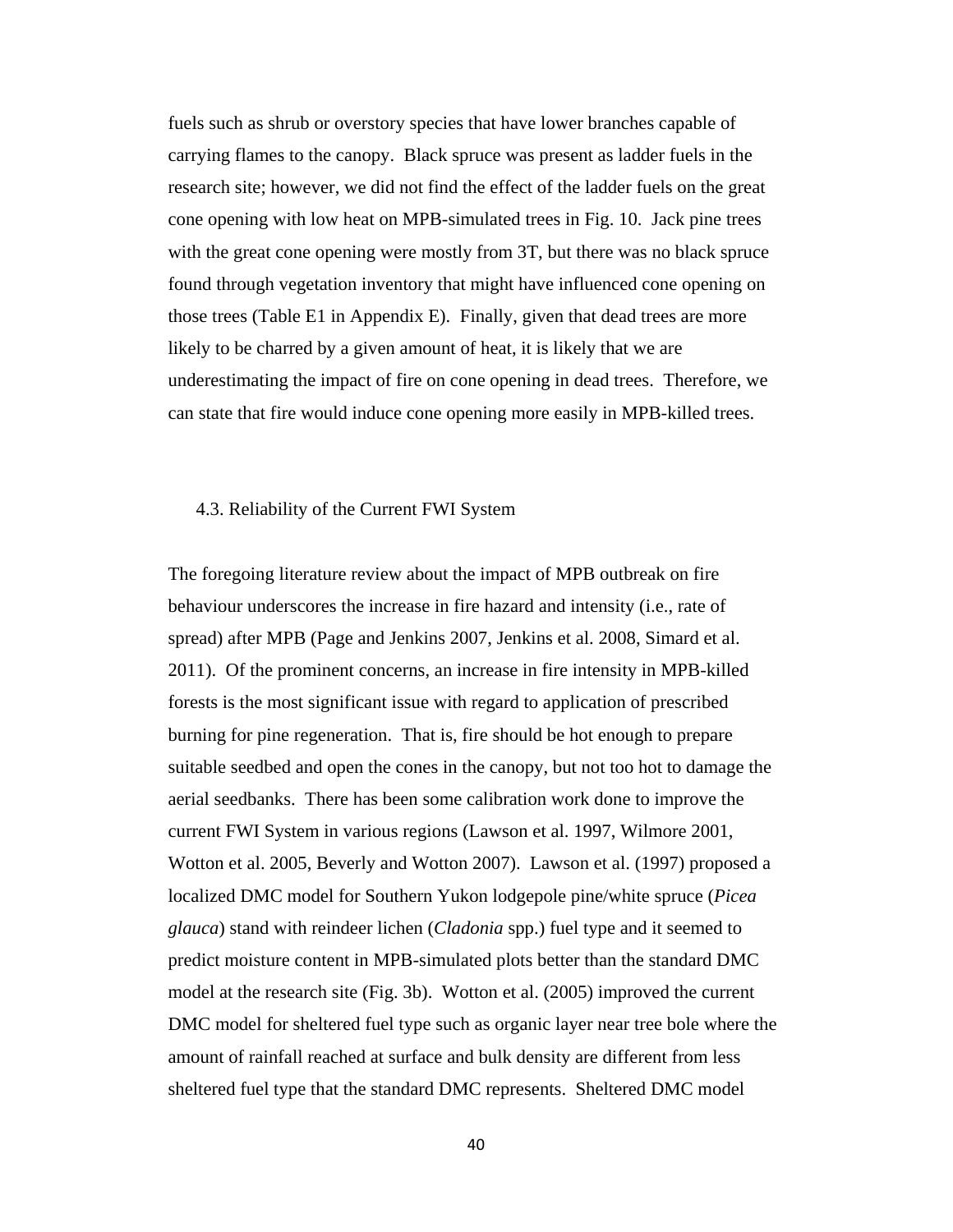predicted similar moisture content to measured moisture content in MPBsimulated plots (Fig. 4b). Compared to the standard DMC, sheltered DMC model provided lower moisture content estimation, but suggested higher moisture content than Lawson's DMC model for our research site (Fig. 4b). However, the data shown was restricted to the early stage of MPB outbreak (i.e., prescribed burning was carried out 2 years since MPB simulation) and was not able to provide the seasonal or time-since-MPB outbreak changes in duff moisture. There may be a need for a specified model to apply fire in MPB-killed forest; this is especially so in the Canadian boreal forests, where a thick feather moss layer is prominent and able to contain moisture during drought periods. Therefore, more work should be done to take into account the increase in duff moisture content under MPB outbreak conditions since moisture is the key factor determining the amount of heat required in ignition and the rate of propagation.

Exposed mineral soil is regarded as a suitable seedbed for pine regeneration (Nyland 1998, BC Ministry of Forests 2001). The magnitude of duff consumption is a function of duff moisture content (i.e., heat required to start ignition), bulk density (i.e., surface area to volume ratio), and depth of duff (i.e., available fuel) (Miyanishi and Johnson 2002). Therefore, increase in duff moisture content under overstory mortality may slow fire ignition and sustainability at the surface and but still leave fairly thick organic layer for pine roots to reach mineral soils. However, as the impact of MPB outbreak progresses over time, decrease in canopy closure and increase in solar radiation arriving at the surface are expected to influence moisture regime of the surface; i.e., drying out of litter as well as duff layer. All the complexity of MPB outbreak in Canadian boreal forests should be quantified and reflected in the current FWI System in order to provide accurate prescription for proper seedbed preparation purpose.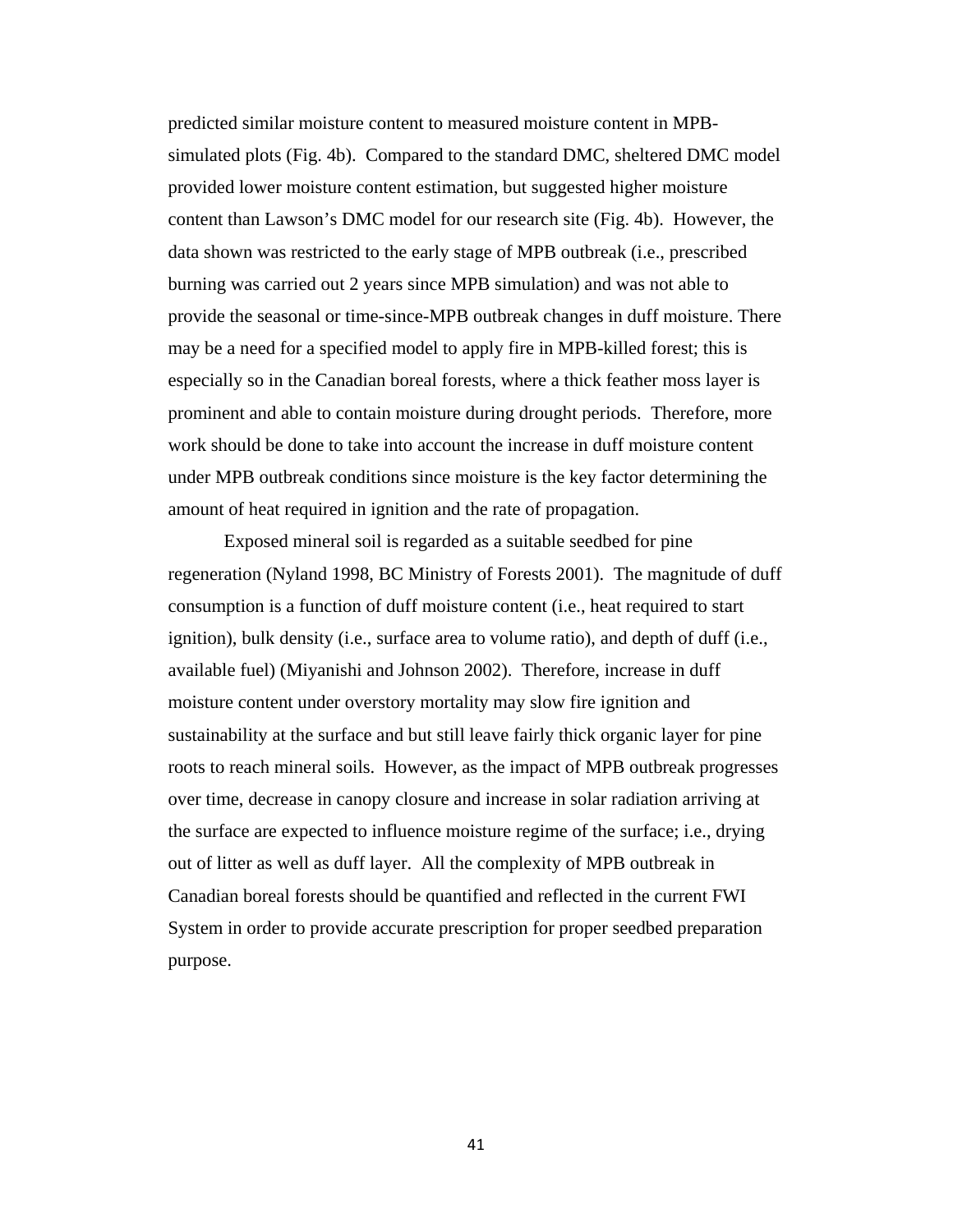#### 4.4. Application of Fire in MPB-killed Forests

Our findings suggest that moderate intensity fire could open cones fairly well in dead trees; however, it is still a concern that massive loss of cones in active crown fires will reduce seed availability and seedling recruitment (de Groot et al. 2004), especially in dead trees. Jack pine is a fire-adapted species that is mostly propagated by stand-replacing fires. Fine fuels in the crowns (i.e., needles, twig) are readily consumed in the crown combustion process (Stocks 1987, 1989). de Groot et al. (2004) reported that seed rain in serotinous jack pine forests after crown fires was mostly from the upper canopy, meanwhile cones at the bottom of the crown which were directly exposed to the flame and heat were consumed and not able to provide viable seeds for the stand re-development. Another issue with use of fire in MPB-killed forests is increased flammability of aerial fuels. Dead fine fuels in the canopy are more flammable, but sparsely distributed; therefore, lack of fuel connectivity between trees may not support active crown fire (Page and Jenkins 2007, Schroeder and Mooney 2012). More importantly, closed cones after MPB outbreaks are thought to have good viability for 15 or more years after cone production (Teste et al. 2011b); thus, burning may need to be accomplished before this decline.

## 4.5. Limitation of Using Char Height as a Proxy for Fire Intensity

Cone opening had a nonlinear relationship with char height (Fig. 10); however, it was not feasible to estimate fire intensity based on char height information using available equations (Van Wagner 1977, Alexander 1982, Alexander and Cruz 2012a, b) due to lack of data (i.e., fuel loading, crown scorch height, fire residence time, flame angle) and limit of model assumptions (i.e., Weber et al.'s (1987) fire intensity equation using char height tended to be overestimates when char height exceeds the 0.3-2.0m range). Fire intensity at the crown level could be quantified using allometric equations (Schneider et al. 2008) after adjusting for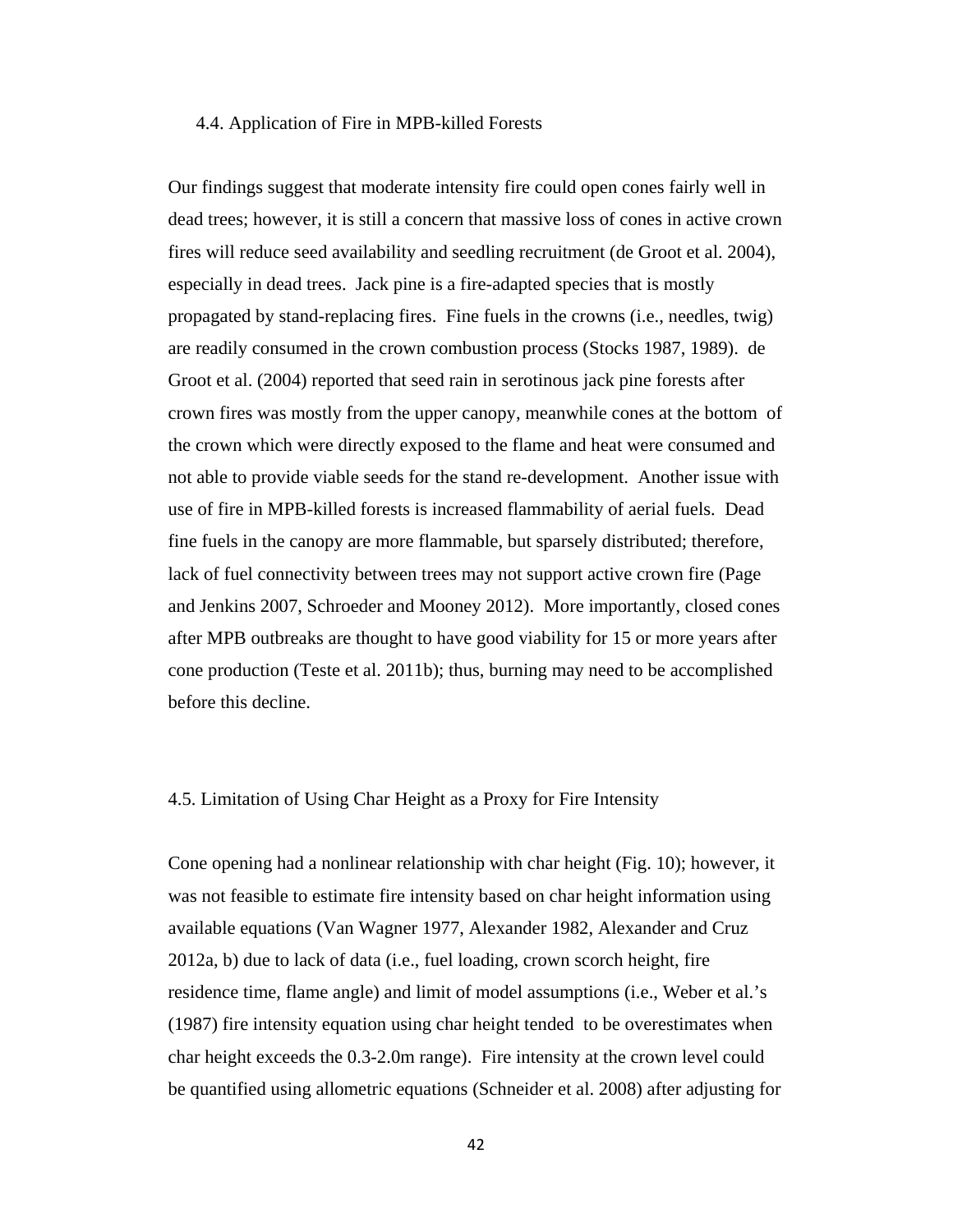the decrease in fine fuel loading in the dead canopy (i.e., estimated foliage mass was multiplied by a constant based on the amount of dead needles present in the canopy; lodgepole pine in Simard et al. 2011), but fall rate and needle loss in jack pine forests after MPB attack requires further research.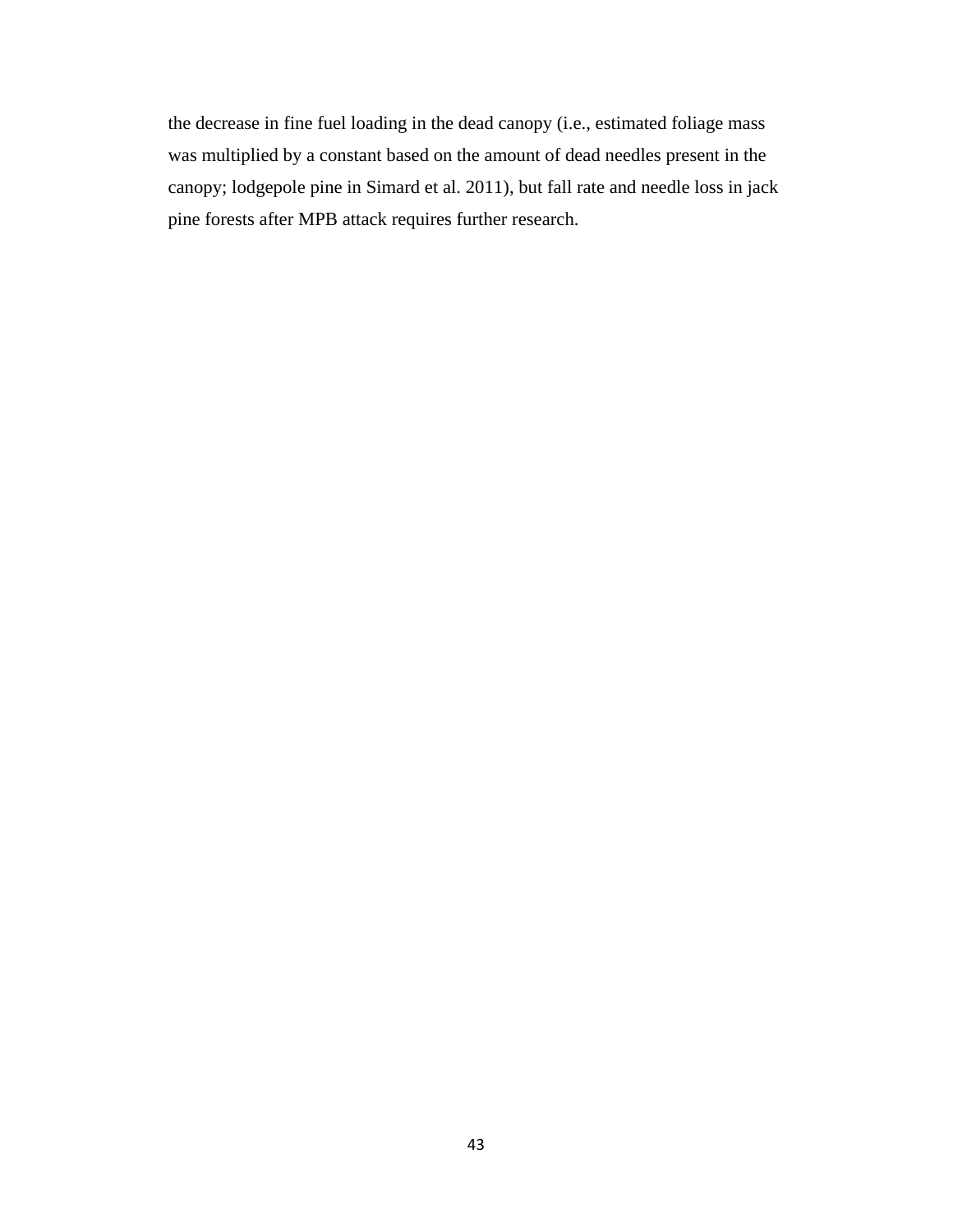| Plot<br><b>Burn</b><br>Time<br>ID |                  | Wind<br>Temp.<br>(km/h)<br>$(^{\circ}C)$ |    | Rain<br>(mm)   | Relative<br>Humidity | Crown foliage<br>Moisture $(\%)$<br>$(Mean \pm SD)$ |                                   | ROS <sup>1</sup><br>(m/min) |      | <b>FFMC</b><br>(Hourly | <b>DMC</b>               | <b>ISI</b><br>(Hourly | <b>FWI</b><br>(Hourly | Fire Type <sup>2</sup>   |
|-----------------------------------|------------------|------------------------------------------|----|----------------|----------------------|-----------------------------------------------------|-----------------------------------|-----------------------------|------|------------------------|--------------------------|-----------------------|-----------------------|--------------------------|
|                                   |                  |                                          |    |                | (% )                 | Dead                                                | FFMC)<br>Living<br>Living<br>Dead |                             | ISI) | FWI)                   | Van Wager/<br><b>FBP</b> |                       |                       |                          |
| 3                                 | July 26<br>16:11 | 24                                       | 12 | $\mathbf{0}$   | 35                   | $19 + 3.4$                                          | $174 \pm 24.9$                    | 4.0                         | 4.0  | 91.1<br>(88.8)         | 36                       | 7.9<br>(6.6)          | 20<br>(17.5)          | Passive/<br>Intermittent |
| 4                                 | July 27<br>11:34 | 22                                       | 6  | $\mathbf{0}$   | 35                   | $8 + 2.4$                                           | $234 \pm 28.1$                    | 3.0                         | 3.0  | 91.2<br>(85.6)         | 40                       | 7.2<br>(3.1)          | 19.5<br>(9.7)         | Surface/<br>Surface      |
|                                   | July 27<br>15:09 | 23                                       | 5  | $\overline{0}$ | 31                   | $17 + 2.1$                                          | $139 \pm 11.9$                    | 2.6                         | 3.1  | 91.2<br>(87.9)         | 40                       | 7.2<br>(4.1)          | 19.5<br>(12.7)        | Surface/<br>Surface      |
| 6                                 | July 28<br>12:22 | 21                                       | 10 | $\mathbf{0}$   | 37                   | $16 + 3.3$                                          | 139±39.6                          | 6.5                         | 8.8  | 90.9<br>(86.5)         | 43                       | 8.9<br>(4.8)          | 23.5<br>(14.9)        | Passive/<br>Intermittent |

**Table 1**. Weather information and Fire Weather Indices (taken at 1300 MDT) of the study plots at Archer Lake in 2009. FFMC, ISI, and FWI, which provides information on fire intensity (i.e., moisture content, rate of fire spread, surface fire intensity), were also recorded hourly and those for the time of burning were given in the brackets on the table.

Data provided by Alberta Environment and Sustainable Resource Development and FPInnovations.

<sup>1</sup> Rate of spread measured by in-fire cameras.

<sup>2</sup> Van Wagner suggested 4 criteria for fire types (surface, passive crown, active crown, and independent crown fire), whereas Canadian Forest Fire Behaviour Prediction System has 3 fire types (surface, intermittent crown, continuous crown fire). Fire types were determined by fire behaviour specialists using on-site assessments (e.g., canopy fraction burned in percent) as well as photographs and video footage.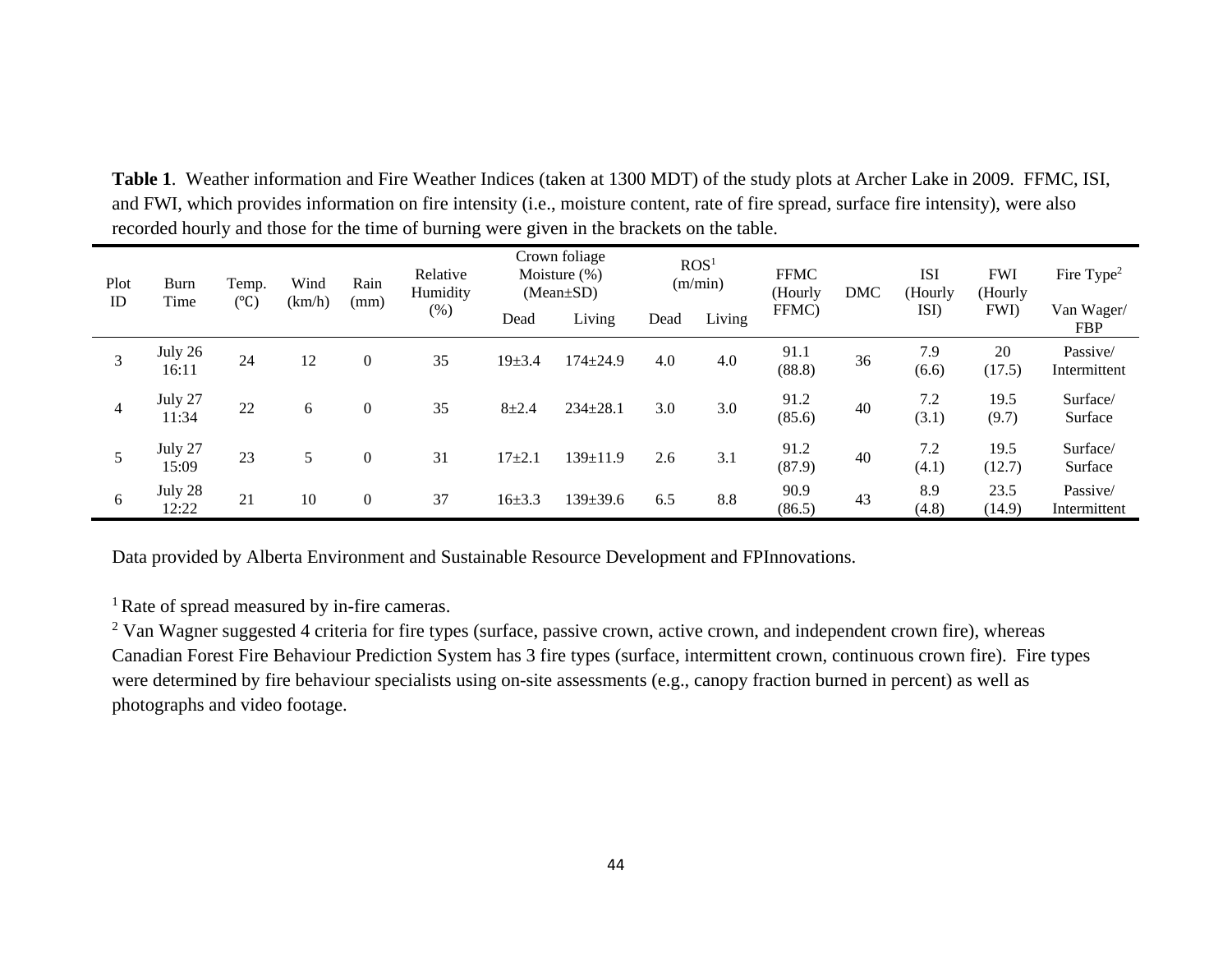**Table 2**. Correlation matrix among tree and cone-opening variables (Pearson's product-moment correlation)

A. Living trees

| Variable         | Cone opening | <b>CBH</b> | Height         | Char height         | Crown Length         | $*STDZh_cCBH$        | **STDZ $h_c$ height  |
|------------------|--------------|------------|----------------|---------------------|----------------------|----------------------|----------------------|
| Cone opening     |              | 0.08(0.7)  | $-0.17(0.4)$   | $0.77 \,(< \,0.05)$ | $-0.33(0.09)$        | $0.67 \,(< \,0.05)$  | $0.80$ (< $0.05$ )   |
| <b>CBH</b>       |              |            | $0.42$ (<0.05) | 0.19(0.3)           | $-0.50$ ( $< 0.05$ ) | $-0.16(0.4)$         | 0.12(0.5)            |
| Height           |              |            |                | 0.07(0.7)           | $0.38$ (< $0.05$ )   | $-0.09(0.6)$         | $-0.13(0.5)$         |
| Char height      |              |            |                |                     | $-0.15(0.4)$         | $0.90 \, (<\, 0.05)$ | $0.98 \, (<0.05)$    |
| <b>HTCBH</b>     |              |            |                |                     |                      | 0.14(0.4)            | $-0.24(0.2)$         |
| $STDZh_c$ CBH    |              |            |                |                     |                      |                      | $0.91 \,(< \, 0.05)$ |
| $STDZh_c$ height |              |            |                |                     |                      |                      |                      |

#### B. Dead trees

| Variable         | Cone opening | <b>CBH</b>   | Height             | Char height        | Crown Length  | $STDZh_c$ CBH       | $STDZh_c$ height   |
|------------------|--------------|--------------|--------------------|--------------------|---------------|---------------------|--------------------|
| Cone opening     |              | $-0.24(0.2)$ | $-0.25(0.2)$       | $0.50$ (< $0.05$ ) | $-0.04(0.9)$  | $0.54 \,(< \,0.05)$ | $0.56 \, (<0.05)$  |
| <b>CBH</b>       |              |              | $0.56$ (< $0.05$ ) | $-0.14(0.5)$       | $-0.36(0.06)$ | $-0.24(0.2)$        | 0.01(0.9)          |
| Height           |              |              |                    | 0.16(0.4)          | 0.57(<0.05)   | $-0.05(0.8)$        | $-0.13(0.5)$       |
| Char height      |              |              |                    |                    | 0.04(0.8)     | $0.92$ (< $0.05$ )  | $0.95$ (< $0.05$ ) |
| <b>HTCBH</b>     |              |              |                    |                    |               | 0.18(0.4)           | $-0.15(0.4)$       |
| $STDZh_c$ CBH    |              |              |                    |                    |               |                     | $0.93$ (< $0.05$ ) |
| $STDZh_c$ height |              |              |                    |                    |               |                     |                    |

Note: Numbers indicate Pearson's r. Numbers in brackets are *p*-value. Italicized numbers indicate significant correlation with *p*<0.05.

\* Standardized char height to crown base height.

\*\* Standardized char height to tree height.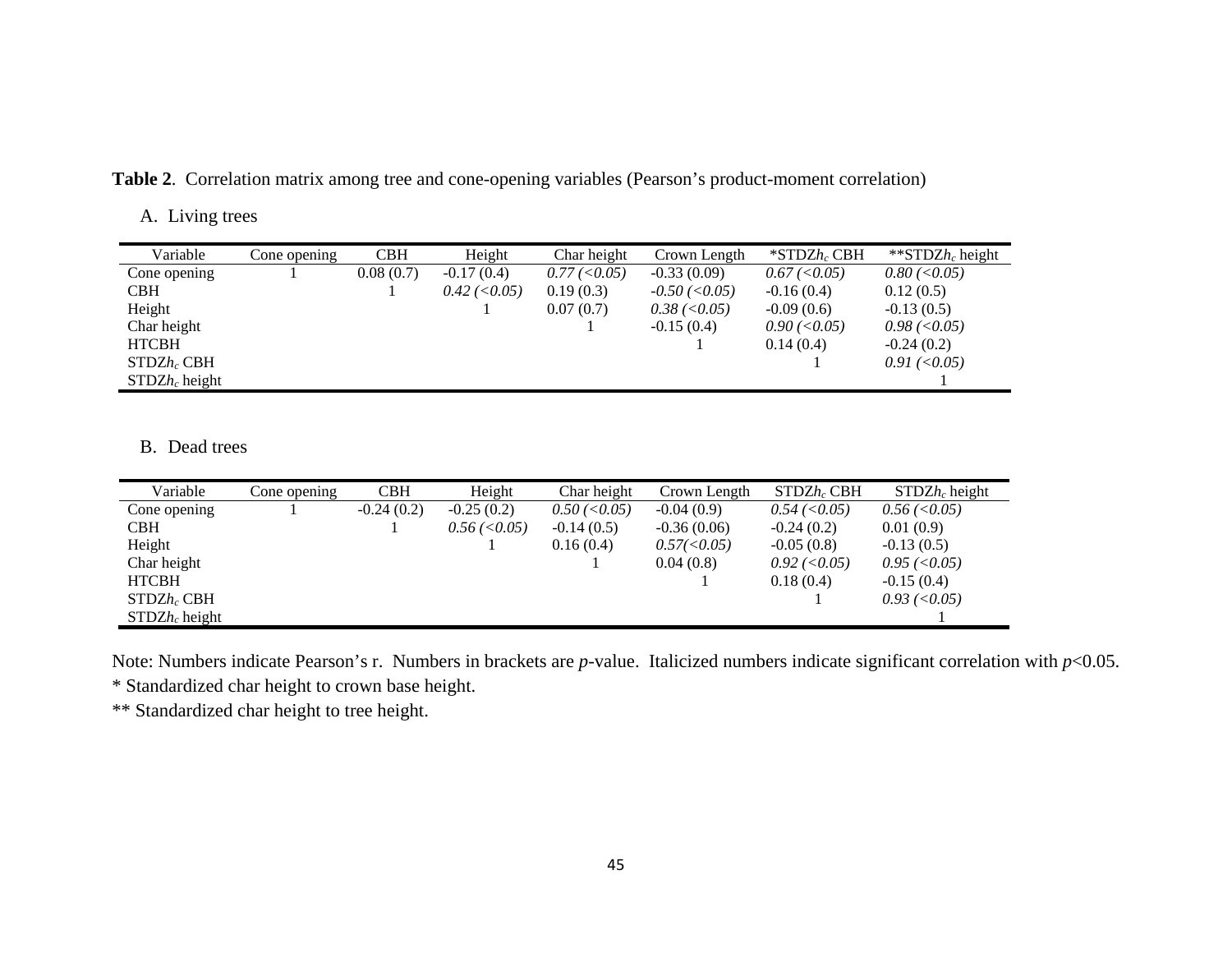

Figure 2. Location of the research site (58°07' N, 110°15'W). Photograph from the air was provided by courtesy of Alberta Sustainable Resources Development and FPInnovations.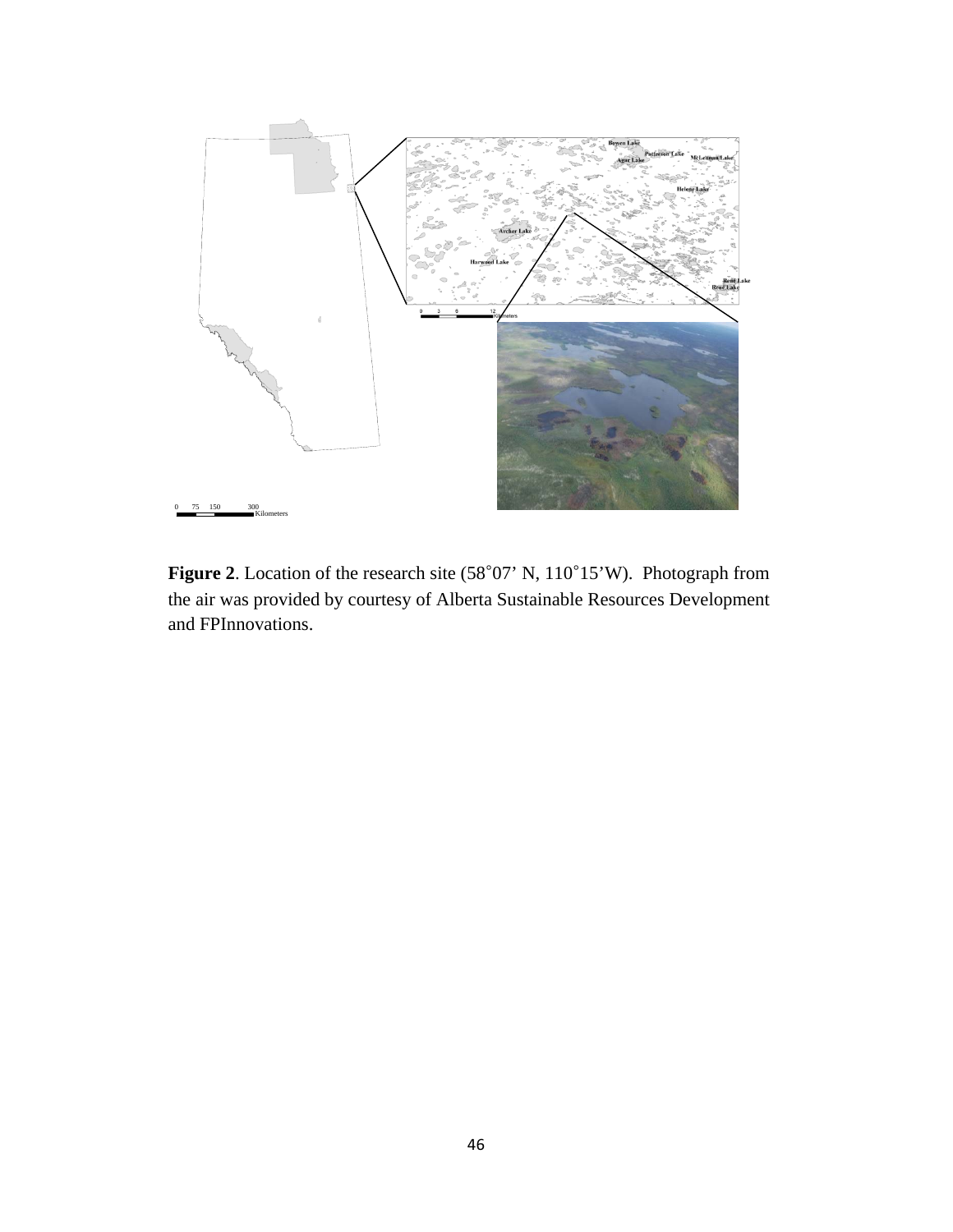

**Figure 3**. Comparisons between measured and estimated moisture content in fine fuels (a) and organic layers (b) in relation to the standard fuel moisture models in Canadian Forest Fire Weather Index System (solid lines; Van Wagner 1987; broken line indicated Lawson et al (1997)'s localized DMC model, refer to Eq.A3 in Appendix A). FFMC and DMC were taken at 1300 MDT. Data provided by Alberta Environment and Sustainable Resource Development and FPInnovations.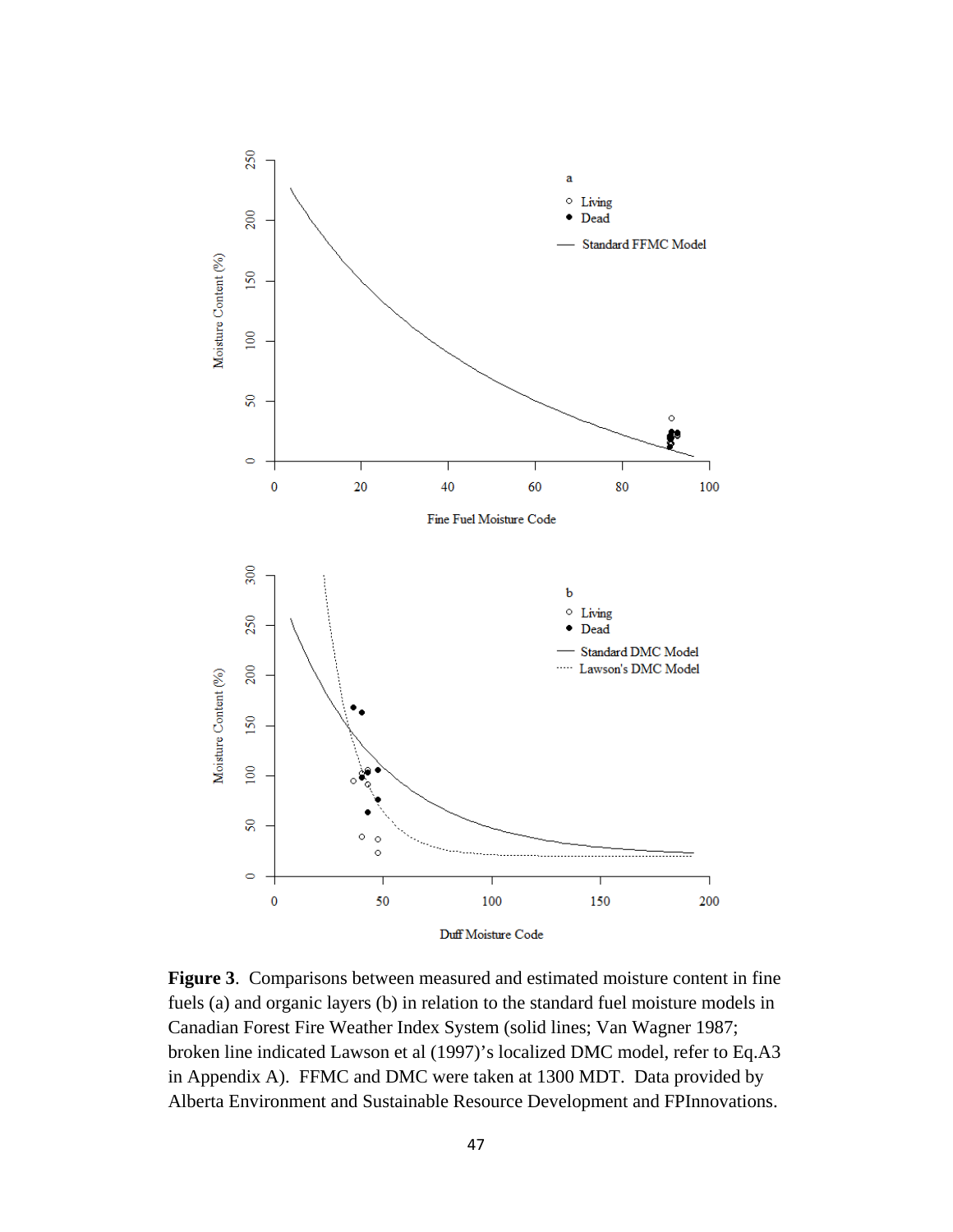

**Figure 4.** Comparisons of moisture content of a) fine fuel (i.e., litter), b) duff, and c) crown foliar between control (L) and MPB-simulated plots (D). The dashed line in figure (a) indicates predicted moisture content derived from FFMC (refer to Eq. A1 in Appendix A). Dashed lines in figure (b) represent standard DMC (black), sheltered DMC (red), and Lawson's DMC (blue) (refer to Eq. A2-5 in Appendix A). Solid band inside each box plot is the median; top and bottom of the box show the 75th and 25th percentiles; whiskers show the upper and lower values of the data that fall within 1.5×(75th-25th percentiles); dots indicate outliers which do not fall into 1.5×(75th-25th percentiles) range. Data provided by Alberta Environment and Sustainable Resource Development and FPInnovations.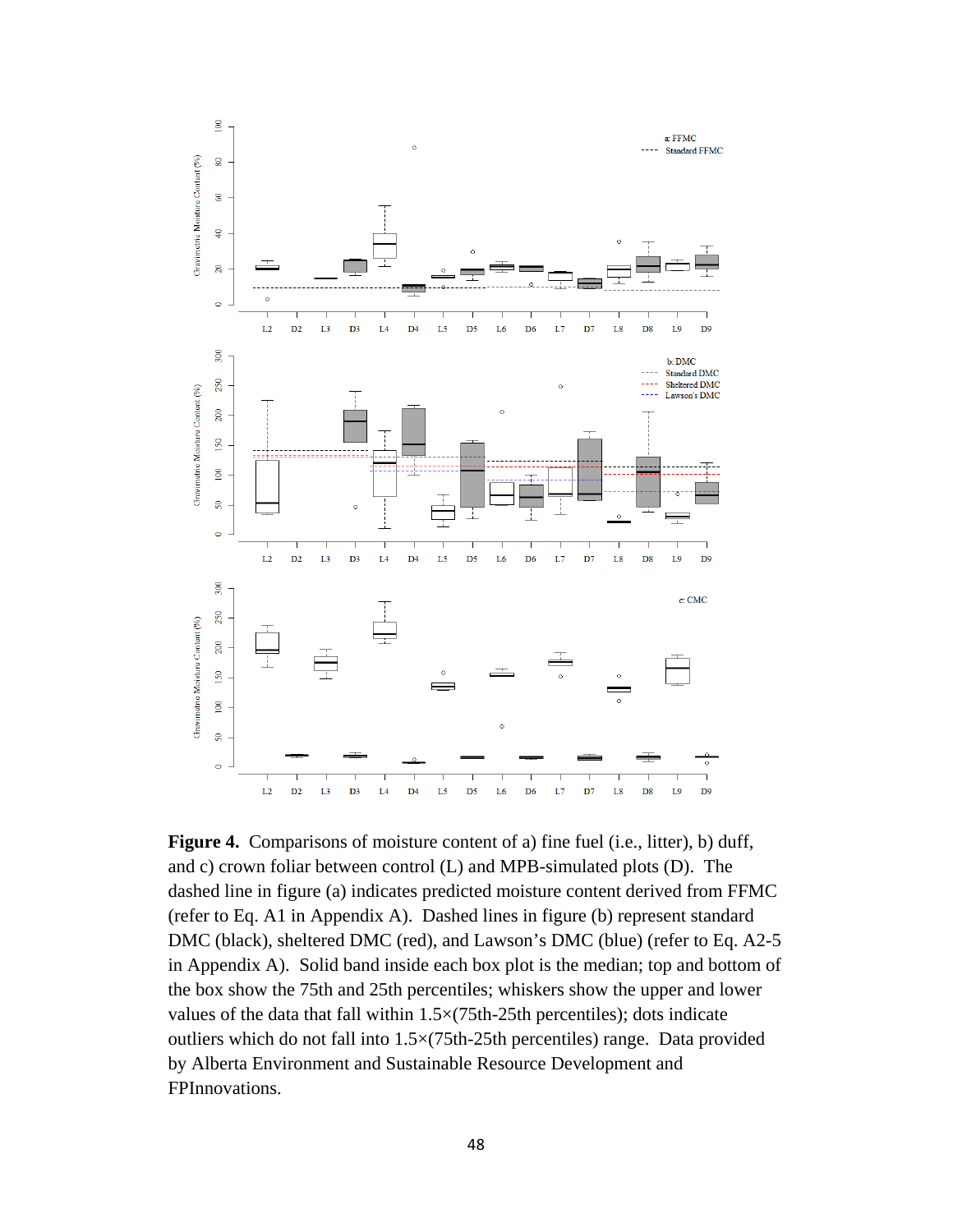

**Figure 5.** Critical surface fire intensity to initiate crowning in living and dead stands in relation to crown base height with an application of Van Wagner's (1977) crown fire initiation model. Each point depicts the critical surface fire intensity to initiate crowning was based upon crown base height (m) and crown foliar moisture content (%) (Eq. B1 in Appendix B).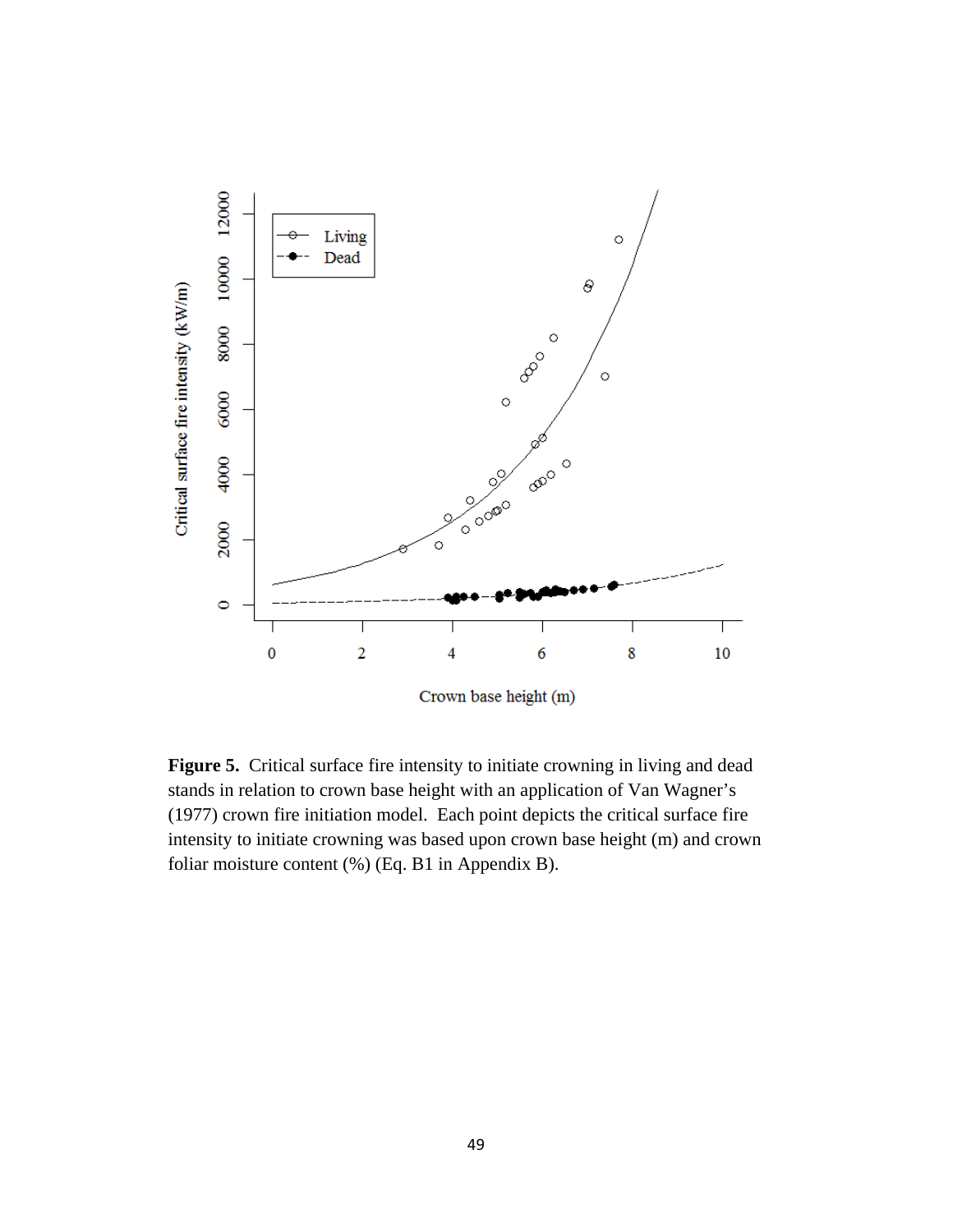

Figure 6. Critical surface fire flame length to initiate crowning in living and dead stands in relation to crown base height with an application of Van Wagner's (1977) crown fire initiation model. Dashed line indicates one to one regression line and each point depicts the critical surface flame length for a tree using crown base height (m) and crown foliar moisture content (%) (Eq. B2 in Appendix B).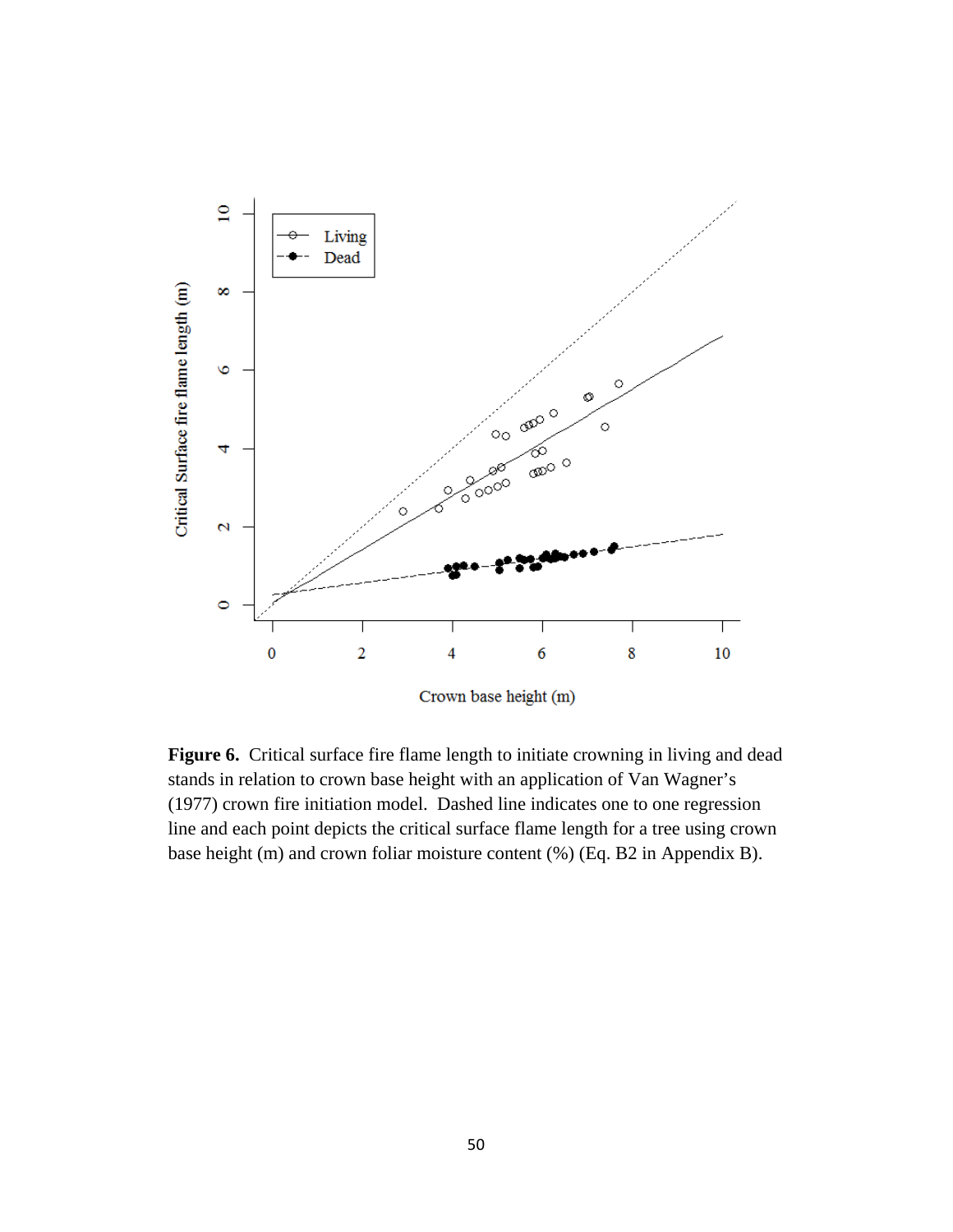

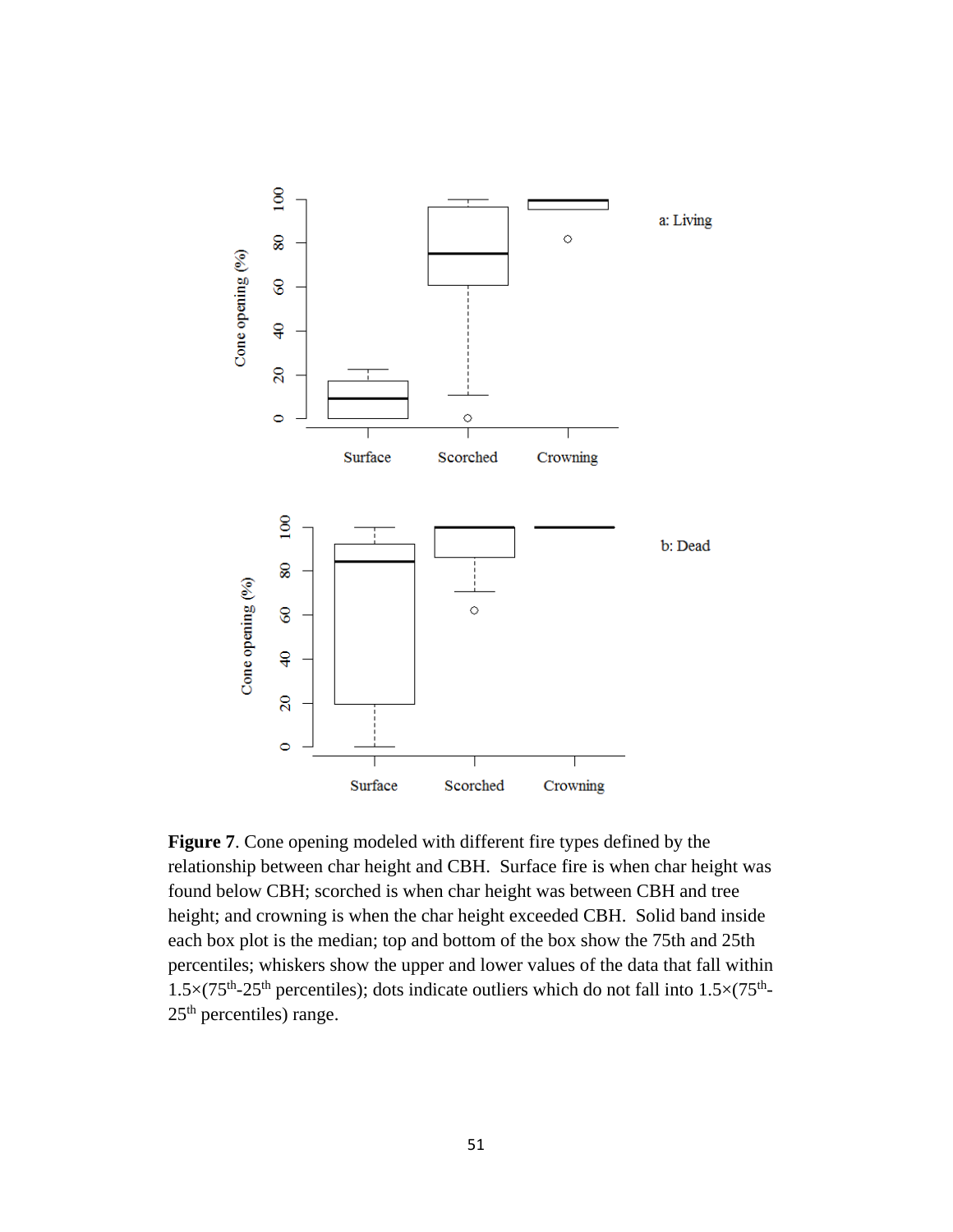

Figure 8. Accumulated cone opening by crown layers as a function of char height lower than crown base height (i.e., surface fire) for a) living trees, and b) dead trees.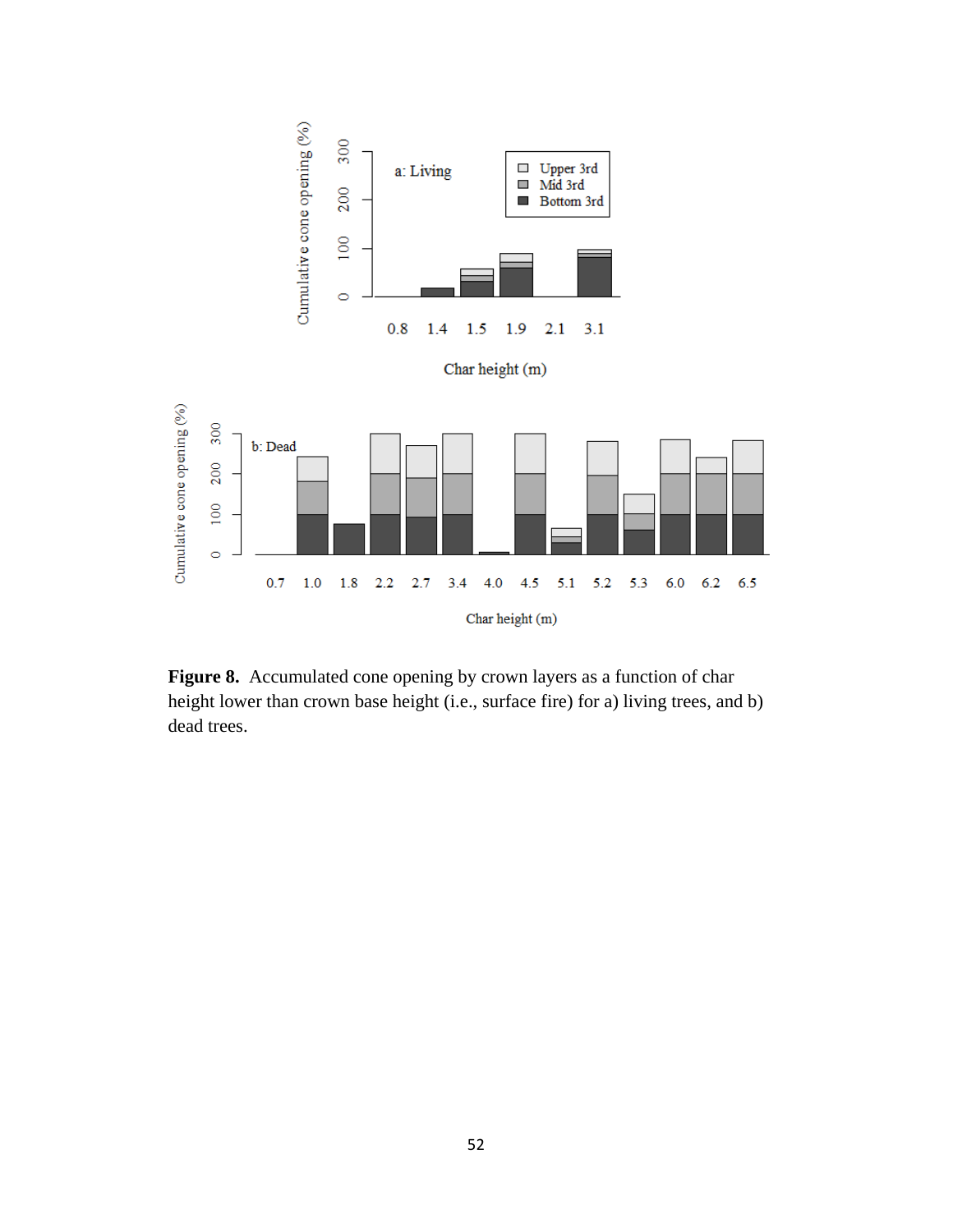

Figure 9. Accumulated cone opening by crown layers as a function of char height higher than crown base height (i.e., scorched) for a) living trees, and b) dead trees.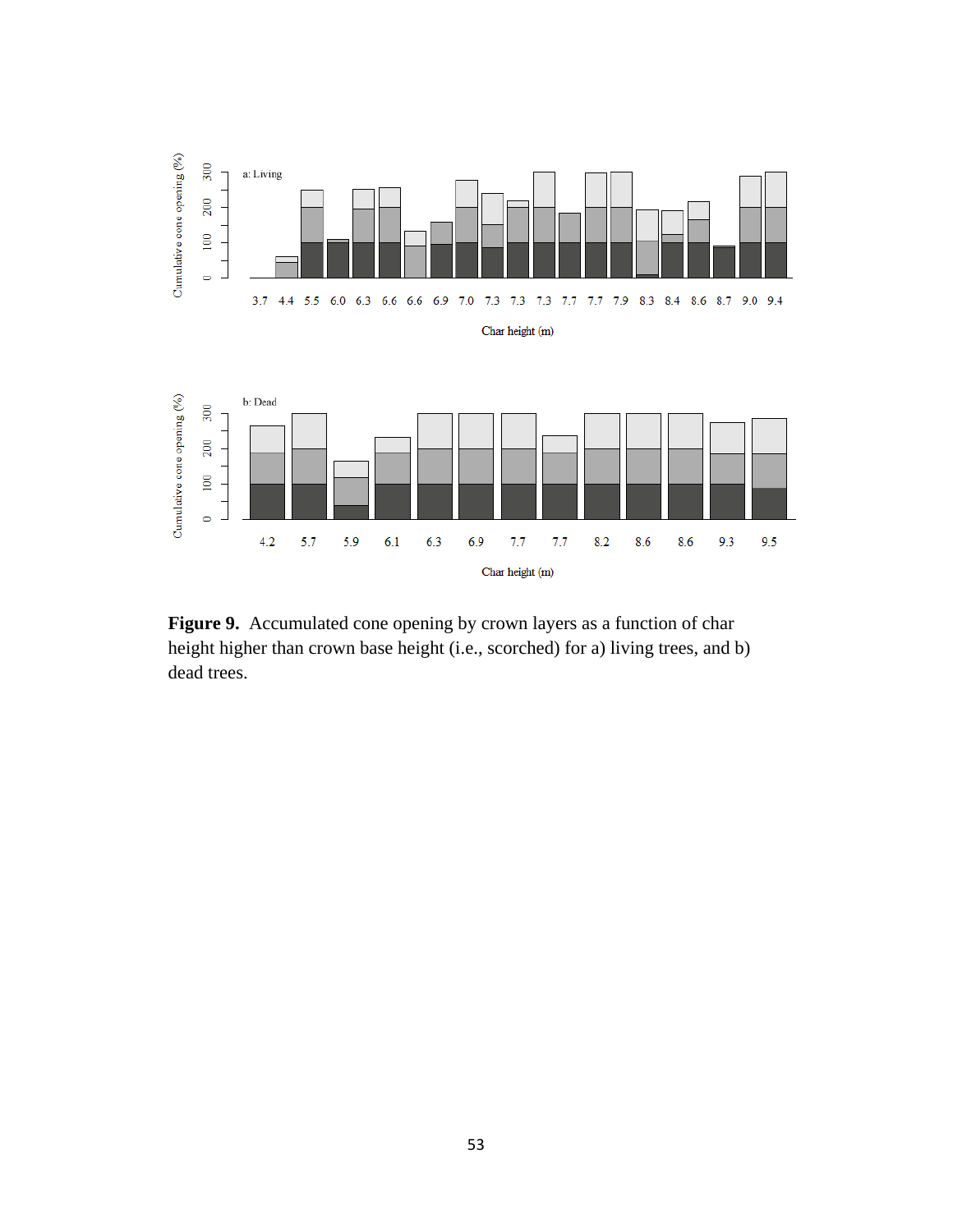

**Figure 10**. Cone opening in relation to char height for both dead and living trees. Curve was fitted using power function for dead trees (Eq. 5) and logistic function for living trees (Eq. 6).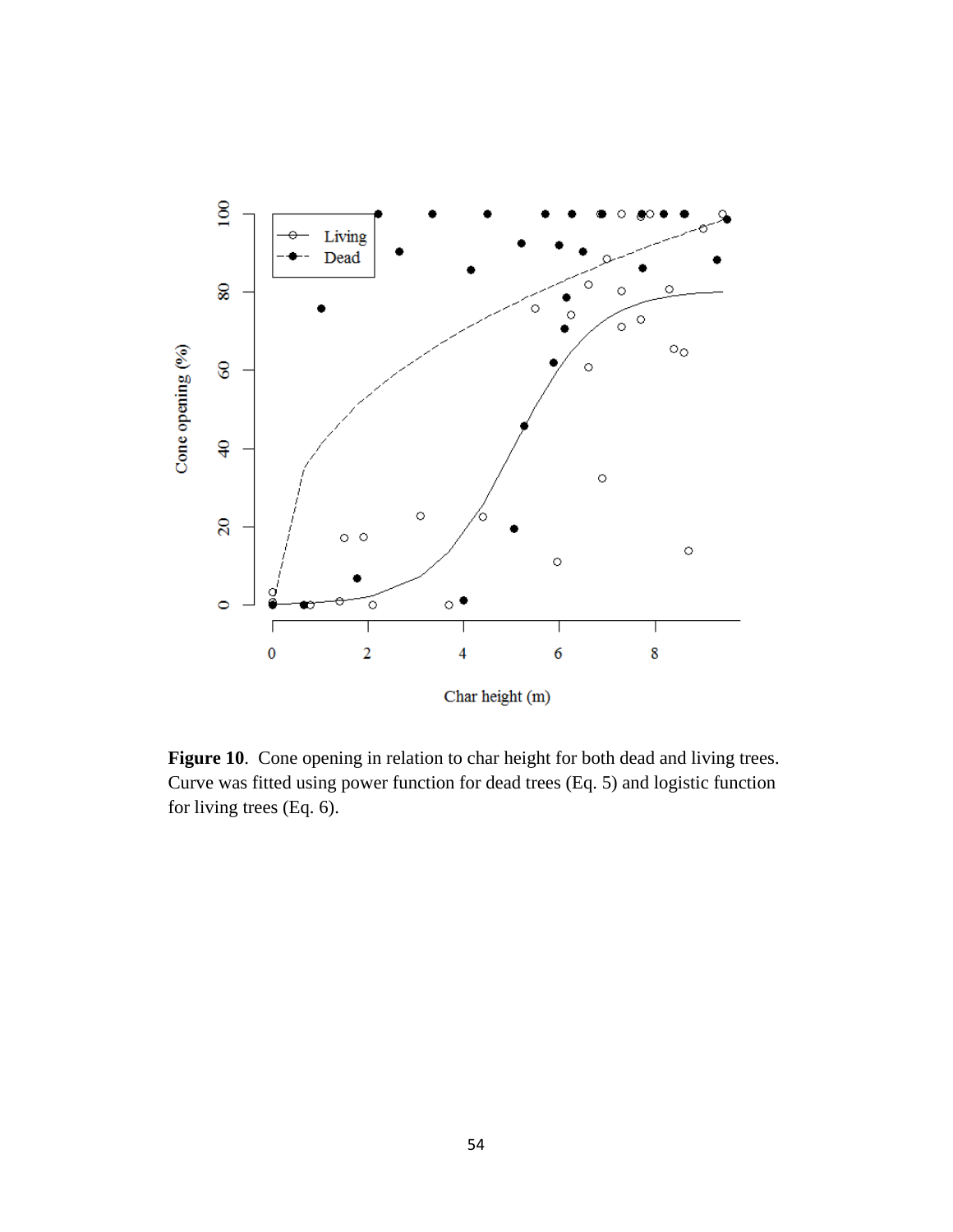### **5. References**

Alberta Agriculture and Rural Development.

http://www1.agric.gov.ab.ca/\$department/deptdocs.nsf/all/agdex10307

Alexander, M E. 1982. Calculating and interpreting forest fire intensities. Canadian Journal of Botany 60: 349-357.

- Alexander, M. E., and M. G. Cruz. 2012a. Interdependencies between flame length and fireline intensity in predicting crown fire initiation and crown scorch height. International Journal of Wildland Fire 21: 95-113.
- Alexander, M. E., and M. G. Cruz. 2012b. Modelling the effects of surface and crown fire behavior on serotinous cone opening in jack pine and lodgepole pine forests. Internationa Journal of Wildland Fire 21(6): 709-721.
- Amman, G. D. 1977. Role of the mountain pine beetle in lodgepole pine ecosystems: impact on succession. In: W. J. Mattson (ed) The Role of Arthropods in Forest Ecosystems, pp. 3-18. Springer-Verlag, New York.
- Bentz, B. J., J. Régnière, C. J. Fetting, E. M. Hansen, J. L. Hayes, J. A. Hicke, R. G. Kelsey, J. F. Negrón, and S. J. Seybold. 2010. Climate change and bark beetles of the western United States and Canada: direct and indirect effects. BioScience 60: 602-613.
- Beverly, J. L., and B. M. Wotton. 2007. Modelling the probability of sustained flaming: predictive value of fire weather index components compared with observations of site weather and fuel moisture conditions. International Journal of Wildland Fire 16: 161-173.
- Bond W. J., and B. W. van Wilgen. 1996. Fire and plants. London: Chapman and Hall.
- British Columbia Ministry of Forests. 2001. Fundamentals of natural lodgepole pine regeneration and drag scarification. B.C. Ministry of Forests: Forest Renewal Section Silviculture Practices Branch. pp.34.
- Brown, J. 1975. Fire cycles and community dynamics in lodgepole pine forests. In Proceedings of Management of lodgepole pine ecosystem. pp. 429-456.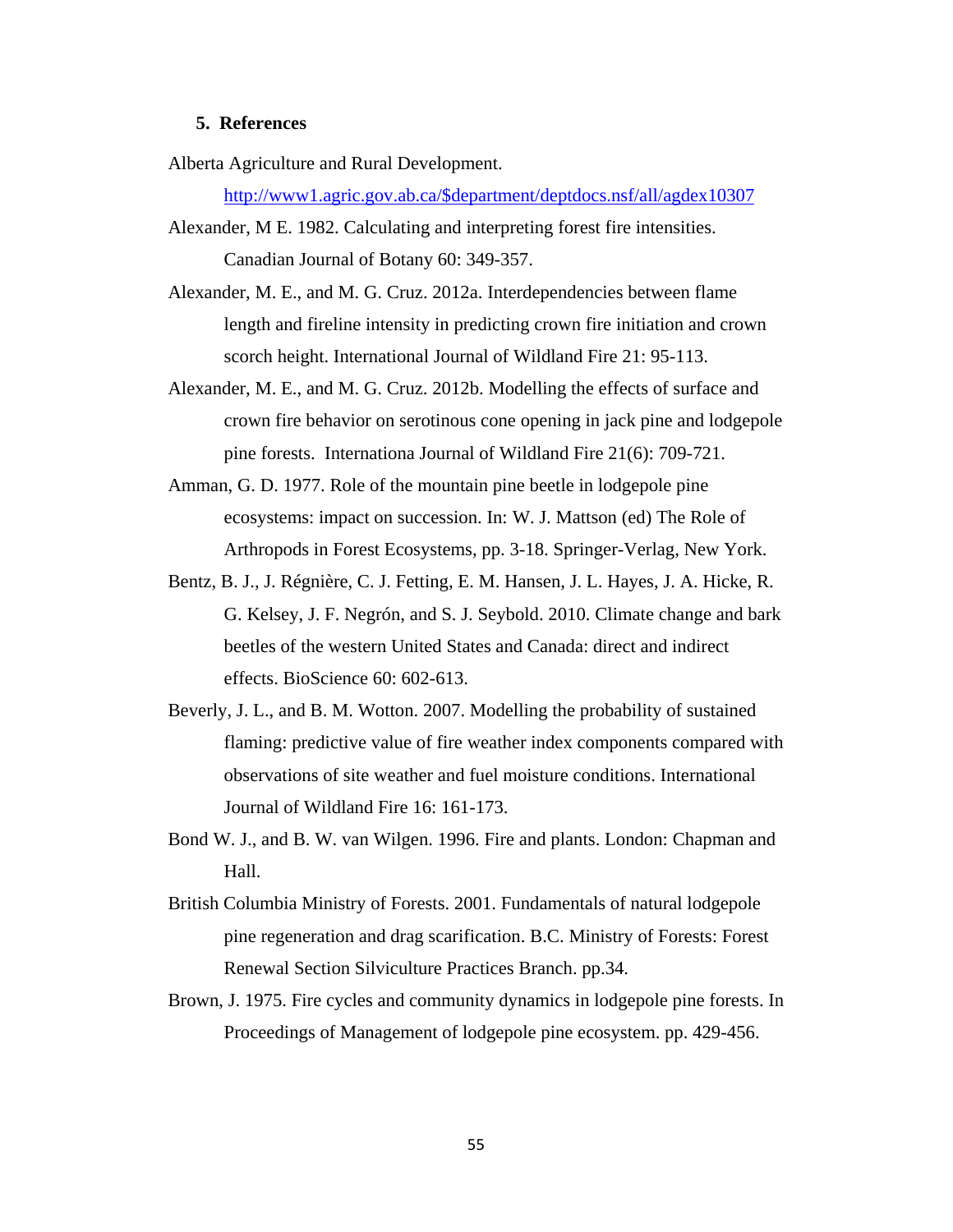- Cullingham, C. I., J. E. Cooke, S. Dang, C. S. Davis, B. J. Cooke, and D. W. Coltman. 2011. Mountain pine beetle host-range expansion threatens the boreal forest. Molecular Ecology 20: 2157-2171.
- de Groot, W. J., P. M. Bothwell, S. W. Taylor, B. M. Wotton, B. J. Stocks, and M. E. Alexander. 2004. Jack pine regeneration and crown fires. Canadian Journal of Forest Research 34: 1634-1641.
- Despain, D. G., D. L. Clark, and J. J. Reardon. 1996. Simulation of crown fire effects on canopy seed bank in lodgepole pine. International Journal of Wildland Fire 6(1): 45-49.
- Eyre, F. H. 1938. Can jack pine be regenerated without fire? Journal of Forestry 36: 1067-1072.
- Hoffman, C. M., C. H. Sieg, J. D., McMillin, and P. Z. Fulé. 2012. Fuel loadings 5 years after a bark beetle outbreak in south-western USA ponderosa pine forests. International Journal of Wildland Fire 21: 306-312.
- Flannigan, M. D., and B. M. Wotton. 1994. Fire regime and the abundance of jack pine. In Proceedings of the 2nd International Conference on Forest Fire Research. University of Coimbra, Coimbra, Portugal.
- Jenkins, M. J., E. Hebertson, W. Page, and C. A. Jorgensen. 2008. Bark beetles, fuels, fires and implications for forest management in the Intermountain West. Forest Ecology and Management 254: 16-34.
- Jenkins, M. J., W. G. Page, E. G. Hebertson, and M. E. Alexander. 2012. Fuels and fire behavior dynamics in bark beetle-attacked forests in western North America and implications for fire management. Forest Ecology and Management 275: 23-34.
- Johnson, E. A., and S. L. Gutsell. 1993. Heat budget and fire behavior associated with the opening of serotinous cones in two Pinus species. Journal of Vegetation Science 4(6): 745-750.
- Jolly, W. M., R. A., Parsons, A. M. Hadlow, G. M. Cohn, S. S. McAllister, J. B. Popp, R. M. Hubbard, and J. F. Negron. 2012. Relationships between moisture, chemistry, and ignition of *Pinus contorta* needles during the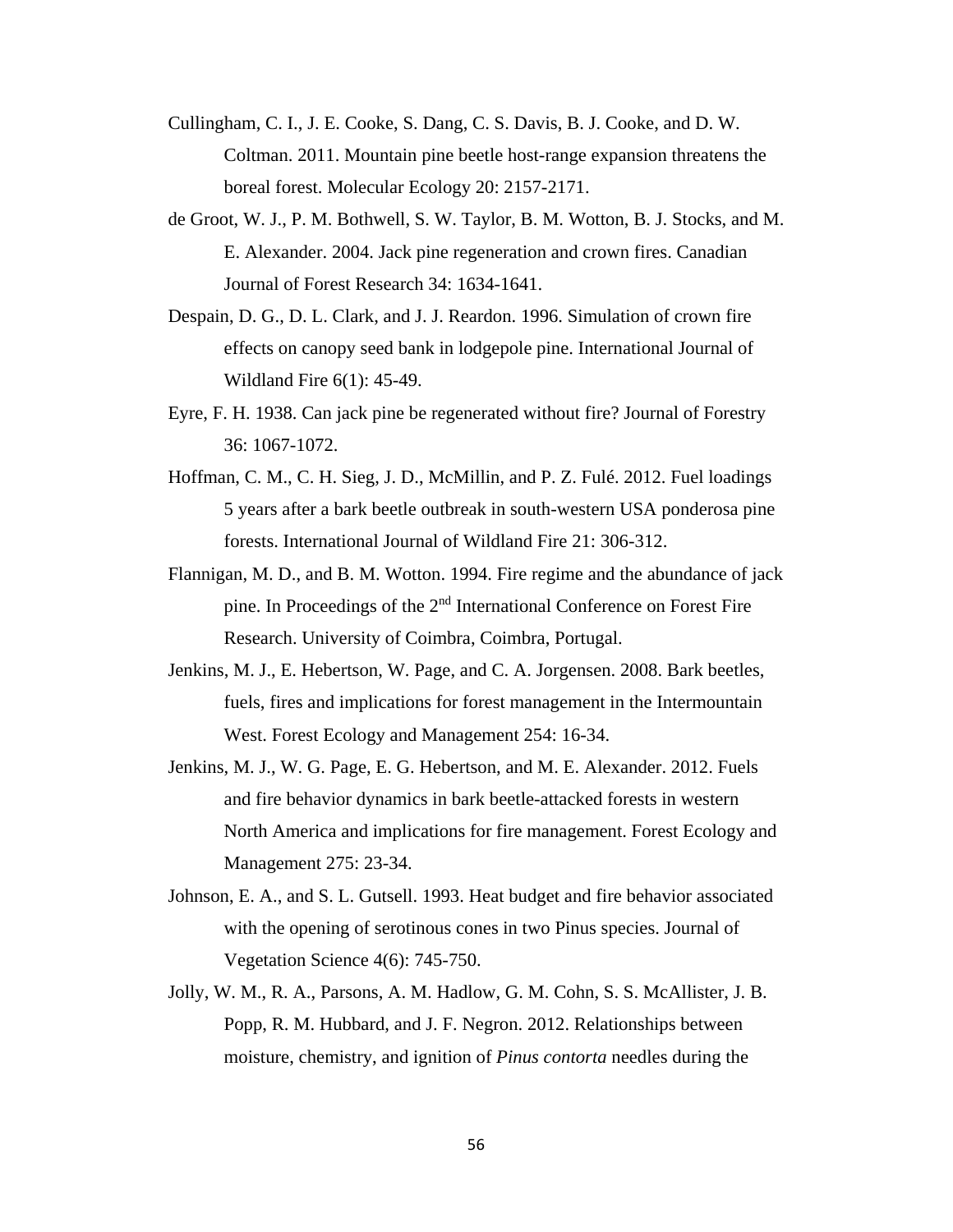early stages of mountain pine beetle attack. Forest Ecology and Management 269: 52-59.

- Keeley, J. E. 2009. Fire intensity, fire severity and burn serverity: a brief review and suggested usage. International Journal of Wildland Fire 18: 116-126.
- Klutsch, J. G., J. F. Negrón, S. L. Costello, C. C. Rhoades, D. R. West, J. Popp, and R. Caissie. 2009. Stand characteristics and downed woody debris accumulations associated with a mountain pine beetle (*Dendroctonus ponderosae* Hopkins) outbreak in Colorado. Forest Ecology and Management 258: 641-649.
- Lawson, B. D., G. N. Dalrymple, and B. C. Hawkes. 1997. Predicting forest floor moisture contents from Duff Moisture Code values. Natural Resources Canada, Canadian Forest Service, Pacific Forestry Center, Victoria, BC. Technology Transfer Note No. 6. 6 pp.
- Miller, R. H., and A. A. Berryman. 1986. Carbohydrate allocation and mountain pine beetle attack in girdled lodgepole pines. Canadian Journal of Forest Research 16: 1036-1040.
- Mitchell, R. G., and H. K. Preisler. 1998. Fall rate of lodgepole pine killed by the mountain pine beetle in Central Oregon. Western Journal of Applied Forestry 13(1): 23-26.
- Miyanishi, K., and E. A. Johnson. 2002. Process and patterns of duff consumption in the mixedwood boreal forest. Canadian Journal of Forest Research 32: 1285-1295.
- Nyland, R. D. 1998. Patterns of lodgepole pine regeneration following the 1988 Yellowstone fires. Forest Ecology and Management 111: 23-33.
- Page, W., and M. J. Jenkins. 2007. Predicted fire behavior in selected mountain pine beetle-infested lodgepole pine. Forest Science 53(6): 662-674.
- Page, W. G., M. J. Jenkins, and J. B. Runyon. 2012. Mountain pine beetle attack alters the chemistry and flammability of lodgepole pine foliage. Canadian Journal of Forest Research 42: 1631-1647.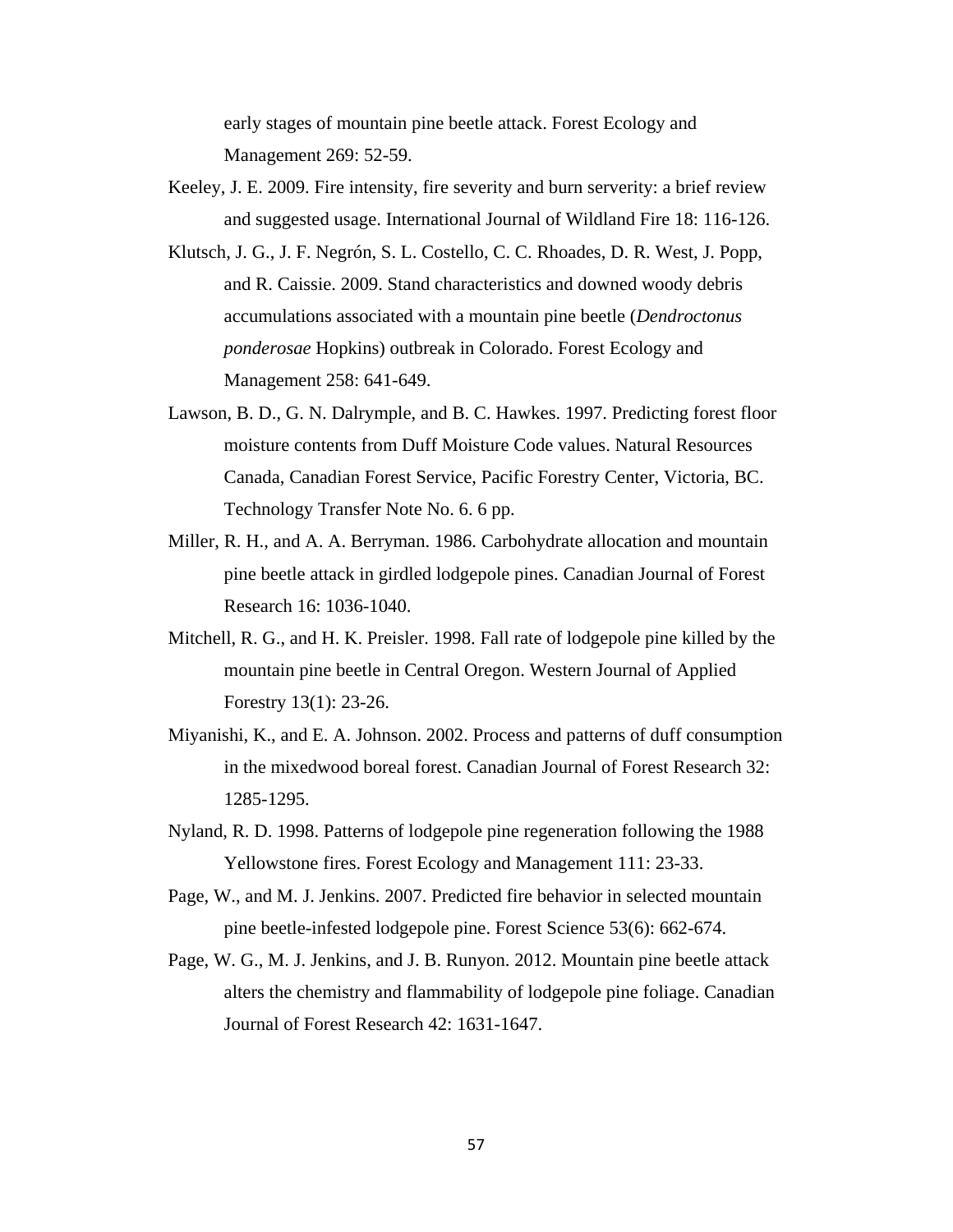- R Core Team. 2012. R: A language and environment for statistical computing. R Foundation for Statistical Computing, Vienna, Austria. ISBN 3-900051- 07-0, URL http://www.R-project.org/
- Radeloff, V. C., D. J. Mladenoff, R. P. Guries, and M. S. Boyce. 2004. Spatial patterns of cone serotiny in *Pinus banksiana* in relation to fire disturbance. Forest Ecology and Management 189: 133-141.
- Romme, W. H., J. Clement, J. Hicke, D. Kulakowski, L. H. MacDonald, T. L. Schoennagle, and T. T. Veblen. 2006. Recent forest insect outbreaks and fire risk in Colorado forests: a brief synthesis of relevant research. Colorado State University: Colorado Forest Restoration Institute.
- Rudolph, T.D., and P.R. Laidly, 1990. *Pinus banksiana* Lamb., Jack Pine, pp. 280-293. In R.M. Burns and B.H. Honkala (eds.), Silvics of North America, Vol. 1, Conifers, USFS. Agricultural Handbook. 654, Washington, D.C.
- Samman, S., and J. Logan. 2000. Assessment and response to bark beetle outbreaks in the Rocky Mountain area. Report to Congress from Forest Health Protection, Washington Office, Forest Service, U.S. Department of Agriculture. Gen. Tech. Rep. RMRS-GTR-62. Ogden, UT: U.S. Department of Agriculture, Forest Service, Rocky Mountain Research Station. 46 pp.
- Schneider, R., F. Bernlnger, C-H Ung, P. Y. Bernler, D. E. Swift, and S. Y. Zhang. 2008. Calibrating jack pine allometric relationships with simulataneous regressions. Canadian Journal of Forest Research 38: 2566- 2578.
- Schroeder, D., and C. Mooney. 2012. Fire behaviour in simulated mountain pine beetle-killed stands. Final Report. FP Innovations. Wildfire Operations Research. pp.17.
- Schwilk, D. W., and D. D. Ackerly. 2001. Flammability and serotiny as strategies: correlated evolution in pines. Oikos 94(2): 326-336.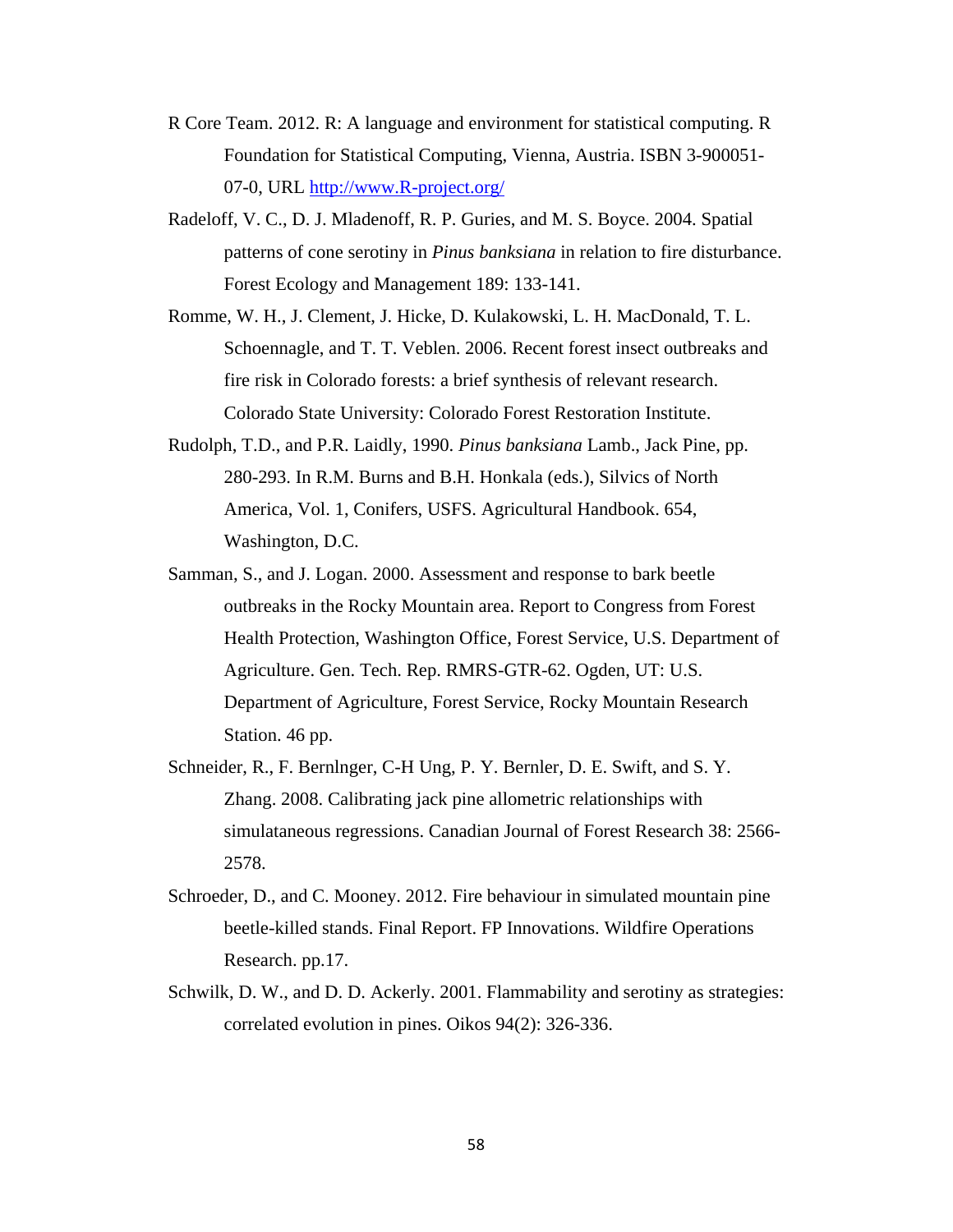- Simard, M., W. H. Romme, J. M. Griffin, and M. G. Turner. 2011. Do mountain pine beetle outbreaks change the probability of active crown fire in lodgepole pine forests? Ecological Monographs 81(1): 3-24.
- Stocks, B. J. 1987. Fire behavior in immature jack pine. Canadian Journal of Forest Research 17: 80-86.
- Stocks, B. J. 1989. Fire behavior in mature jack pine. Canadian Journal of Forest Research 19: 783-790.
- Teste, F. P., V. J. Lieffers, and S. M. Lanhäusser. 2011b.Viability of forest floor and canopy seed banks in *Pinus contorta* var. latifolia (Pinaceae) forests after a mountain pine beetle outbreak. American Journal of Botany 98(4): 1-8.
- Van Wagner, C. E. 1973. Height of crown scorch in forest fires. Canadian Journal of Forest Research 3: 373-378.
- Van Wagner, C. E. 1974. Structure of the Canadian Forest Fire Weather Index. Department of the Environment, Canadian Forestry Service, Publication No. 1333. 39 pp.
- Van Wagner, C. E. 1977. Conditions for the start and spread of crown fire. Canadian Journal of Forest Research 7: 23-34.
- Van Wagner, C. E. 1987. Development and structure of the Canadian Forest Fire Weather Index System. Canadian Forest Service, Ottawa, ON, Forest Technical Report 35. 37 pp.
- Wotton, B. M., B. J. Stocks, and D. L. Martell. 2005. An index of tracking sheltered forest floor moisture within the Canadian Forest Fire Weather Index System. International Journal of Wildland Fire 14: 169-182.
- Weber, M. G., M. Hummel, and C. E., Van Wagner. 1987. Selected parameters of fire behavior and *Pinus banksiana* Lamb. regeneration in eastern Ontario. Forestry Chronicle 63(5): 340-346.
- Wilmore, B. 2001. *Duff moisture dynamics in black spruce feather moss stands and their relation to the Canadian Forest Fire Danger Rating System.* Master's thesis. University of Alaska-Fairbanks, Alaska, USA.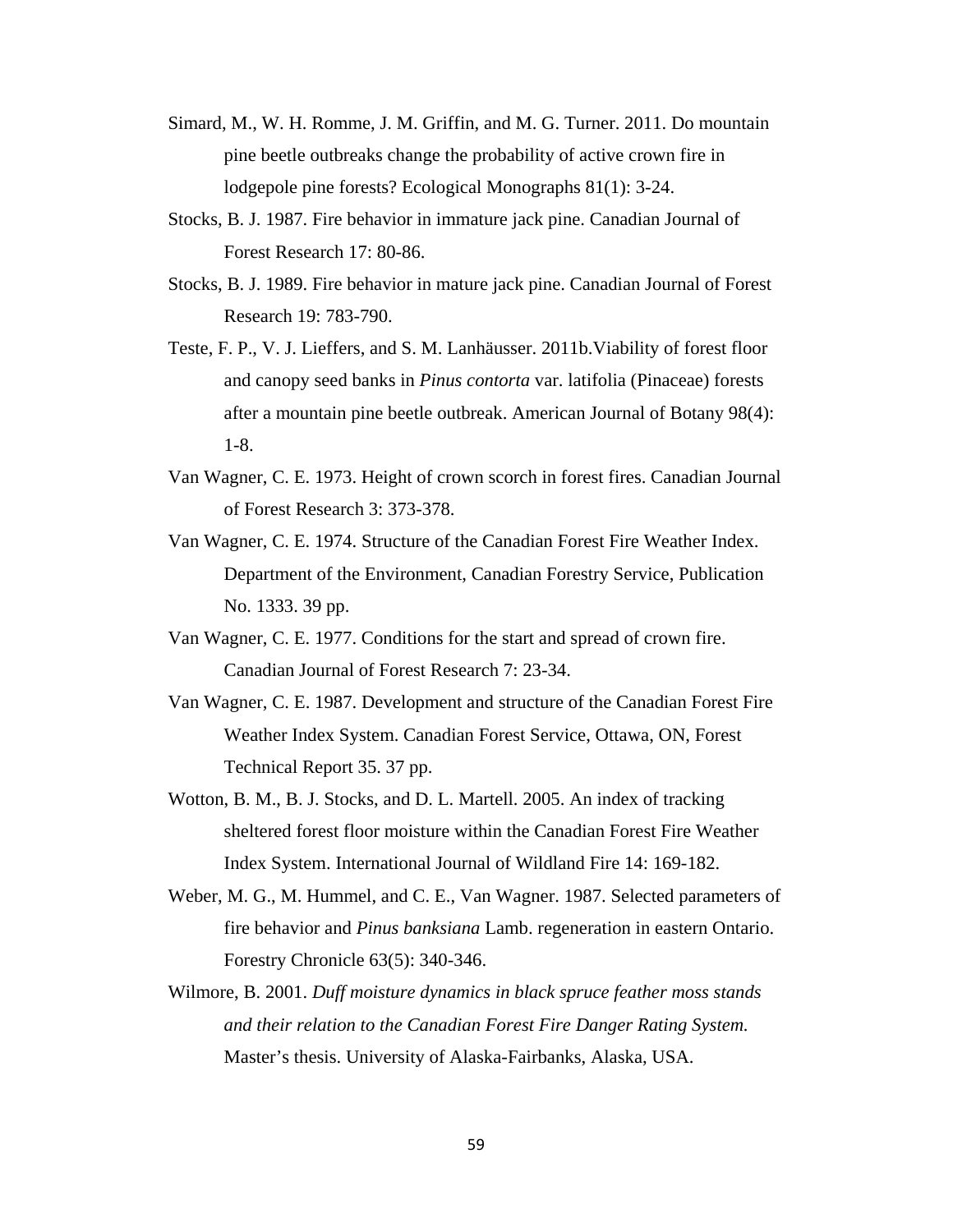### **Chapter 3**

## **1." Conclusion**

Serotinous cone opening as a result of the impact of simulated-MPB outbreak on fire behaviour was studied. Cone opening was modeled with char height at the individual tree scale. Cone opening in both living and MPB-simulated trees could be explained by nonlinear relationships with char height, an indicator for fire intensity. Fire induced cone opening more easily in MPB-simulated trees likely due to increased foliage flammability in MPB-simulated trees. Low foliar moisture content might be a leading factor to cone opening at low fire intensities in MPB-simulated trees. The high foliar moisture content and crown bulk density of healthy trees suppressed cone opening compared to the dead trees, but both living and dead trees showed an asymptotic increase in cone opening with increase in fire intensity.

 The impact of killing trees is likely to influence fire behaviour at both the canopy and forest floor level; both of which are different in killed forests compared to living forests. Foliar moisture was lower and canopy fuel distribution was sparser in dead stands compared to healthy forests. Fire behaviour at canopy level was expected to be more active in MPB-killed forests due to changes in canopy fuel conditions, and we observed through cone opening modeling that cone opening in MPB-killed trees was more susceptible to heat exposure than healthy trees. Moisture content in the soil organic layer was increased after trees died likely due to the lack of transpiration processes. Interestingly, this higher soil moisture could mitigate the potential increase in fire intensity associated with the accumulated surface fuel loading from needle cast and broken branches after the tree mortality.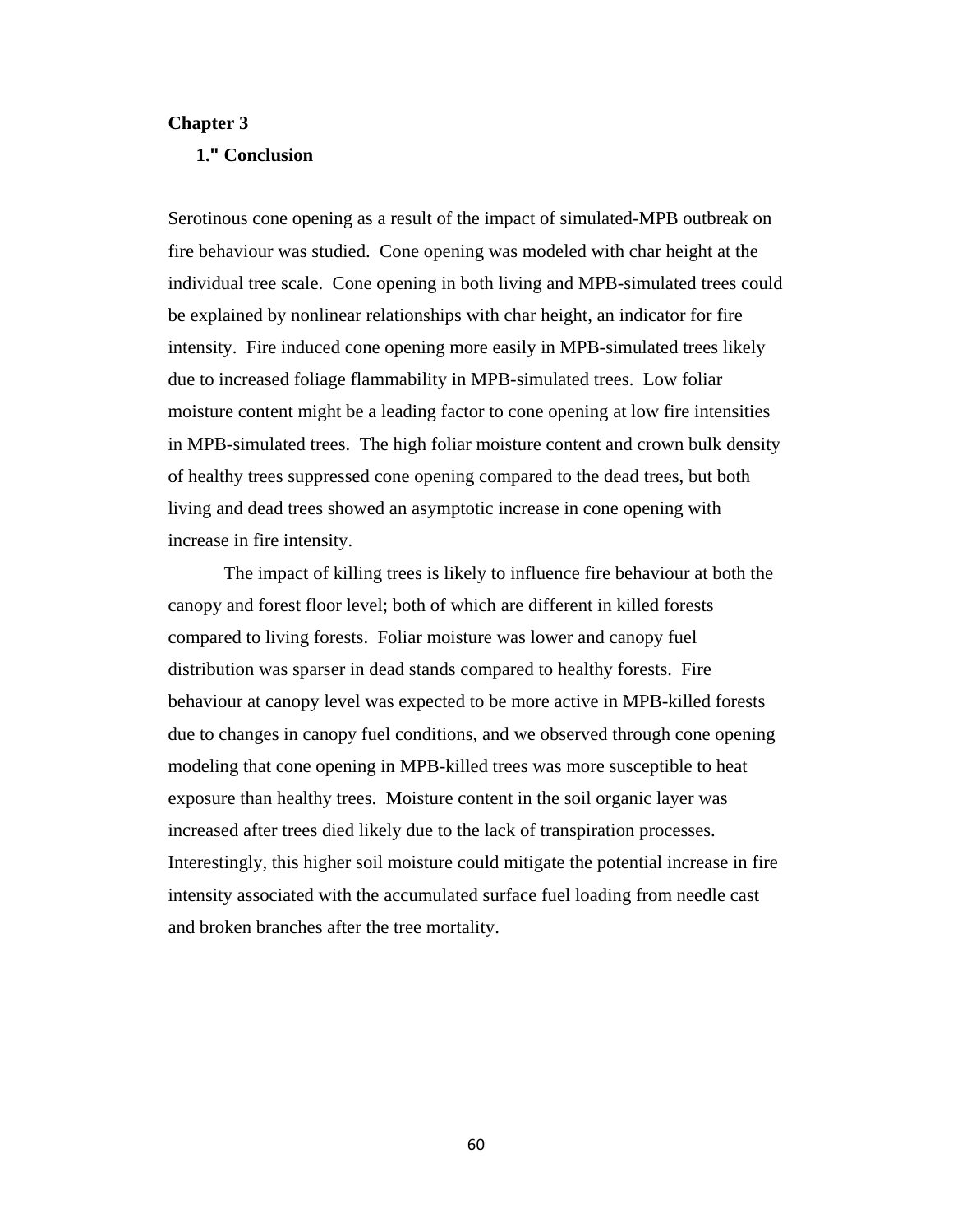#### **2." Future research**

Proper timing to apply prescribed burning, in terms of season and time-since-MPB outbreak is the key to successful regeneration. As discussed earlier, fuel conditions are altered by MPB and the fire intensity and behaviour are expected to be different in MPB-killed forests than what is projected by the current Canadian Forest Fire Weather Index System using mature living jack pine or lodgepole pine forest as standard fuel type. Increase in needle cast at a relatively early stage of MPB outbreak and the eventual accumulation of snags on the surface at a later stage of MPB outbreak results in high fire hazard and fire intensity. Canopy openness after MPB outbreak encourages understory vegetation to grow by providing enough sunlight and nutrition, and depending upon the type and season of the year understory vegetation might also contribute to surface fuel loadings in fire. Alternatively, on richer sites, there may be reduced risk of fire in midsummer when herbaceous plants are green and well-hydrated.

Besides the alteration of fuels and moisture regime in MPB-killed forests, thick feather moss layers play an important role in controlling moisture content in organic layer as well as soils in cold Canadian boreal forests. Moreover, live feather mosses blanket the ground surface and intercept rainfall. The surface layer dries out quite quickly during the drought period and this break in hydraulic conductivity to the surface impedes evaporation from the deeper organic layer underneath; hence there is likely decrease ignition probability and fire intensity on the ground if fire was applied based on the current FWI System (Fenton and Bergeron 2006, Shetler et al. 2008). Further, killing the overstory and eliminating its capacity for transpiration adds another level of complexity to this question. Therefore, site-specific fuel moisture models taking thickness of feather mosses, moisture retention since rainfall, seasonal moisture variation at feather moss layer into account should be developed for successful pine regeneration using prescribed burning.

In order for fire to open cones in the canopy, adequate fire intensity as well as fuels must be available. In MPB-killed forests, crown foliar moisture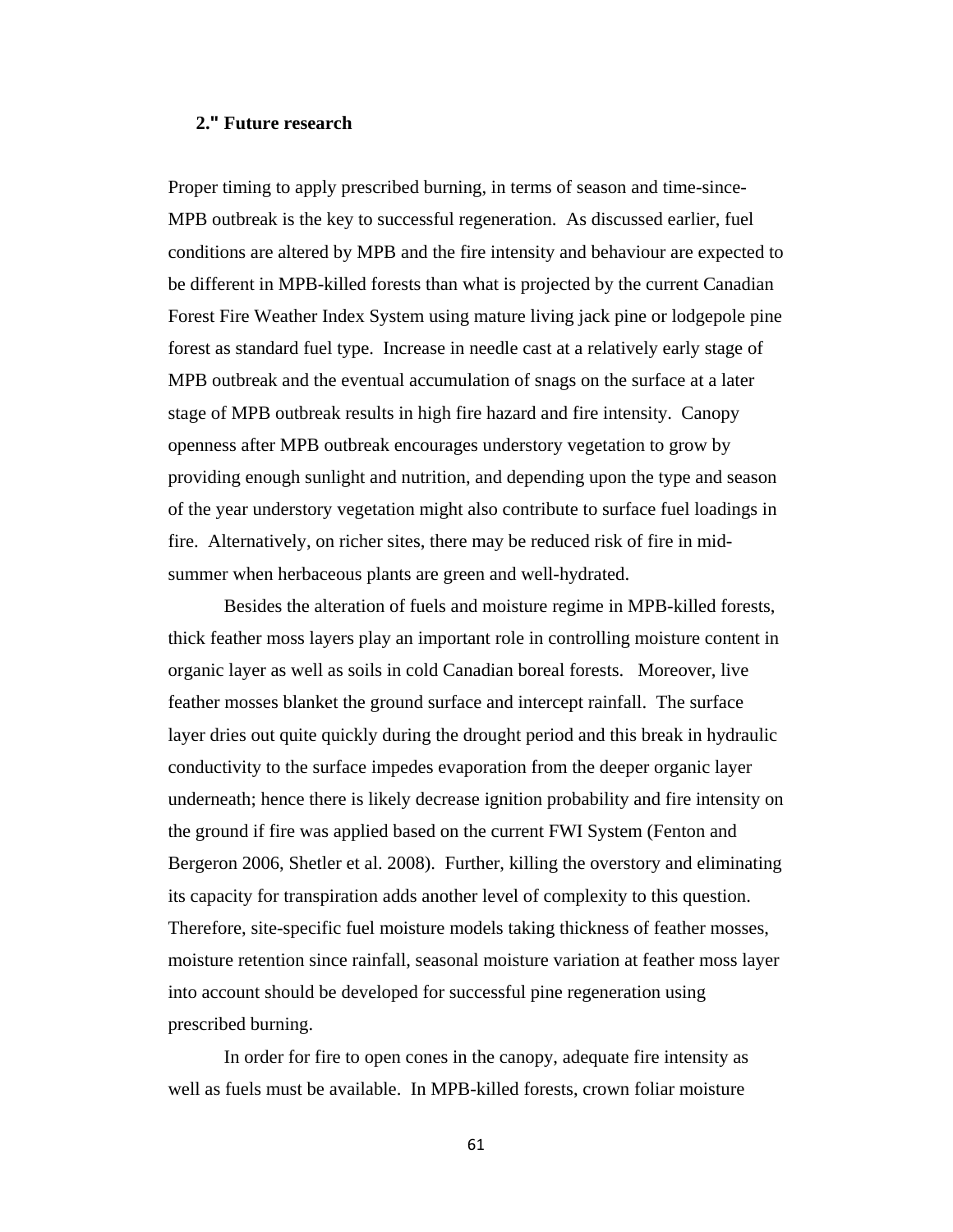content is dramatically decreased after tree death compared to living trees. In other words, fuels in the dead crown respond more quickly to atmospheric changes (e.g., precipitation, wind, sunlight) than foliage of living trees with intact membranes, cuticle and transpiration stream from the soil. Moisture content in fuels is critical to determining time and heat required for ignition and subsequent fire behaviour. However, the interaction between atmospheric conditions and dead aerial fuels are not well documented. In addition, quantification of fire intensities in MPB-killed forests (i.e., fuel consumption, flame residence time, flame sizes) with taking the increased surface fuel loading and decreased canopy fuel loading should be conducted for improving understanding fire behaviour and cone opening models in relation to fire intensity.

 Application of prescribed burning offers good potential as a means to provide fire intensity for cone opening as well as duff consumption. Exposed mineral soils are regarded as suitable seedbeds for pine regeneration in terms of gaining constant moisture and nutrient supply from the soils; however, too intense a fire will hinder good regeneration because of consumption of the seed supply and in some cases an intense fire can impede the physical and chemical conditions of the seedbed. We need to accurately relate available seeds generated from the aerial seedbanks to germination success and seedling survival in MPB-killed stands that have been burned. This will require data on spatial distribution of seed sources, moisture content (litter, duff, and crown foliar moisture), fuel loading data (surface and canopy level), number of cones on individual trees with vertical distribution information, duff consumption, and annual regeneration success and survival rate since burning depending upon different fire intensity and severity.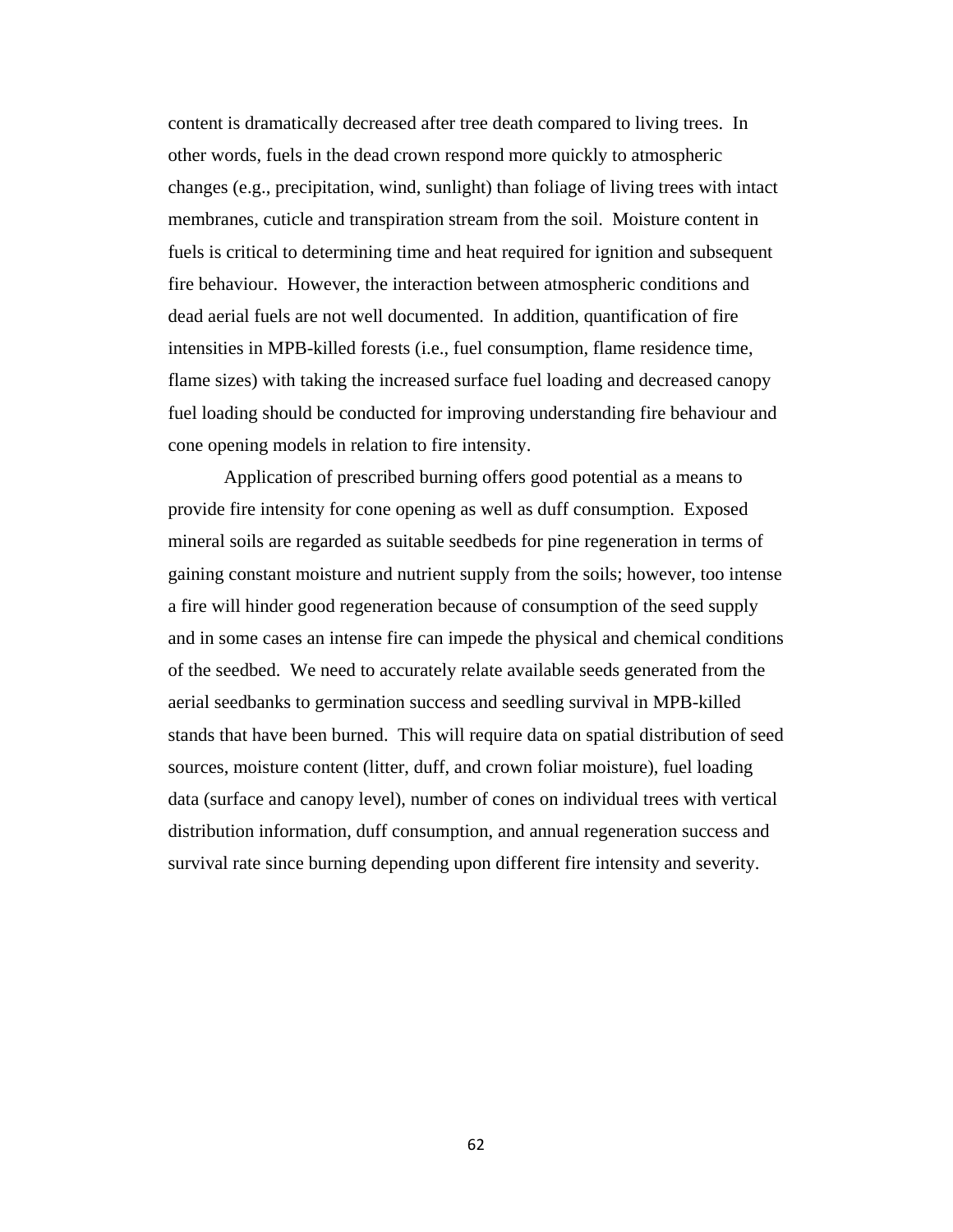## **3." References**

- Fenton, N. J., and Y. Bergeron. 2006. Facilitative succession in a boreal bryophyte community driven by changes in available moisture and light. Journal of Vegetation Science 17: 65-76.
- Shetler, G., M. R. Turetsky, E. Kane, and E. Kasischke. 2008. Sphagnum mosses limit total carbon consumption during fire in Alaskan black spruce forests. Canadian Journal of Forest Research 38: 2328-2336.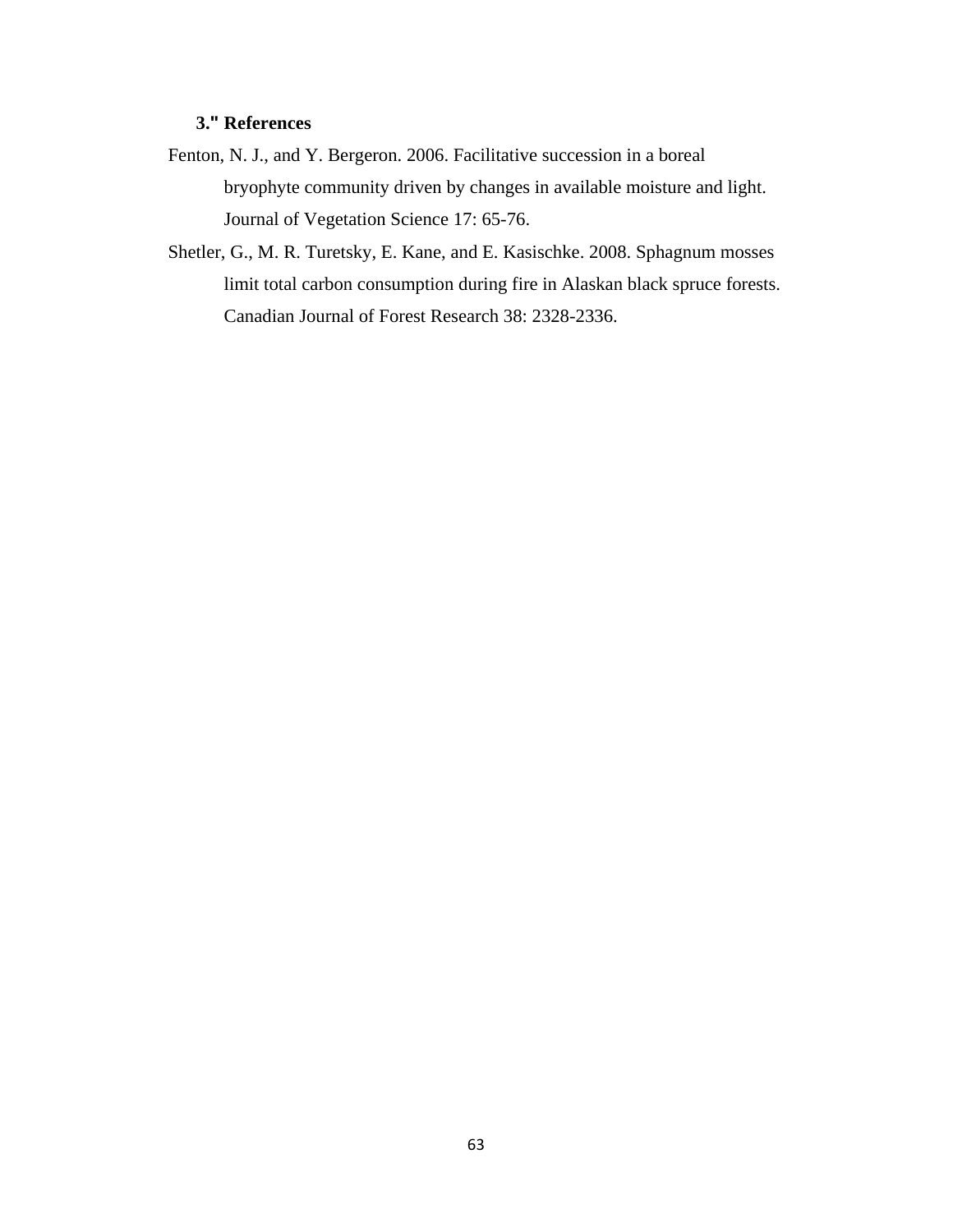#### **Appendix**

#### **A." Canadian Forest Fire Weather Index System**

1) Standard Fine Fuel Moisture Content equation

*Moisture content of FFMC* (%) = 147.2 \* 
$$
\frac{101 - FFMC}{59.5 + FFMC}
$$
 (Eq. A1)

- 2) Standard Duff Moisture Content equation *Moisture content of DMC* (%) = 20 +  $exp\left(\frac{DMC - 244.73}{-43.43}\right)$  (Eq. A2)
- 3) Lawson et al (1997)'s DMC model for Southern Yukon-Lodgepole pine/White spruce stand with reindeer lichen duff *Moisture content of DMC* (%) = 20 +  $exp\left(\frac{DMC-106.7}{-14.9}\right)$  (Eq. A3)
- 4) Wotton et al.(2005)'s DMC for Sheltered fuel type  $K = 260.5(Temp+1.1)*(100 - RH)*Le*10^{-6}$  $DMC = 244.72 - 43.43*ln(MC - 20)$  $SDMC = DMC + K$  (Eq. A4)

$$
MC_{SDMC} = Eq.A2 \qquad \text{if } \text{rain} \le 0.42 \text{mm} \tag{Eq. A5}
$$

*EFFECT*  $E_{EMC} = Eq.A2 + 1000 * \frac{r a m_{EFECT}}{48.77 + b * rain}$  $MC_{SDMC} = Eq.A2 + 1000 * \frac{rain_{EFFECT}}{48.77 + b * rain_{EFFECT}}$  if rain $_{EFFECT} > 0$ 

$$
rain_{EFFECT} = 0.218 * rain - 0.094
$$
 if 0.42 < rain < 7.69mm  
rain\_{EFFECT} = 0.83 \* rain - 4.8 if rain > 7.69mm

where K is drying factor, Temp is air temperature (at  $1200$  LST), RH is relative humidity (at 1200 LST), Le is day length factor, and rain*EFFECT* indicates the effective precipitation to change moisture condition in duff layer.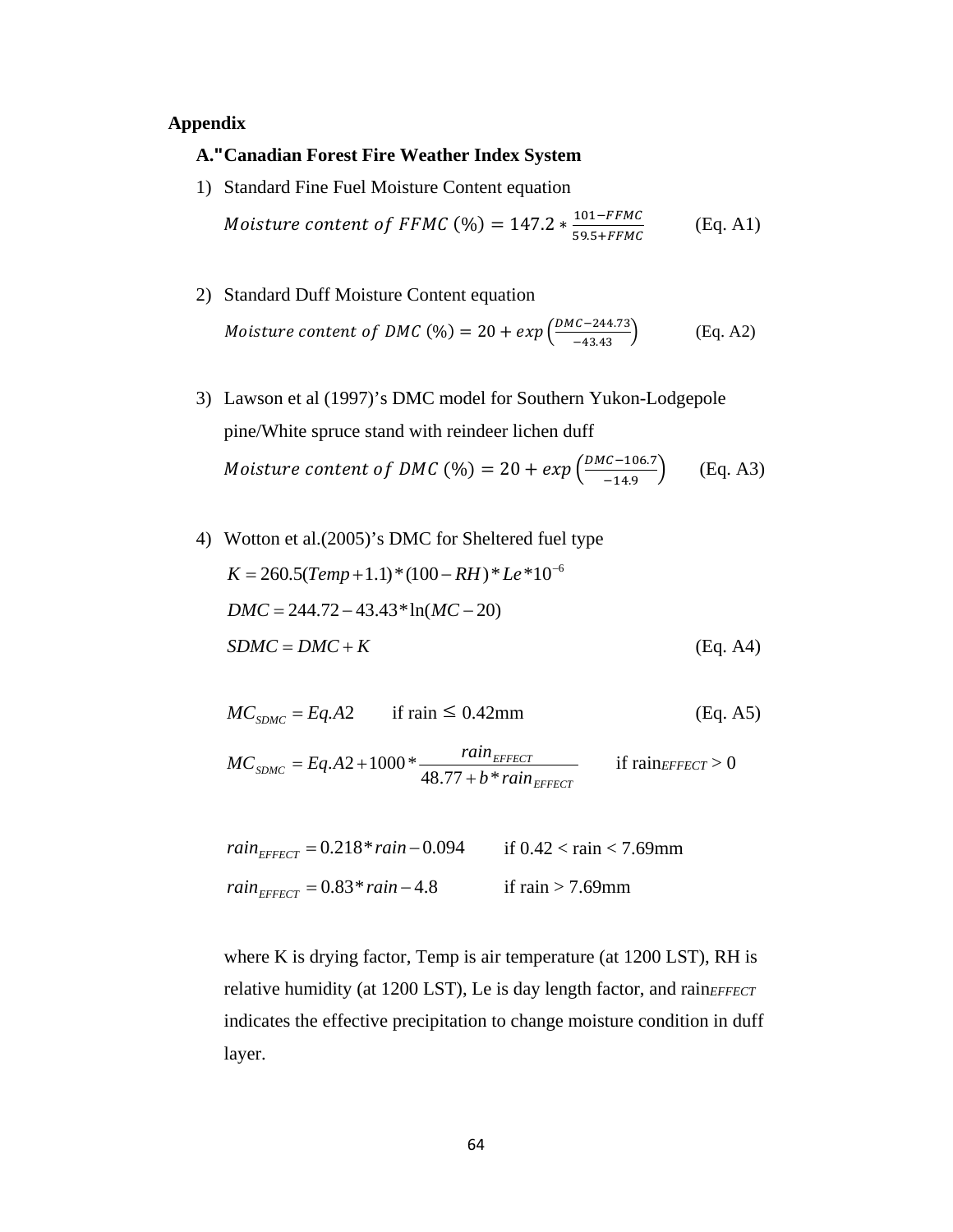## **B." Van Wagner's (1977) Crowning Initiation Model**

1) Critical Surface Fire Intensity

$$
I0 = (0.010 * CBH * (460 + 25.9 * FMC))^{1.5}
$$
 (Eq. B1)

2) Critical Surface Fire Flame Length

$$
L0 = 0.0775*(0.01*CBH*(460+25.9*FMC))0.69
$$
 (Eq. B2)

where CBH is crown base height, FMC is crown foliar moisture content.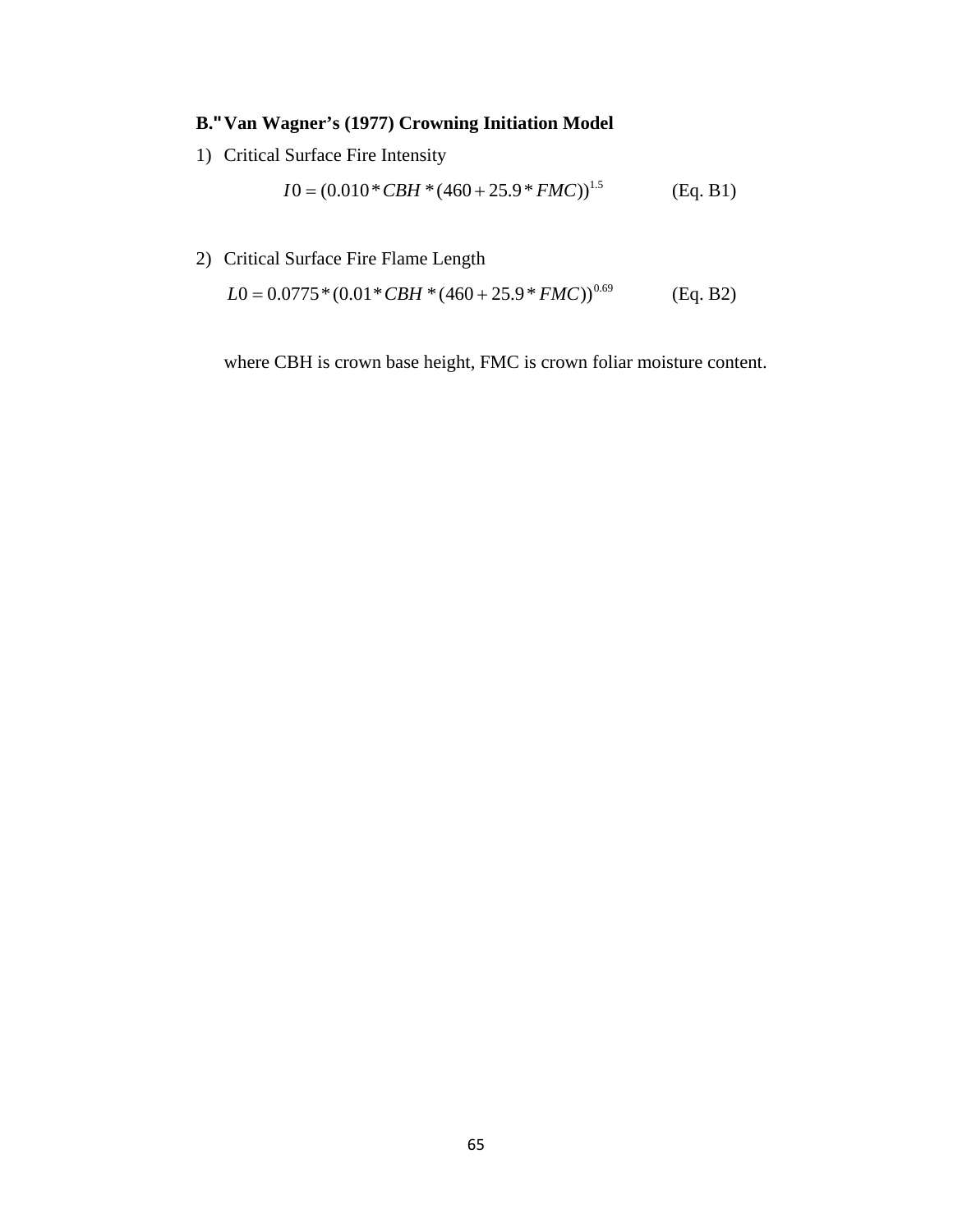**C." The Relationship Between Predicted and Observed Rate of Spread** 



**Figure C1**. The relationship between FWI-predicted rate of spread (Initial Spread Index) and observed rate of spread. Data provided by Alberta Environment and Sustainable Resource Development and FPInnovations.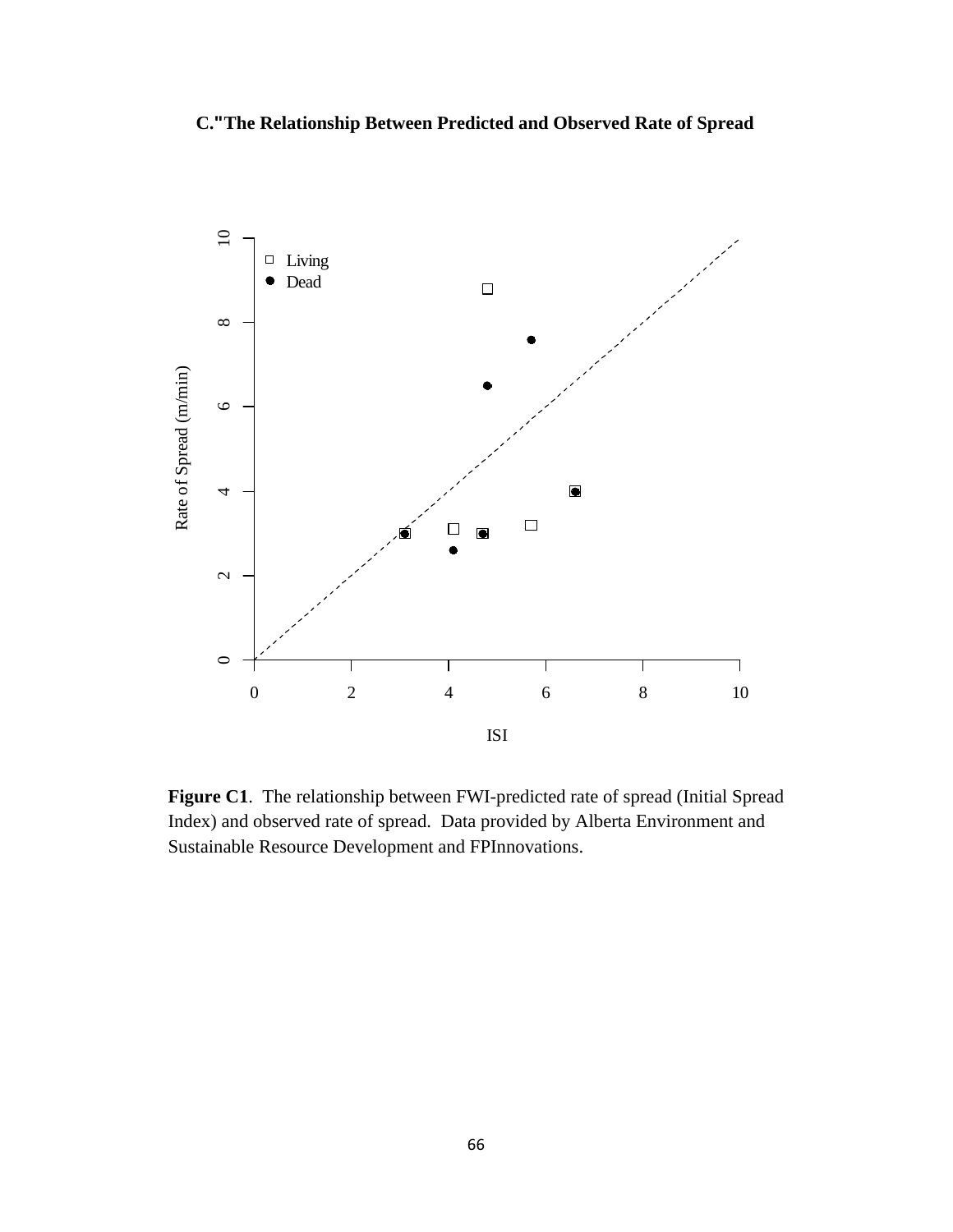#### **D." Multivariate Nonlinear Regression Models Fits for Cone Opening**

#### **Table D1**. Models Results

a. Living

| No. | Model equation             | Variable             | Parameters | Coefficient  | SЕ     | P      | <b>AIC</b> |
|-----|----------------------------|----------------------|------------|--------------|--------|--------|------------|
|     |                            |                      |            | $a=80.56$    | 9.09   | < 0.05 |            |
| л.  | $y=a/(1+exp(b-c*x))$       | Char height $(x)$    | 3          | $b=5.96$     | 3.05   | 0.06   | 301.2      |
|     |                            |                      |            | $c=1.18$     | 0.60   | 0.06   |            |
|     |                            |                      |            | $a=77.72$    | 4.55   | < 0.05 |            |
| 2   | $y=a/(1+exp(b+c*x+d*z))$   | Char height $(x)$    | 4          | $b=1.87$     | 5.12   | 0.72   | 294.2      |
|     |                            | Height $(z)$         |            | $c = -9.94$  | 8.57   | 0.26   |            |
|     |                            |                      |            | $d = 5.56$   | 5.16   | 0.29   |            |
|     |                            | Char height $(x)$    |            | $a=80.12$    | 9.09   | < 0.05 | 303.2      |
| 3   | $y=a/(1+exp(b+c*x+d*z_1))$ |                      | 4          | $b=6.25$     | 4.25   | 0.15   |            |
|     |                            | $CBH(z_1)$           |            | $c = -1.14$  | 0.59   | 0.06   |            |
|     |                            |                      |            | $d = -0.13$  | 0.78   | 0.87   |            |
|     |                            |                      |            | $a=76.90$    | 4.564  | < 0.05 |            |
| 4   |                            | Char height $(x)$    |            | $b=73.53$    | 109.91 | 0.51   | 295.0      |
|     | $y=a/(1+exp(b+c*x+d*z_2))$ | Crown length $(z_2)$ | 4          | $c = -35.14$ | 52.60  | 0.51   |            |
|     |                            |                      |            | $d = 24.84$  | 36.85  | 0.51   |            |

## b. Dead (only simple nonlinear regression fitted)

| No. | Model equation                              | Variable    | Parameters     | Coefficient            | <b>SE</b>     | P              | AIC   |
|-----|---------------------------------------------|-------------|----------------|------------------------|---------------|----------------|-------|
| 1   | $y=a*x^b$<br>(Power function)               | Char height | $\overline{2}$ | $a=40.82$<br>$b=0.39$  | 10.82<br>0.15 | < 0.05<br>0.01 | 303.6 |
|     | $y=a-(a-b)*exp(c*x)$                        |             |                | $a=92.91$              | 12.48         | < 0.05         |       |
| 2   | (Von Bertalanffy growth function)           | Char height | 3              | $b=1.67$<br>$c=-0.40$  | 11.50<br>0.26 | 0.89<br>0.06   | 306.4 |
|     | $y=exp(a+b*x)$                              | Char height | $\overline{2}$ | $a=3.49$               | 0.23          | < 0.05         | 314.5 |
| 3   | (Exponential function)                      |             |                | $b=0.14$               | 0.03          | < 0.05         |       |
| 4   | $y=a/(1+exp(b+c*x))$<br>(Logistic function) | Char height | 3              | $a=82.99$<br>$b=2.67$  | 5.93<br>1.69  | < 0.05<br>0.12 | 308.1 |
|     |                                             |             |                | $c=-1.99$<br>$a=83.53$ | 1.24<br>6.19  | 0.12<br>< 0.05 |       |
| 5   | $y=a*exp(-exp(b*(x-c)))$                    | Char height | 3              | $b=-1.27$              | 0.77          | 0.12           | 307.7 |
|     | (Gompertz function)                         |             |                | $c=0.95$               | 0.41          | 0.03           |       |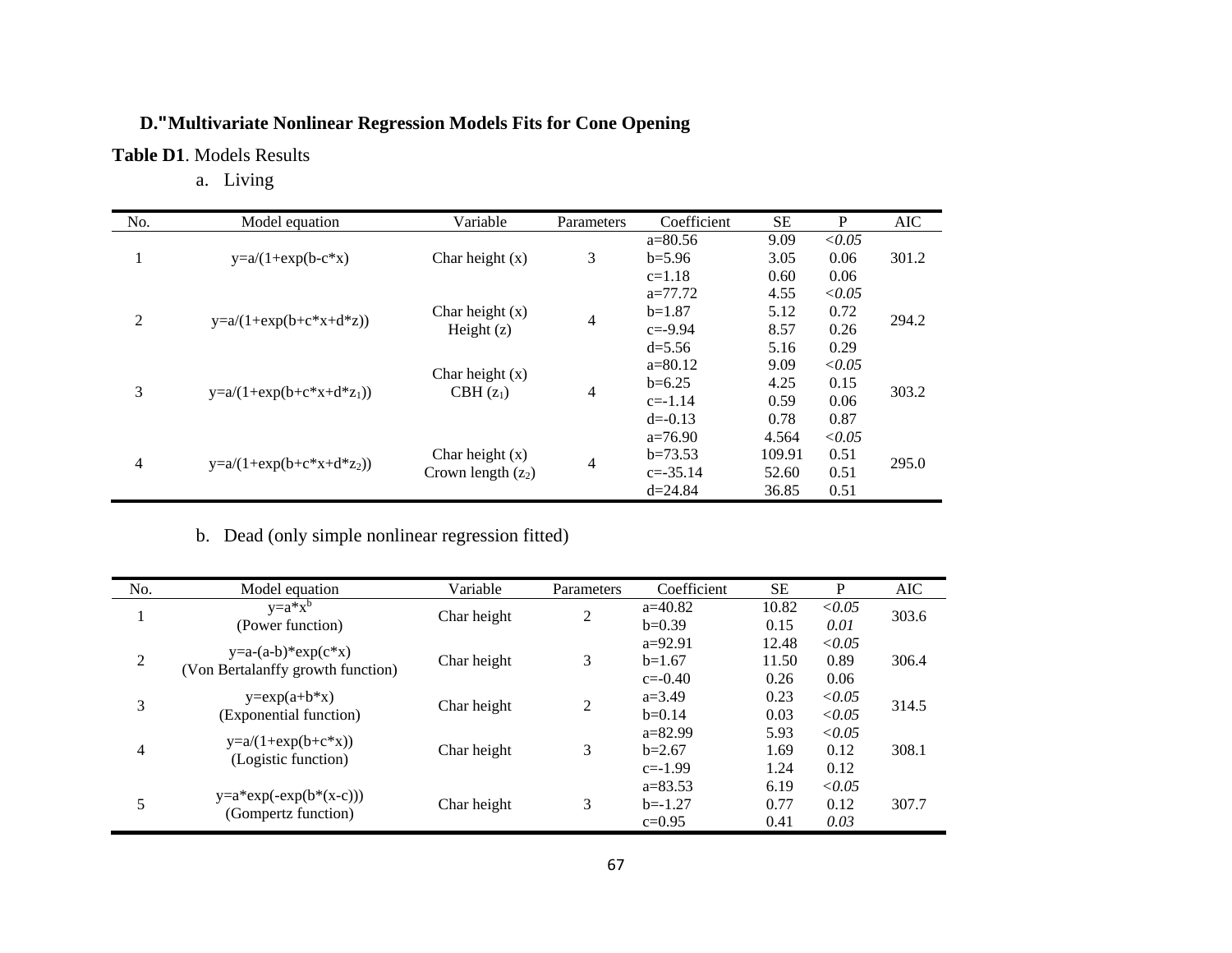**Figure D1**. Model fits for living trees using equations available in Table D1-a of Appendix D. Cone opening was fitted as a function of char height and tree height (far left; equation 2), CBH (middle; equation 3), and crown length (far right; equation 4).

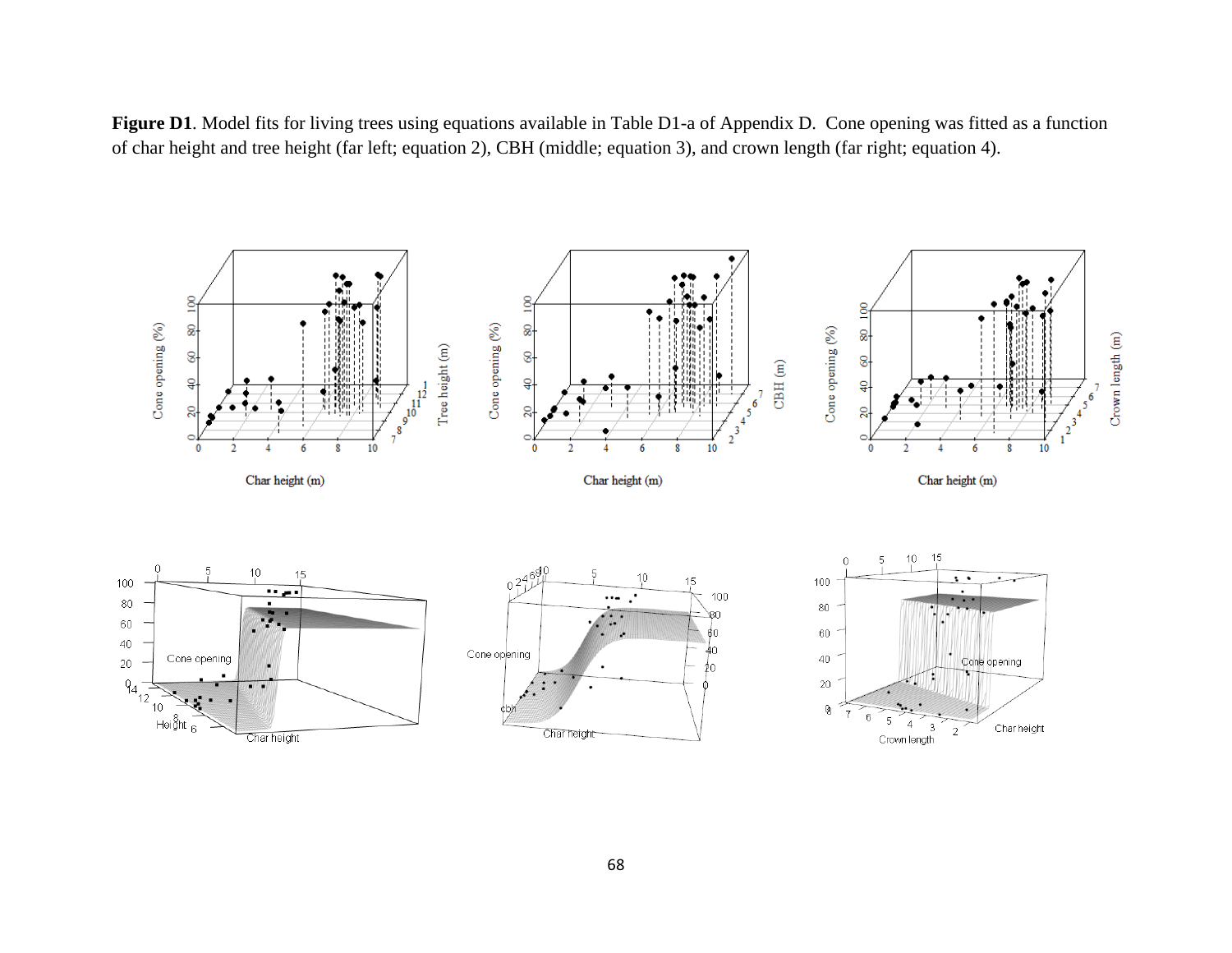## **E." Stand Density for Each Study Plot**

**Table E1**. Stand density, mean height, crown base height (CBH), and diameter at breast height (DBH) information for jack pine (*Pinus banksiana*) and black spruce (*Picea mariana*)

|               |                                                                                    |                               | Pinus banksiana |                   |                    | Picea mariana                 |                          |                          |                    |
|---------------|------------------------------------------------------------------------------------|-------------------------------|-----------------|-------------------|--------------------|-------------------------------|--------------------------|--------------------------|--------------------|
| <b>BurnID</b> | Fire Classification<br>(Van Wagner/FBP)                                            | Stand<br>density<br>(stem/ha) | Height<br>(m)   | <b>CBH</b><br>(m) | <b>DBH</b><br>(cm) | Stand<br>density<br>(stem/ha) | Height<br>(m)            | <b>CBH</b><br>(m)        | <b>DBH</b><br>(cm) |
| $1 - 4C$      | Surface/Surface<br>Passive/Intermittent<br>Passive/Intermittent<br>Surface/Surface | 1750                          | 9.2             | 6                 | 10.3               |                               |                          |                          |                    |
| 1T            | Surface/Surface                                                                    | 1400                          | 8.8             | 4.5               | 9.9                | 450                           | 8.7                      | 4.5                      | 8.6                |
| 3T            | Passive/Intermittent                                                               | 1900                          | 8.1             | 4.3               | 9.0                |                               |                          |                          |                    |
| 5C            | Surface/Surface                                                                    | 1026                          | 9.0             | 4.8               | 9.0                | $\overline{\phantom{a}}$      | $\overline{\phantom{a}}$ |                          |                    |
| 5T            | Surface/Surface                                                                    | 1427                          | 8.8             | 4.5               | 9.9                |                               |                          | -                        |                    |
| 6C            | Passive/Intermittent                                                               | 1650                          | 8.7             | 4.9               | 8.9                | 100                           | 10.0                     |                          |                    |
| 6T            | Passive/Intermittent                                                               | 1452                          | 11.7            | 7.4               | 11.3               |                               |                          |                          |                    |
| 7C            | Passive/Intermittent                                                               | 3151                          | 8.4             | 4.7               | 9.0                | 350                           | 8.4                      | $\overline{\phantom{0}}$ | 10.8               |
| 7T            | Passive/Continuous                                                                 | 2150                          | 8.0             | 4.25              | 8.9                |                               | $\blacksquare$           | -                        |                    |
| 8C            | Passive/Continuous                                                                 | 2100                          | 7.6             | 4.5               | 8.5                | 500                           | 7.7                      | ۰                        | 8.6                |
| <b>8T</b>     | Passive/Continuous                                                                 | 1000                          | 6.3             | 3.6               | 8.2                |                               |                          |                          |                    |
| 9C            | Passive/Continuous                                                                 | 2050                          | 9.8             | 4.8               | 9.5                |                               |                          |                          |                    |
| <b>9T</b>     | Passive/Continuous                                                                 | 1600                          | 8.5             | 3.5               | 8.4                | 50                            |                          |                          | 7.2                |

Data provided by Alberta Environment and Sustainable Resource Development and FPInnovations. Data for 2T and 4T were not available.